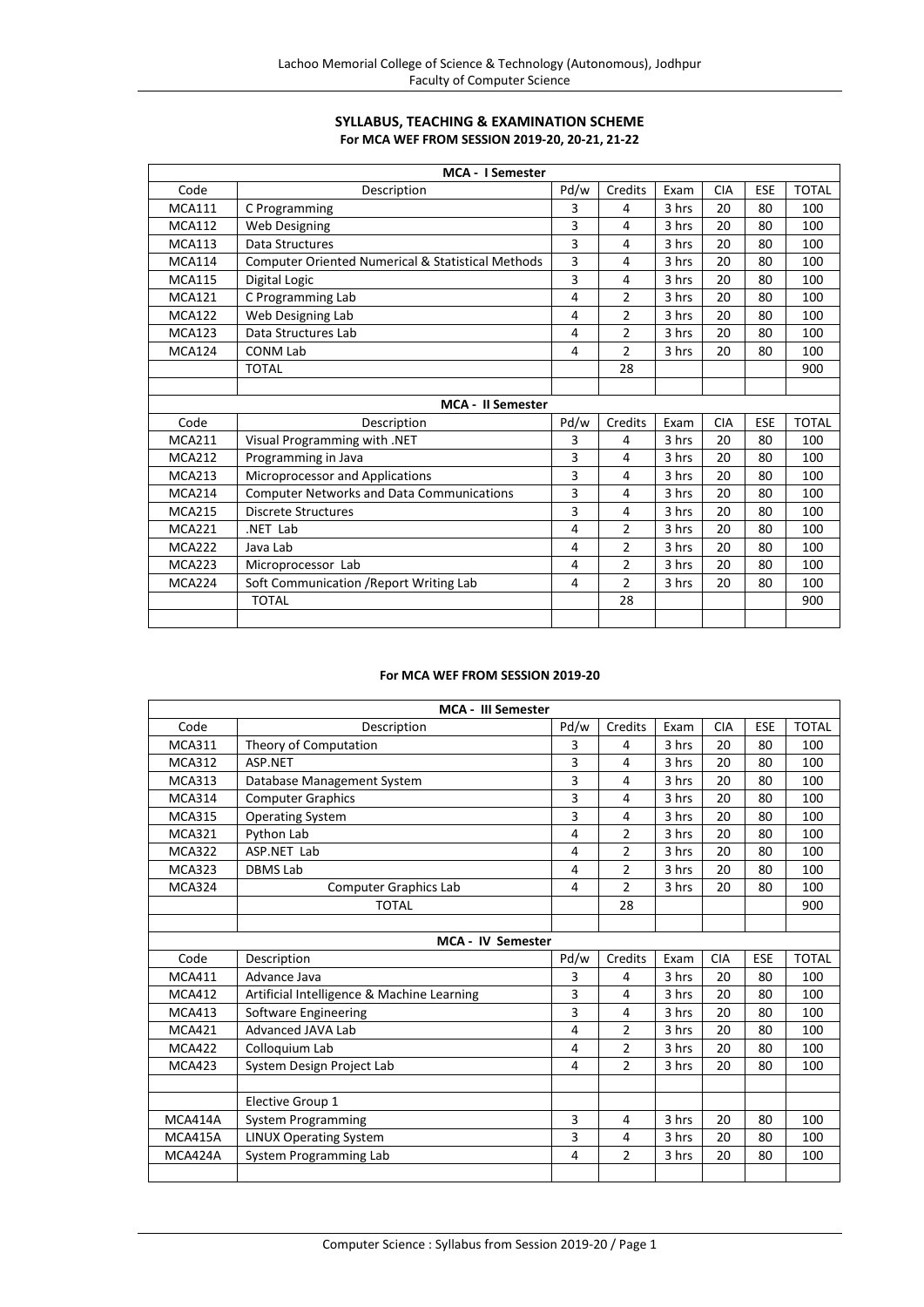| Lachoo Memorial College of Science & Technology (Autonomous), Jodhpur |
|-----------------------------------------------------------------------|
| <b>Faculty of Computer Science</b>                                    |

|         | Elective Group 2               |   |               |       |    |    |     |
|---------|--------------------------------|---|---------------|-------|----|----|-----|
| MCA414B | Data Warehousing & Data Mining | 3 | 4             | 3 hrs | 20 | 80 | 100 |
| MCA415B | <b>Advanced DBMS</b>           | 3 | 4             | 3 hrs | 20 | 80 | 100 |
| MCA424B | Advanced DBMS Lab              | 4 | 2             | 3 hrs | 20 | 80 | 100 |
|         |                                |   |               |       |    |    |     |
|         | Elective Group 3               |   |               |       |    |    |     |
| MCA414C | Internet Programming in PHP    | 3 | 4             | 3 hrs | 20 | 80 | 100 |
| MCA415C | Cloud Computing                | 3 | 4             | 3 hrs | 20 | 80 | 100 |
| MCA424C | PHP Programming Lab            | 4 | $\mathcal{P}$ | 3 hrs | 20 | 80 | 100 |
|         | <b>TOTAL</b>                   |   |               |       |    |    | 900 |

# **For MCA WEF FROM SESSION 2019-20**

|                | <b>MCA - V Semester</b>                      |                |                |       |            |            |              |
|----------------|----------------------------------------------|----------------|----------------|-------|------------|------------|--------------|
| Code           | Description                                  | Pd/w           | Credits        | Exam  | <b>CIA</b> | <b>ESE</b> | <b>TOTAL</b> |
| <b>MCA511</b>  | Analysis & Design of Algorithms              | 3              | 4              | 3 hrs | 20         | 80         | 100          |
| <b>MCA512</b>  | <b>Information Protection &amp; Security</b> | 3              | 4              | 3 hrs | 20         | 80         | 100          |
| <b>MCA521</b>  | Information Protection & Security Lab        | 4              | 4              | 3hrs  | 20         | 80         | 100          |
| <b>MCA522</b>  | Software Project Lab                         | $\overline{4}$ | $\overline{2}$ | 3 hrs | 20         | 80         | 100          |
| <b>MCA523</b>  | Seminar                                      | 4              | $\overline{2}$ | 3 hrs | 20         | 80         | 100          |
|                |                                              |                |                |       |            |            |              |
|                | Elective Group 1                             |                |                |       |            |            |              |
| MCA513A        | Advance Computer Architecture                | 3              | 4              | 3 hrs | 20         | 80         | 100          |
| MCA514A        | <b>Compiler Design</b>                       | 3              | 4              | 3 hrs | 20         | 80         | 100          |
| MCA515A        | <b>Embedded System</b>                       | 3              | 4              | 3 hrs | 20         | 80         | 100          |
| MCA524A        | Compiler Design Lab                          | 4              | $\overline{2}$ | 3 hrs | 20         | 80         | 100          |
|                |                                              |                |                |       |            |            |              |
|                | Elective Group 2                             |                |                |       |            |            |              |
| MCA513B        | <b>BigData Analytics</b>                     | 3              | 4              | 3 hrs | 20         | 80         | 100          |
| MCA514B        | <b>Bioinformatics Database</b>               | 3              | 4              | 3 hrs | 20         | 80         | 100          |
| MCA515B        | Geographical Information Systems             | 3              | 4              | 3 hrs | 20         | 80         | 100          |
| MCA524B        | <b>Bio informatics Lab</b>                   | 4              | $\overline{2}$ | 3 hrs | 20         | 80         | 100          |
|                |                                              |                |                |       |            |            |              |
|                | Elective Group 3                             |                |                |       |            |            |              |
| MCA513C        | <b>AJAX &amp; XML</b>                        | 3              | 4              | 3 hrs | 20         | 80         | 100          |
| MCA514C        | Programming in Android                       | 3              | 4              | 3 hrs | 20         | 80         | 100          |
| MCA515C        | <b>Wireless Technology</b>                   | 3              | 4              | 3 hrs | 20         | 80         | 100          |
| MCA524C        | Android Programming Lab                      | 4              | $\overline{2}$ | 3 hrs | 20         | 80         | 100          |
|                | <b>TOTAL</b>                                 |                |                |       |            |            | 900          |
|                |                                              |                |                |       |            |            |              |
|                | MCA - V Semester                             |                |                |       |            |            |              |
| Code           | Description                                  | Pd/w           | Credits        | Exam  | <b>CIA</b> | <b>ESE</b> | <b>TOTAL</b> |
| <b>MCA 611</b> | <b>Practical Training</b>                    |                | 25             | 3 hrs | ÷,         | 200        | 200          |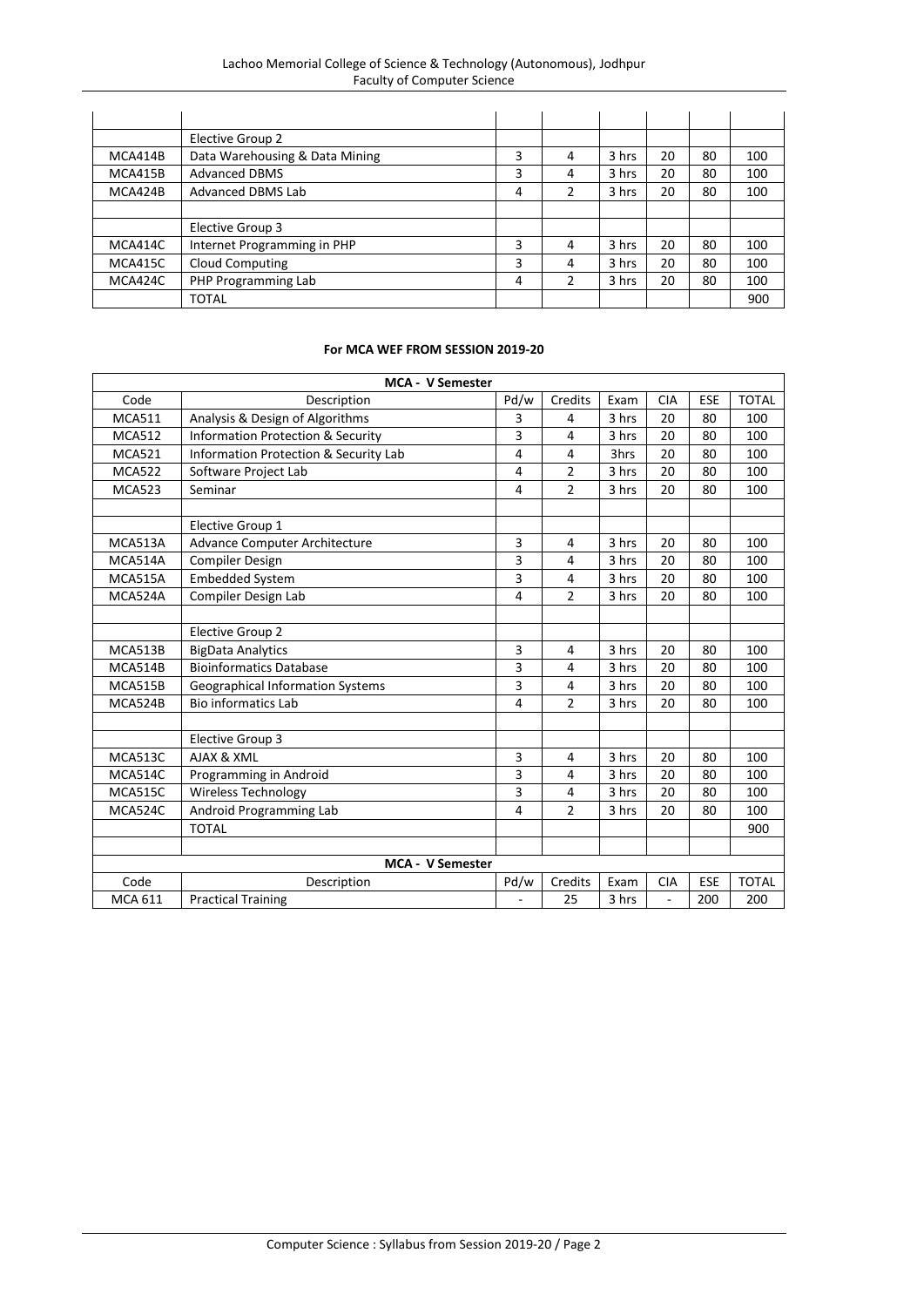|               | <b>MCA - I Semester</b>                                      |      |                |       |            |            |              |
|---------------|--------------------------------------------------------------|------|----------------|-------|------------|------------|--------------|
| Code          | Description                                                  | Pd/w | Credits        | Exam  | <b>CIA</b> | <b>ESE</b> | <b>TOTAL</b> |
| <b>MCA111</b> | C Programming                                                | 3    | 4              | 3 hrs | 20         | 80         | 100          |
| <b>MCA112</b> | Web Designing                                                | 3    | 4              | 3 hrs | 20         | 80         | 100          |
| <b>MCA113</b> | Data Structures                                              | 3    | 4              | 3 hrs | 20         | 80         | 100          |
| <b>MCA114</b> | <b>Computer Oriented Numerical &amp; Statistical Methods</b> | 3    | 4              | 3 hrs | 20         | 80         | 100          |
| <b>MCA115</b> | Digital Logic                                                | 3    | 4              | 3 hrs | 20         | 80         | 100          |
| <b>MCA121</b> | C Programming Lab                                            | 4    | 2              | 3 hrs | 20         | 80         | 100          |
| <b>MCA122</b> | Web Designing Lab                                            | 4    | $\overline{2}$ | 3 hrs | 20         | 80         | 100          |
| <b>MCA123</b> | Data Structures Lab                                          | 4    | $\overline{2}$ | 3 hrs | 20         | 80         | 100          |
| MCA124        | <b>CONM Lab</b>                                              | 4    | $\overline{2}$ | 3 hrs | 20         | 80         | 100          |
|               | <b>TOTAL</b>                                                 |      | 28             |       |            |            | 900          |

| <b>Unit</b> | MCA111: C Programming                                                                                                                                                                                                                                                                                                                                                                                                                                                                                               |
|-------------|---------------------------------------------------------------------------------------------------------------------------------------------------------------------------------------------------------------------------------------------------------------------------------------------------------------------------------------------------------------------------------------------------------------------------------------------------------------------------------------------------------------------|
|             | About C, Evolution of C, Programming languages, Structure of a C program, Compiling a C program, Character set<br>in C, Keywords in C, Hierarchy of operators, Basic data types, Qualifiers used with basic data types, Variables in C,<br>Type declaration, Output function, Input function and format specifiers, arithmetic operators, Unary operators,<br>Relational and logical operators.                                                                                                                     |
| ш           | Control statements, if statement, if else statement, for statement, while loop, do while statements, break<br>statements, continue statements, switch statement, goto statement, ternary operators. Arrays, types of arrays,<br>array declaration, array initialization, multidimensional arrays, string and character handling, working with string<br>and string function.                                                                                                                                        |
| Ш           | Functions, advantages of functions, declaring a function, calling a function, variables, passing arguments to a<br>function, nested functions, passing array to functions, recursion in functions, Call by value and Call by reference.<br>Pointers and function, Array of pointers, Pointer and Strings, Pointer to structure, Pointers within structures.                                                                                                                                                         |
| IV          | Structure, declaration of structure, Union, difference between structure and union, Pointers, pointers operators,<br>pointer arithmetic, Introduction of Static and Dynamic memory allocation, The process of Dynamic memory<br>allocation, DMA functions malloc() function, Sizeof() operator, Function free(), Function realloc(), Preprocessor, #<br>define, defining functions like macros, # error, #include, creating header files, include user defined header files,<br>Conditional compilation directives. |
| v           | Introduction File handling,:-File structure, File handling function, File types, Streams, Text, Binary, File system<br>basics, The file pointer, Opening a file, Closing a file, Writing a character, Reading a character, Using fopen(), getc(),<br>putc(), and fclose(), Using feof(), Command line arguments.                                                                                                                                                                                                    |

- The Complete Reference C, Herbert Schildt, TMH
- Let Us C, Yashavant P. Kanetkar , BPB Publications
- Programming in ANSI C, Balaguruswamy, Mc Graw Hill

| Unit           | <b>MCA112: Web Designing</b>                                                                                                                                                                                         |
|----------------|----------------------------------------------------------------------------------------------------------------------------------------------------------------------------------------------------------------------|
|                | Publishing Web Content, Understanding HTML and XHTML Connections, Understanding Cascading Style Sheets,<br>Understanding JavaScript, Working with Fonts, Text Blocks, and Lists, Using Tables to Display Information |
| Ш              | JavaScript using External and Internal Links, Working with Colors, Images, and Multimedia, Advanced Web Page<br>Design with CSS - Working with Margins, Padding, Alignment, and Floating                             |
| $\mathbf{III}$ | Understanding the CSS Box Model and Positioning, Using CSS to Do More with Lists, Text, and Navigation,<br>Creating Fixed or Liquid Layouts.                                                                         |
| IV             | Dynamic Web Sites - Understanding Dynamic Web Sites, Getting Started with JavaScript Programming, Working<br>with the Document Object Model (DOM), Using JavaScript Variables, Strings, and Arrays                   |
| v              | Using JavaScript Functions and Objects, Controlling Flow with Conditions and Loops, Responding to Events, Using<br>Windows and Frames.                                                                               |

*Suggested Readings*

Sams Teach Yourself HTML, CSS, and JavaScript All in One by [Julie Meloni](http://www.barnesandnoble.com/c/julie-meloni)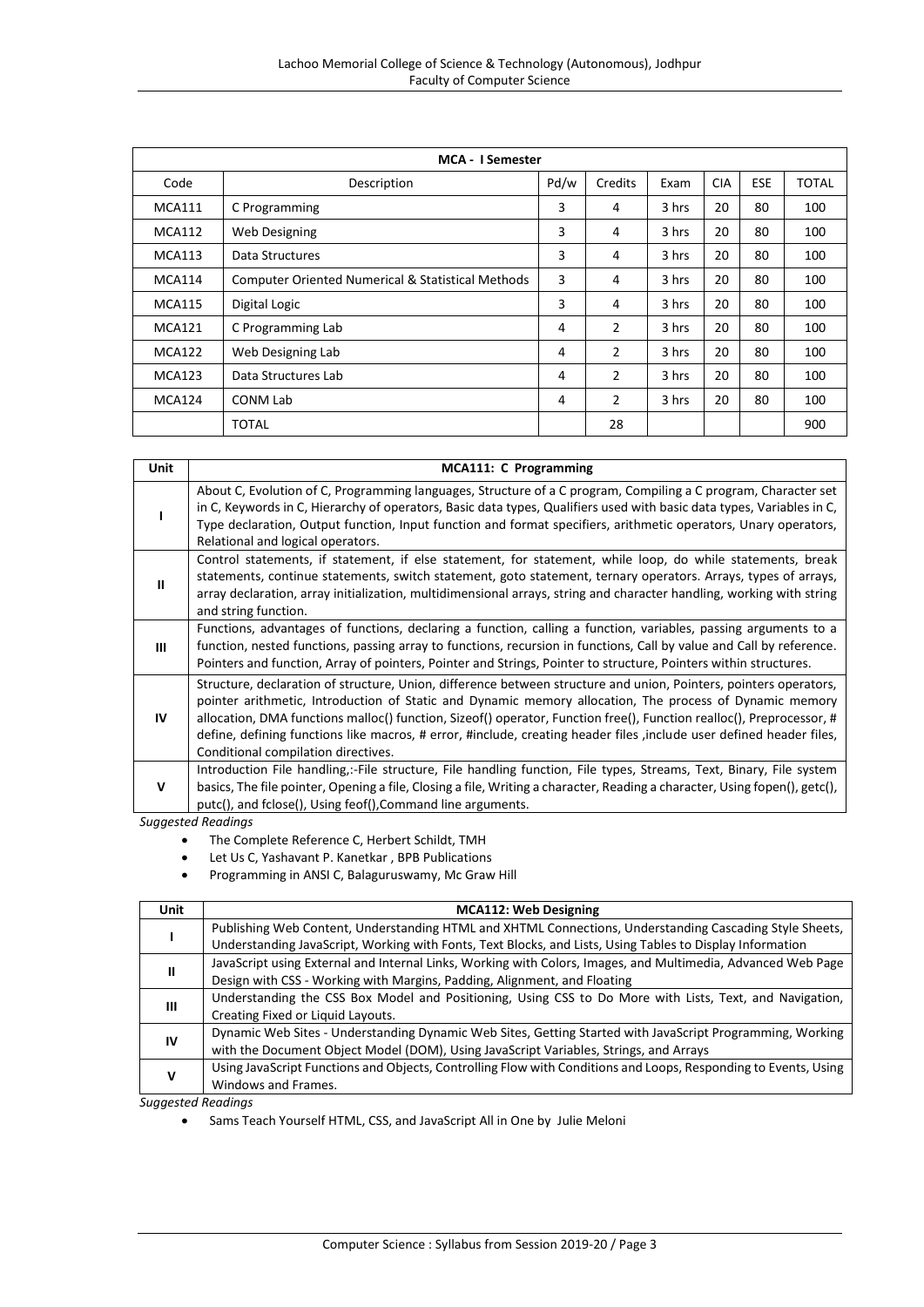| <b>Unit</b> | <b>MCA113: Data Structures</b>                                                                                                                                                                                                                                                                                                                                                                               |
|-------------|--------------------------------------------------------------------------------------------------------------------------------------------------------------------------------------------------------------------------------------------------------------------------------------------------------------------------------------------------------------------------------------------------------------|
|             | Data, Structured data, Data Structure, Types of data structures : Linear and Nonlinear, Arrays: One dimensional<br>and Multidimensional array, Memory representation of array, Operations on one dimensional and multi-<br>dimensional array, Sparse matrix, Application of arrays, Advantages and Disadvantages of arrays.                                                                                  |
| Ш           | Linked List: Static and Dynamic representation, Different operations on linked list: Traversal, Insertion, Deletion<br>and Search. Circular linked list, Doubly linked list, Applications of linked list.                                                                                                                                                                                                    |
| Ш           | Stacks: Push and Pop operations on stack, Implementation of stack using arrays and linked list, Applications of<br>Stack: Conversion of Infix to Prefix and Postfix expression, Evaluation of Postfix expression, Recursion.<br>Queue: Linear and Circular queue, Operations: Insertion, Deletion and Update, Application of queue: Priority<br>queue.                                                       |
| IV          | Trees: Basic concepts, Binary trees, Representation of binary tree, Traversal: Preorder, In order and Post order,<br>Searching, Insertion and Deletion in binary trees, Binary Search Tree.<br>Graphs: Basic concepts, Representation of graph, Traversing a graph, DFS and BFS, Spanning tree, Warshall's<br>algorithm, Dijkstra's algorithm, Prim's algorithm, Kruskal's algorithm, Applications of graph. |
| v           | Searching: Linear and Binary search Algorithm. Internal and External Sorting.<br>Sorting algorithms: Insertion, Selection, Merge, Radix, Bubble, Quick, Heap, Merging.                                                                                                                                                                                                                                       |

Schaum's outline Data Structures with C,Seymour Lipschutz, Tata McGraw Hill

| Unit | <b>MCA114: Computer Oriented Numerical &amp; Statistical Methods</b>                                                                                                                                                                                                                                                                                                                                                                                                                              |
|------|---------------------------------------------------------------------------------------------------------------------------------------------------------------------------------------------------------------------------------------------------------------------------------------------------------------------------------------------------------------------------------------------------------------------------------------------------------------------------------------------------|
|      | Representation of numbers, operations, floating point numbers, normalization, pitfalls of floating point<br>representation, errors in numerical computation. Concepts of roots synthetic division, value and values of<br>derivative of a polynomial by synthetic division, Descarte's Rule of sign.                                                                                                                                                                                              |
| Ш    | Iterative Methods - Bisection, Regula-Falsi, Newton Raphson, Secant, Baristow's method for finding complex<br>roots, rate of convergence (without proof). Simultaneous Linear Equations - Solutions of system of Linear<br>equations, Gauss Elimination method, pivoting, Ill Conditioned system of equations, refinement of solution.<br>Iterative method - Gauss Seidal, Jacobi, Gauss-Jorden method.                                                                                           |
| Ш    | Solution of ordinary differential equations - Taylor's method, Euler's method, Runge Kutta methods, Picard's<br>method, modified Euler's method. Numerical Integration -Introduction, Trapezoidal rule, Simpson's rules.                                                                                                                                                                                                                                                                          |
| IV   | Interpolation: Finite differences, forward, backward and divided differences, difference table, Newton's forward<br>and backward formula. Interpolation with unequal intervals -Lagrange's Interpolation, Newton Divided<br>difference formula. Curve fitting - Method of least squares, fitting of straight lines, polynomials, exponential<br>curves.                                                                                                                                           |
| v    | The basic concepts: Variables and Attributes, Statistics, Population and sample, complete enumeration vs sample<br>surveys, probability and purposive sampling, simple random sampling Frequency distributions: Frequency<br>distributions, histograms, Frequency polygons, frequency curves, cumulative frequency, distributions, ogives,<br>Measure of Central Tendency, Median, mode, arithmetic mean, geometric mean, harmonic mean, partition<br>values: quartiles, deciles and percentiles. |

- Computer Oriented Numerical Methods, R S Salaria, Khanna Publication
- Computer Oriented Numerical Methods, P Thangaraj, PHI Publication
- Computer Oriented Numerical Methods, V Rajaraman, Prentice Hall India

| Unit | <b>MCA115: Digital Logic</b>                                                                                                                                                                                                                                                                                                                                                                                                                                                           |
|------|----------------------------------------------------------------------------------------------------------------------------------------------------------------------------------------------------------------------------------------------------------------------------------------------------------------------------------------------------------------------------------------------------------------------------------------------------------------------------------------|
|      | Number Systems and Codes: Number Systems - decimal, binary, octal, Hexadecimal, base-n, inter-conversion<br>methods. Binary Arithmetic: addition and subtraction. Compliment Arithmetic: Base Compliment, Base-1<br>Compliment. Binary Codes: Weighted and Non-Weighted Codes, 8421 BCD Code, Excess-3 Code, Gray Code,<br>ASCII and EBCDIC. Boolean Algebra: Introduction to Logic, basic logic Operations. Principle of Duality, laws of<br>Boolean algebra and De-Morgan's Theorem. |
| Ш    | Digital Circuits - Introduction to Combinational and Sequential Circuits, classification of gates: basic gates,<br>universal gates and exclusive gates, minterms and maxterms, Representation of gates using Sum of Products<br>(SOP) & Products of Sum (POS). Introduction to Level Circuits - zero, one and two. AND-OR circuit, OR-AND circuit,<br>NAND-NAND circuit, NOR-NOR circuit.                                                                                              |
| Ш    | Combinational Circuits : Arithmetic Circuits - Half-Adder, Half-Subtractor, Full Adder, Full Subtractor, Parallel<br>Adder, 2's Compliment Adder-Subtractor. Multiplexers, De-Multiplexers, Decoders, Encoders, Magnitude<br>Comparator (2-1 Bit, 2-2 Bit & 2-4 Bit). Reduction Techniques: Need of Reduction. Reduction by Boolean Algebra,<br>Karnaugh<br>Maps: 2, 3, and 4 Variable.                                                                                                |
| IV   | Sequential Circuits: Flip-Flops: RS, D using NAND and NOR gates, Introduction to clock & timing diagrams. Gated<br>Flip-Flops (Latches). J-K Flip-Flop, T-Flip-Flop, J-K Master Slave Flip-Flop. Characteristic equation of Flip Flops,                                                                                                                                                                                                                                                |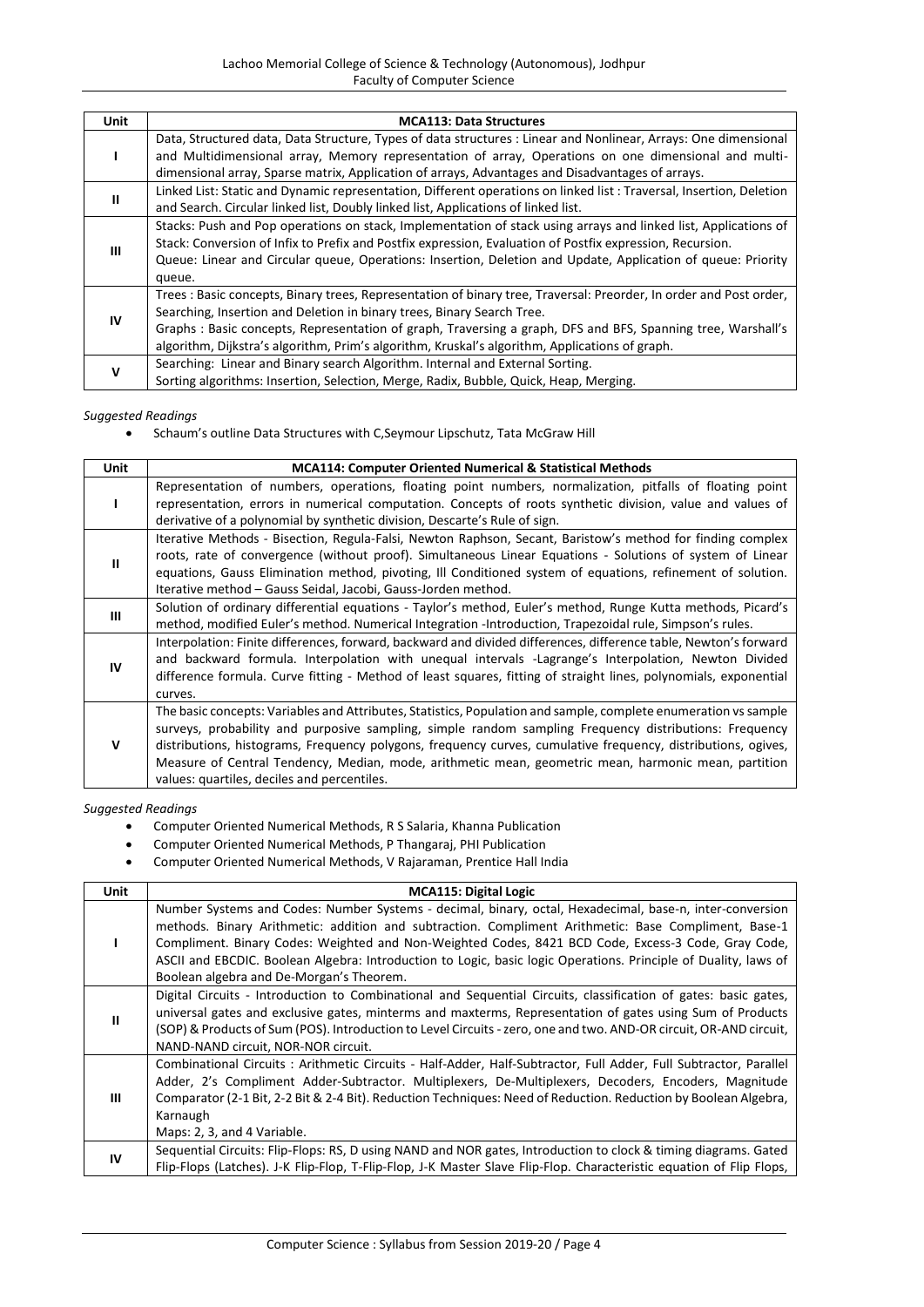| transition table of Flip Flops, Registers - SISO, SIPO, PISO, PIPO, SHL, SHR. Counters - Asynchronous and |
|-----------------------------------------------------------------------------------------------------------|
| Synchronous, Ripple Up, Ripple Down Counters, Modulo Counters. Design of Synchronous Counters.            |
| PLD-ROM, PLA & PAL, Memories: Memory Hierarchy, Memory Technologies; Magnetic, Semiconductor, Optical.    |
| RAM & ROM addressing techniques and Expansion. Introduction to VHDL.                                      |

- Kumar Anand. A., Fundamentals of Digital Circuits, PHI New Delhi
- Jain R. P., Modern Digital Electronics, Tata Mc Graw Hill , New Delhi
- Mano Morris, M. Digital Design, PHI, New Delhi
- Bartee Thomas, C., Digital Computer Fundamentals, Mc Graw Hill

## **MCA121: C Programming Lab**

**Practical Exercises** Exercises based on control statements, looping statements, functions, arrays (searching and sorting), pointers with its arithmatic, structure and union, dynamic memory allocation, macros and file handling.

#### **MCA122:Web Designing Lab**

Exercises based on Understanding HTML and XHTML Connections, Understanding Cascading Style Sheets, Understanding JavaScript, Working with Fonts, Text Blocks, and Lists, Using Tables to Display Information, Using External and Internal Links, Working with Colors, Images, and Multimedia.

Exercises based on Working with Margins, Padding, Alignment, and Floating, Understanding the CSS Box Model and Positioning, Using CSS to Do More with Lists, Text, and Navigation, Creating Fixed or Liquid Layouts.

Exercises based on Working with the Document Object Model (DOM), Using JavaScript Variables, Strings, and Arrays, Using JavaScript Functions and Objects, Controlling Flow with Conditions and Loops, Responding to Events, Using Windows and Frames.

#### **MCA123:Data Structures Lab**

#### **Practical Exercises**

**Practical Exercises**

Exercises based on Heap, Hash Tables, Sorted Array, Sparse Matrix, addition of two large Numbers, stacks, queues, linked list, circular liked list

#### **MCA124:CONM Lab**

#### **Practical Exercises**

Exercise based on Bisection Method, False position Method, Newton Raphson Method, Euler's Method, Modified Euler's Method, Runga Kutta Methods, Trapezoidal Method and Simpsons Method, Gauss Seidel Method, Gauss Jordon Method, Gauss Elimination Method, Jacobi Method, curve fitting.

| <b>MCA - II Semester</b> |                                           |      |                |       |            |            |              |
|--------------------------|-------------------------------------------|------|----------------|-------|------------|------------|--------------|
| Code                     | Description                               | Pd/w | Credits        | Exam  | <b>CIA</b> | <b>ESE</b> | <b>TOTAL</b> |
| <b>MCA211</b>            | Visual Programming With .NET              | 3    | 4              | 3 hrs | 20         | 80         | 100          |
| <b>MCA212</b>            | Programming in Java                       | 3    | 4              | 3 hrs | 20         | 80         | 100          |
| <b>MCA213</b>            | Microprocessor and Applications           | 3    | 4              | 3 hrs | 20         | 80         | 100          |
| MCA214                   | Computer networks and Data communications | 3    | 4              | 3 hrs | 20         | 80         | 100          |
| <b>MCA215</b>            | <b>Discrete Structures</b>                | 3    | 4              | 3 hrs | 20         | 80         | 100          |
| <b>MCA221</b>            | .NET Lab                                  | 4    | $\overline{2}$ | 3 hrs | 20         | 80         | 100          |
| MCA222                   | Java Lab                                  | 4    | 2              | 3 hrs | 20         | 80         | 100          |
| <b>MCA223</b>            | Microprocessor Lab                        | 4    | 2              | 3 hrs | 20         | 80         | 100          |
| MCA224                   | Soft Communication / Report Writing Lab   | 4    | $\overline{2}$ | 3 hrs | 20         | 80         | 100          |
|                          | TOTAL                                     |      | 28             |       |            |            | 900          |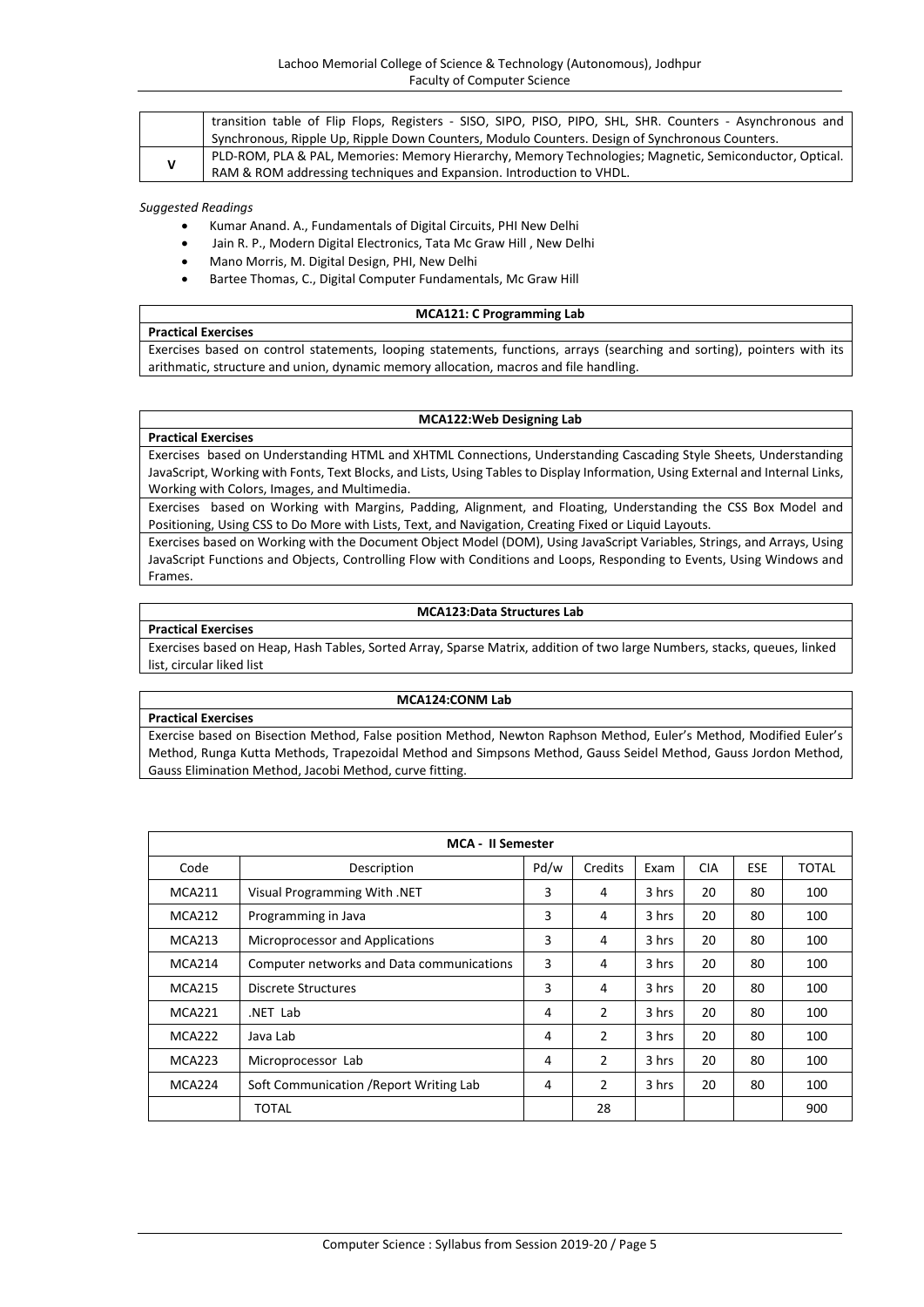| <b>Unit</b> | MCA211: Visual Programming with .NET                                                                                                                                                                                                                                                                                                                                                                                                                                            |  |  |  |
|-------------|---------------------------------------------------------------------------------------------------------------------------------------------------------------------------------------------------------------------------------------------------------------------------------------------------------------------------------------------------------------------------------------------------------------------------------------------------------------------------------|--|--|--|
|             | DOT NET Framework: Framework classes, Overview and Base Class Library, Common Language Runtime (CLR):<br>Loading and Executing code, Common Type System and Common Language Specification ,name spaces and<br>DLL, Windows Application v/s Web                                                                                                                                                                                                                                  |  |  |  |
|             | Application, Installing Visual.NET IDE, Creating a simple Application.                                                                                                                                                                                                                                                                                                                                                                                                          |  |  |  |
| Ш           | VB.NET: Data Types and Variables, Constants, Scope of variables, Expression, Type Conversions, Operators,<br>Class<br><b>Members</b><br>Structures,<br>of<br>Arrays:<br>Array<br>and<br>Arrays.<br>Array<br>Control Structures: if-then-else, Select Case, for-next, for EachNext, Do loop, WhileEnd While. Use of<br>Classes and Objects, Procedures and functions, Debugging of Application                                                                                   |  |  |  |
| Ш           | C#.NET: Data Types, Variables, Operators Expression, Statements, Decision Statements, Iterative Statements,<br>Creating Objects with Class. Constructors, this Keyword, Static and Instance Members, Destroying Objects,<br>Method Overloading, Passing Arguments and Objects, Passing by Value, Passing by Reference. Arrays and<br>String, Inheritance, Interfaces and Polymorphism, Exception Handling.                                                                      |  |  |  |
| IV          | Components of VS.NET, Design Window, Code Window, Server Explorer, Toolbox, Docking Windows, Properties<br>Explorer, Solution Explorer, Object Browser.<br>Adding Controls, Adding an Event Handler, Adding Controls at Runtime, Attaching an Event Handler at Runtime,<br>Creating a Menu, Adding a New Form, Creating a Multiple Document Interface, Creating a Dialog Form, Using<br>Form Inheritance, Adding a TabControl, Changing the Startup Form, Connecting the Dialog |  |  |  |
| v           | Introducing ADO.NET, ADO.NET Architecture, Understanding the Connection Object, Building the Connection<br>String, Understanding the Command Object, Understanding DataReaders, Understanding DataSets and<br>DataAdapters, DataTable, DataColumn, DataRow, Differences between DataReader Model and DataSet Model,<br>Working with System.Data.OleDb and Sql Server 2008.                                                                                                      |  |  |  |

The Visual Basic. NET Bible by Bill Evjen, Jason Beres

| MCA212: Programming in Java |                                                                                                                                                                                                                                                                                                                                                                                                                                                                                                                        |  |
|-----------------------------|------------------------------------------------------------------------------------------------------------------------------------------------------------------------------------------------------------------------------------------------------------------------------------------------------------------------------------------------------------------------------------------------------------------------------------------------------------------------------------------------------------------------|--|
| <b>Unit</b>                 |                                                                                                                                                                                                                                                                                                                                                                                                                                                                                                                        |  |
|                             | Object Oriented Concepts in Java, Java features like security, portability, byte code, java virtual machine, object<br>oriented, robust, multithreading, architectural neutral, distributed and dynamic. Java Source File Structure,<br>Compilation, Execution, Lexical Tokens, Identifiers, Keywords, Literals, Comments, Primitive Datatypes,<br>Operators, Assignments, Command line argument, Control structures.                                                                                                  |  |
| Ш                           | Class Fundamentals, Object & Object reference, Object Life time & Garbage Collection, Creating and Operating<br>Objects, Constructor & initialization code block, Access Control, Modifiers, Abstract Class, Interfaces,<br>Implementing Interfaces, Defining Methods, Argument Passing Mechanism, Method Overloading, Recursion,<br>Static Members, Finalize() Method, use of this keyword, Modifiers with Classes & Methods, Array, Initializing &<br>Accessing Array, Multi-Dimensional Array.                      |  |
| Ш                           | Inheritance - Benefits of Inheritance in OOP, Types of Inheritance, Inheriting Data Members and Methods, Role<br>of Constructors in inheritance, Overriding Super Class Methods, use of super keyword, Polymorphism in<br>inheritance, Organizing Classes and Interfaces in Packages, Package as Access Protection, Defining Package,<br>CLASSPATH Setting for Packages, Naming Convention For Packages.                                                                                                               |  |
| IV                          | Exception, Exceptions & Errors, Types of Exception, Control Flow in Exceptions, JVM reaction to Exceptions, Use<br>of try, catch, finally, throw, throws in Exception Handling. In-built and User Defined Exceptions, Checked and<br>Un-Checked Exceptions. Threads, Need of Multi-Threaded Programming, Thread Life-Cycle, Thread Priorities,<br>Synchronizing Threads, Inter Communication of Threads, Input/output Operation in Java (java.io Package),<br>Streams, Classes for Input and Output, Standard Streams. |  |
| $\mathbf v$                 | AWT Classes, Window fundamentals, frame windows, Applets, Execution of applet with different methods,<br>frame window in applet, parameter passing in applet, Graphics class, use of color, fonts and text. Event Handling<br>Mechanisms, Delegation Event Model, Event Class, Event Listener Interfaces, Adapter Classes.<br>JDBC - Basic steps to JDBC, setting up a connection to database, Creating and executing SQL statements,<br>Resultset and Resultset MetaData Object.                                      |  |
| <b>Suggested Readings</b>   |                                                                                                                                                                                                                                                                                                                                                                                                                                                                                                                        |  |

- Herbert Schildt: JAVA 2 The Complete Reference, Fifth Edition TMH, Delhi.
- Database Programming With JDBC And Java by [George Reese.](http://www.amazon.in/s/ref=dp_byline_sr_book_1?ie=UTF8&field-author=George+Reese&search-alias=stripbooks)

| Unit | <b>MCA213: Microprocessor and Applications</b>                                                          |
|------|---------------------------------------------------------------------------------------------------------|
|      | Evolution of microprocessors, Microprocessor based system, microcontroller architecture, MCS-51 family. |
|      | General architecture of 8051 family. Pins of 8051 microcontroller                                       |
|      | 8051 assembly language programming: Register & memory organization. Introduction to 8051 assembly       |
|      | language, directives, registers and stack. Addressing modes of 8051. I/O ports and SFR                  |
| Ш    | 8051 Instructions: Data transfer, Arithmetic, logic, branching, subroutines, stack & Boolean variables  |
|      | manipulation. Advanced instruction of 8051                                                              |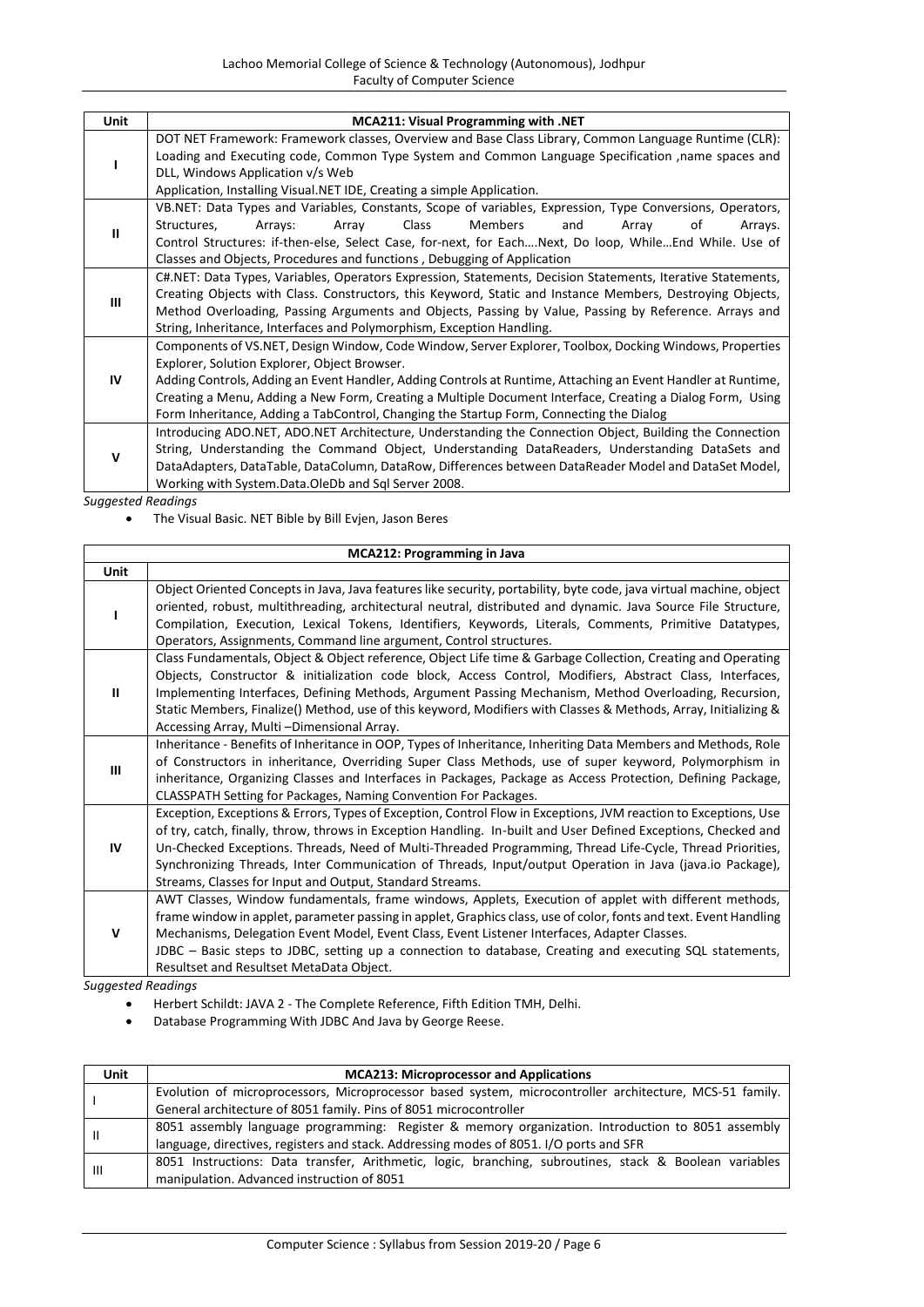| IV            | Programming in 8051: basic I/O programming, timer, counter programming. Serial communication                |
|---------------|-------------------------------------------------------------------------------------------------------------|
|               | programming. Interrupt programming. Time delays and loops.                                                  |
| $\mathcal{U}$ | Interfacing 8051: LED, LCD, keyboard interfacing. ADC/DAC interfacing. Sensor Interfacing. Stepper/Servo/DC |
|               | motor interfacing and driver circuits.                                                                      |

- 8051 Microcontroller internals, instructions, programming and interfacing, Subrata Ghosal, Pearson.
- The 8051 Microcontroller and Embedded Systems using assembly and C II Ed. Mazidi Muhammad Ali, PHI

| Unit | <b>MCA214: Computer Networks &amp; Data Communications</b>                                                                                                                                                                                                                                                                                                                           |
|------|--------------------------------------------------------------------------------------------------------------------------------------------------------------------------------------------------------------------------------------------------------------------------------------------------------------------------------------------------------------------------------------|
|      | Introduction to Communication, Introduction to Networking. Basic Modes of Communication. DTE-DCE<br>communication system. Connecting Devices: Repeater, Hubs, Switch, Bridge, Routers and Gateways. Network                                                                                                                                                                          |
|      | architecture, ISO-OSI architecture, IBM SNA architecture, their functions and implementations.                                                                                                                                                                                                                                                                                       |
| Ш    | Signal conversion methods. A/D, D/A, A/A and D/D. Unipolar, Polar and Bipolar methods of signal<br>representation. Multichannel Data Communication, TDM, FDM and WDM. Introduction to Network Topologies.<br>Introduction to Ethernet and Cabling standards.                                                                                                                         |
| Ш    | Error detecting and correcting code, Hamming code, parity generation and detection, single error detection<br>and correction, single error correction code. Transmission media, twisted pair, coaxial cable, optical fiber. LAN<br>topologies: bus, ring, and star etc. LAN access techniques: ALOHA, CSMA, CSMA/CD, token-ring and token-bus.                                       |
| IV   | Introduction to Network Security. Model of Network Security. Ceaser Cipher, Transposition Cipher. DES. Issues<br>related to Network reliability and security. SSL and VPN. Introduction to Firewalls. Introduction to TCP/IP<br>protocol Family, IPV4 and IPV6 representation of addresses. Routing Algorithms; Distance Vector Routing, Link<br>State Routing. Cyber Laws in India. |
| v    | Flow Control Protocols, Stop-and-wait Flow Control, Sliding - Window Flow Control, Error Control, Stop-and-<br>wait ARQ, Go-back-N, Selective-repeat, Introduction to Switching Theory; Circuit, Packet and Network<br>Switching.                                                                                                                                                    |

*Suggested Readings*

- Stalling, Data & Computer Communication.
- Tanenbaum, Computer Network, Pearson.Ed., Pearson.
- Kurose, Computer Networking, Pearson.
- Youlu Zheng, Shakil Akhtar, Networks for Computer Scientists and Engineers, Oxford Press.

| Unit | <b>MCA215: Discrete Structures</b>                                                                                                                                                                                                                                                                                                                   |
|------|------------------------------------------------------------------------------------------------------------------------------------------------------------------------------------------------------------------------------------------------------------------------------------------------------------------------------------------------------|
|      | Sets, sequences, empty set, power set, operations on sets, Venn diagram, ordered pair, Relations, matrix<br>and graph representation of relation, properties of relations, partitions. Equivalence Relations, Compatibility<br>Relations, Composition of Binary Relations, Transitive and symmetric closures, partially ordered set, lattices        |
| Ш    | Functions, Matrix representation of functions, composition of function, inverse function. Algebraic<br>Structures, General properties of algebraic systems, groupoids, semi group, monoids, group, rings.<br>Applications of algebra to control structure of a program. Homomorphism, congruence, admissible<br>partitions. Groups and their graphs. |
| Ш    | Combinatorics: Permutations and Combinations, Mathematical Induction, principle of inclusion and<br>exclusion, Pigeonhole Principle.                                                                                                                                                                                                                 |
| IV   | Introduction to mathematical logic, statements and notations, well-formed formulas, tautologies,<br>tautological implications, normal forms, the theory of Inference for statement calculus, predicate logic.<br>Recurrence relations and Generating functions                                                                                       |
| v    | Graph Terminology, Degrees of Nodes, Isomorphic Graphs, Dijkstra's Shortest Path Algorithm, Planar Graphs,<br>Eulerian Graphs, Hamiltonian Graphs, Traveling Salesman Problem                                                                                                                                                                        |

*Suggested Readings*

**Practical Exercises**

- Discrete Mathematical Structure : Chowdhary K R , Printice Hall India, Edition
- Discrete Mathematical Structure : Tremblay and Manohar, McGraw Hill
- Discrete Mathematical Structure : Kolman, Busby and Ross, Printice Hall India, Edition 3
- Elements of Discrete Structures : C.L. Liu

## **MCA221: .NET Lab**

Exercises based on Events such as Click, Index changed etc., Controls like button, textbox, checkbox, etc., on Control structures like for..next, while etc., Assignment on Numeric Parsing and System, functions and subroutines, Use of File, FileInfo, Directory and Directory Info classes, Use of Multhreading and Exception Handling, Creation of DataBases and insert update select and delete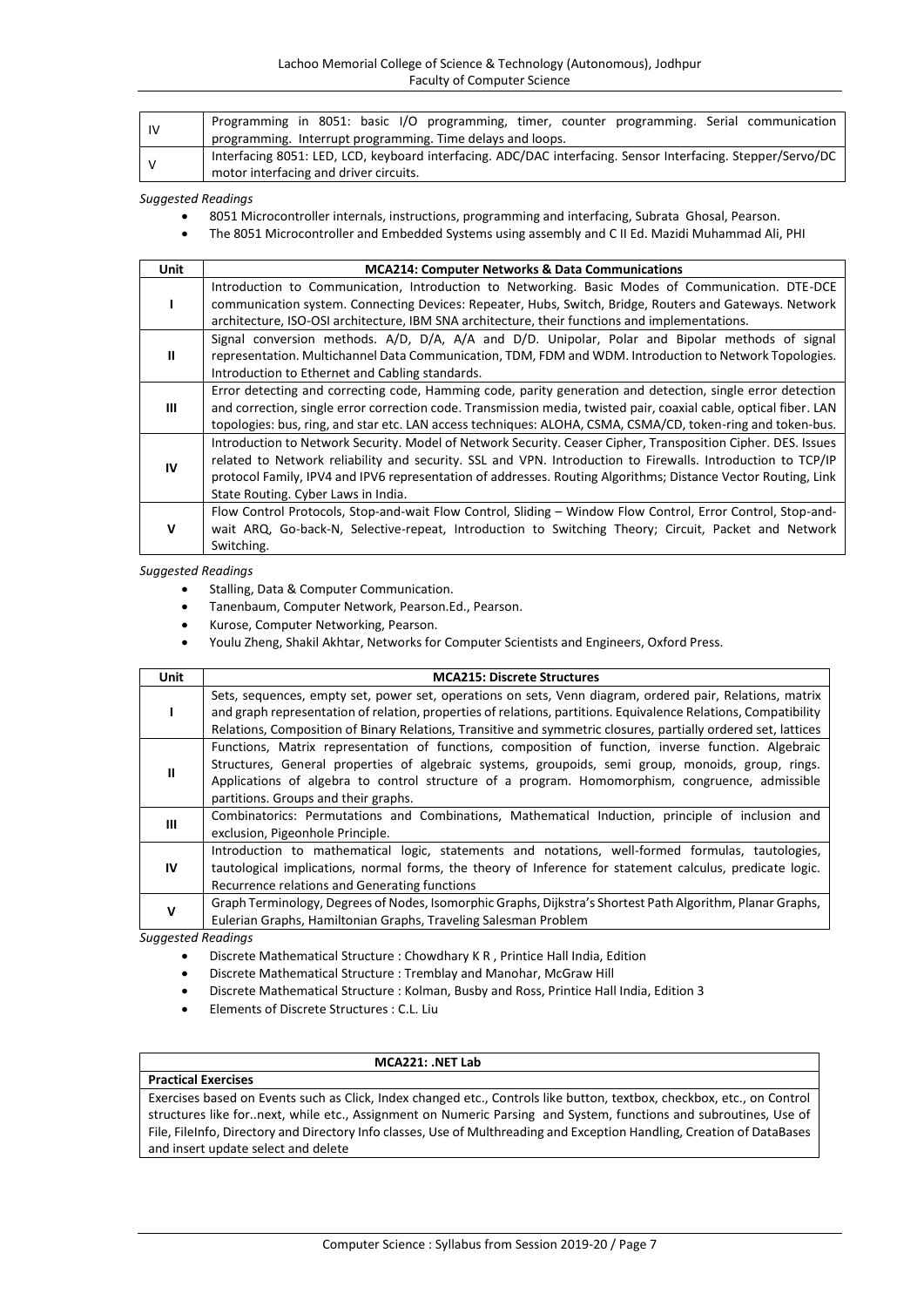#### **MCA222: Programming In Java Lab**

## **Practical Exercises**

Exercises based on Command line argument, Control structures, Class Fundamentals, Object & Object reference, Constructor, Abstract Class, Interfaces, Methods, Argument Passing Mechanism, Method Overloading, Recursion, Static Members, Finalize() Method, this keyword, Array, Inheritance, Overriding Super Class Methods, use of super keyword, Polymorphism in inheritance, Package as Access Protection, CLASSPATH Setting for Packages, Exceptions & Errors, Threads, Thread Priorities, AWT Classes, Window fundamentals, frame windows, Applets, parameter passing in applet, Graphics class, use of color, fonts and text. JDBC – setting up a connection to database, Creating and executing SQL statements, Resultset and Resultset MetaData Object.

#### **MCA223: Microprocessor Lab**

**Practical Exercises**

Exercises based on I/O examples of 8051: switch and relays, Interrupt handling examples, Driving a stepper motor, LCD display programming, Serial communication: polled and interrupt based, Sensor interfacing.

#### **MCA224: Soft Skills And Report Writing Lab**

**Practical Exercises**

**Essentials of Grammar:** Parts of Speech, Tenses, Modals, Phonetics

Letter and Resume writing: Types of Letters Formal / Informal, Drafting the Applications, Preparation of the Resume, Do and Don'ts of Resume

**Presentation Skills**: Importance of Presentation Skills.

Guidelines to make Presentation Interesting, Body Language, Voice Modulation, Audience Awareness, Presentation Plan, Visual Aids, Styles of Presentation.

**Group Discussion –** Definition, Process Guidelines, Helpful Expressions, Evaluation.

**Interview Preparation**: Types of Interview, Preparing for the interviews, attending the Interview. Interview Process, General Etiquettes, Dressing Sense, Postures and Gestures.

| <b>MCA - III Semester</b> |                              |      |                |       |            |            |       |
|---------------------------|------------------------------|------|----------------|-------|------------|------------|-------|
| Code                      | Description                  | Pd/w | Credits        | Exam  | <b>CIA</b> | <b>ESE</b> | TOTAL |
| <b>MCA311</b>             | Theory of Computation        | 3    | 4              | 3 hrs | 20         | 80         | 100   |
| <b>MCA312</b>             | ASP.NET                      | 3    | 4              | 3 hrs | 20         | 80         | 100   |
| MCA313                    | Database Management System   | 3    | 4              | 3 hrs | 20         | 80         | 100   |
| <b>MCA314</b>             | <b>Computer Graphics</b>     | 3    | 4              | 3 hrs | 20         | 80         | 100   |
| <b>MCA315</b>             | <b>Operating System</b>      | 3    | 4              | 3 hrs | 20         | 80         | 100   |
| <b>MCA321</b>             | Python Lab                   | 4    | 2              | 3 hrs | 20         | 80         | 100   |
| MCA322                    | ASP.NET Lab                  | 4    | $\overline{2}$ | 3 hrs | 20         | 80         | 100   |
| MCA323                    | <b>DBMS Lab</b>              | 4    | $\overline{2}$ | 3 hrs | 20         | 80         | 100   |
| MCA324                    | <b>Computer Graphics Lab</b> | 4    | 2              | 3 hrs | 20         | 80         | 100   |
|                           | TOTAL                        |      | 28             |       |            |            | 900   |

| <b>Unit</b> | <b>MCA311: Theory of Computation</b>                                                                                                                                                                                                                                                                                             |
|-------------|----------------------------------------------------------------------------------------------------------------------------------------------------------------------------------------------------------------------------------------------------------------------------------------------------------------------------------|
|             | Sets: Specification of Sets, identity and cardinality, subsets, multisets, relations. Functions. Graphs and Trees:<br>type of graphs: connected, directed, weighted, cyclic, plannar, multigraph, pesudograph, complete graph.<br>Properties of Trees.                                                                           |
| Ш           | The Central concepts of automata theory: Alphabet, Strings: empty, null, Kleene star(closure), concatenation<br>of strings, reverse of a string, substring, palindrome.<br>Propositions or statements: connectives: AND, NOT, OR, IFTHEN, IFF, well-formed-formulas (WFF),<br>tautology. Introduction to Chomsky classification. |
| Ш           | Finite automata: designing of finite automata, Transition graphs, transition table, DFA, string processing by<br>DFA, NDFA, differences between DFA and NFA, equivalence of DFA and NFA, minimization of Finite<br>automata.                                                                                                     |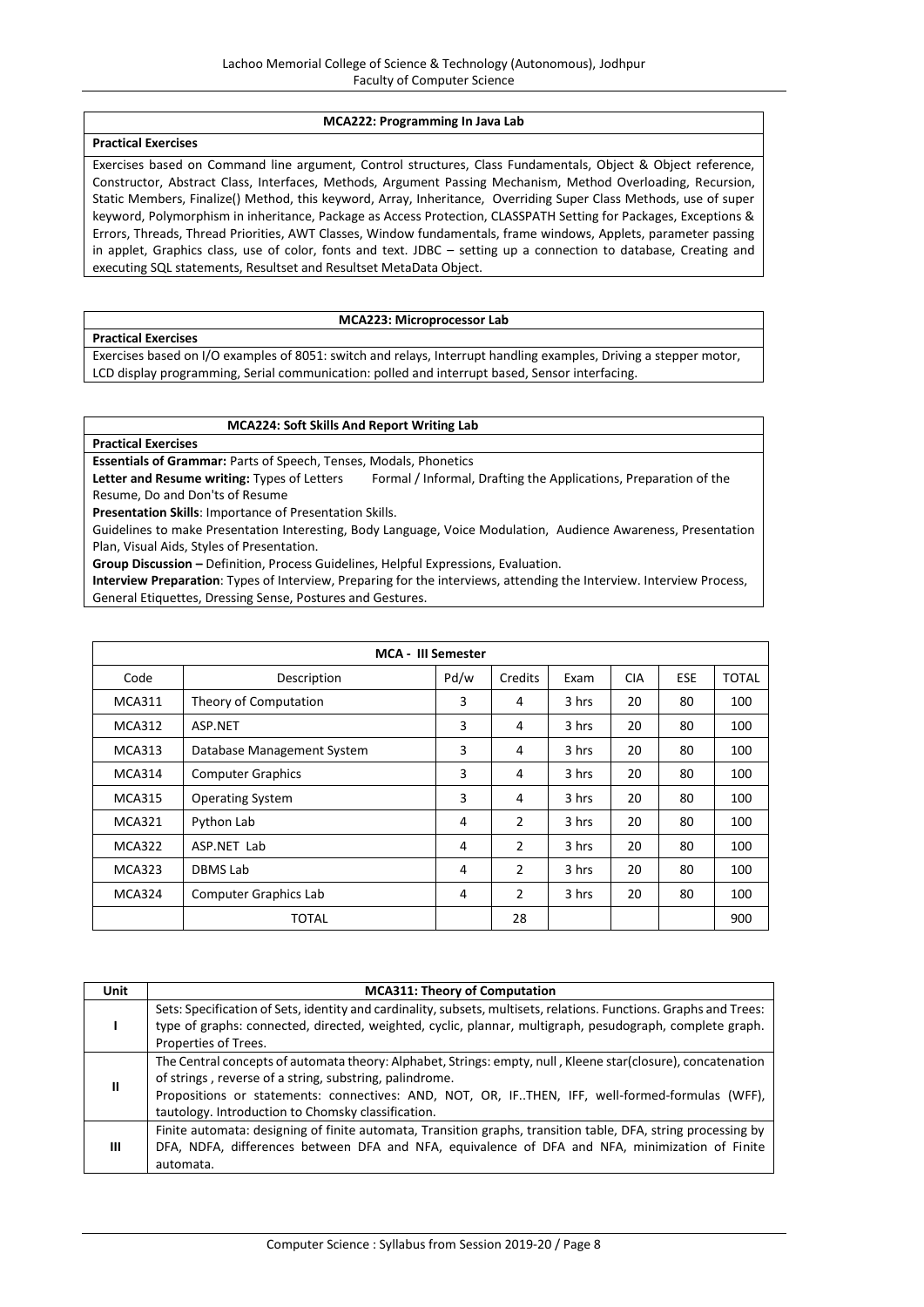|    | Automata with output: Moore machine, Mealy machine, difference between Moore and Mealy machine,    |
|----|----------------------------------------------------------------------------------------------------|
| IV | Equivalence of Moore and Mealy machine, Conversion from Moore to Mealy and Mealy to Moore machine. |
|    | Minimization of a finite automata with output                                                      |
|    | Pushdown Automata: Methods for designing PDA: Numerical Method; operations on stack, PDA moves,    |
| v  | representation of PDA, acceptance by PDA. Deterministic PDA, difference between FA and PDA         |
|    | Turing machine: Representation moves in TM. Universal Turing Machine                               |

Mishra, Chandrasekaran "Theory of Computer Science (Automata, Languages and Computation) PHI

| <b>Unit</b> | MCA312: ASP.NET                                                                                              |
|-------------|--------------------------------------------------------------------------------------------------------------|
|             | Introduction to .NET Framework: Features of .NET, Microsoft Intermediate Language, Meta Data, .NET types     |
|             | and .NET name spaces, Common Language Runtime, Common Type System, Comparison of ASP and ASP.NET.            |
|             | Introducing ASP .NET - Creating the ASP .NET applications, Web forms and Web controls, working with events,  |
| Ш           | Web controls such as Rich web controls, Custom web controls and Validation controls, Application level and   |
|             | Page level Tracing, Debugging ASP .NET pages.                                                                |
|             | Advanced ASP .NET : ASP .NET configuration , Creating and using the Business objects , HTTP Handlers , ASP   |
| Ш           | .NET caching ,ASP .NET security , Deployment projects, Localizing ASP .NET applications                      |
| <b>IV</b>   | Web Services: Introduction to web services, Web services Infrastructure, SOAP with HTTP, Building, Deploying |
|             | and publishing web services, Finding web services, Consuming web services as a consumer.                     |
|             | ADO .NET: Basics of ADO .NET, ADO v/s ADO.NET, Data Table, Data Views, Data Set, Data Relation Type, ADO     |
| v           | NET Managed Providers, OLEDB and SQL Managed Providers, OleDb Data Adapter Type. XML and ADO.NET.            |
|             | Using XML Reader: Reading XML documents using Data Reader, Using Data Set and XML: Loading XML into          |
|             | Data Sets                                                                                                    |

*Suggested Readings*

Web Standards Programmer's Reference: Steven M. Schafer

| Unit      | MCA313: Database Management System                                                                                                                                                                                                                                                                                                                                                                                    |
|-----------|-----------------------------------------------------------------------------------------------------------------------------------------------------------------------------------------------------------------------------------------------------------------------------------------------------------------------------------------------------------------------------------------------------------------------|
|           | Entity Relationship Model: Entities, attributes, relationship, constraints, keys, E-R diagram, concept of strong<br>and weak entity sets, generalization, specialization and aggregation. RDBMS - Basic concept, Codd's rule for<br>RDBMS. Functional dependencies and Normalization for relational databases - design guidelines for relational<br>schema, functional dependencies, normal forms (1NF, 2NF and 3NF). |
| Ш         | SQL data definition and data types – create schema, create table, attribute data types and domains. Basic<br>constraints in SQL - attribute and attribute defaults, key and referential integrity, naming, tuple constraints.<br>Schema change statements in SQL - DROP, ALTER. Basic queries in SQL - select-from-where structure, ordering<br>of query results.                                                     |
| Ш         | Complex SQL queries – comparison involving NULL and three valued logic, nested queries, tuples and set<br>comparison, joined tables. Aggregate functions, grouping – GROUP BY and HAVING clause. Insert, delete and<br>update statements. Assertions and views.                                                                                                                                                       |
| <b>IV</b> | PL/SQL: Basics concepts, advantages, variables, constants, data types, comments, output function, control<br>structures – conditional, iterative and sequential control, database access with PL/SQL, transaction<br>management.                                                                                                                                                                                      |
| v         | Cursor – basic concept, types, Procedures & Functions - advantages, creation, execution, deletion, overloading,<br>stored procedures and functions. Packages – creation and execution. Triggers - use, types, creating, deleting.<br>Sugaected Readings                                                                                                                                                               |

- Database Concepts, Korth, Silbertz, Sudarshan, McGraw Hill
- Fundamentals of Database Systems, Elmasri, Navathe, Addision Wesley

| Unit         | <b>MCA314: Computer Graphics</b>                                                                                 |
|--------------|------------------------------------------------------------------------------------------------------------------|
|              | Introduction: mathematical elements of graphic system: point and line, graphics coordinate system, display       |
|              | adapters, concepts of video memory & frame buffer. Algorithms: Line drawing algorithms- DDA Algorithm,           |
|              | Bresenham's Line Algorithm, Circle and Eclipse generating algorithms, Midpoint Circle Algorithm. 2-D Viewing-    |
|              | The viewing pipeline. Viewing co-ordinate, Reference Frame. Window to viewports co-ordinate transformation       |
| $\mathbf{I}$ | Graphics Primitives: Primitive Operations, The display file interpreter, Normalized Device Coordinates, Display- |
|              | File structure. Display – file algorithm.                                                                        |
|              | Polygons: polygon representation; absolute and relative, inside-outside test, polygon drawing algorithms.        |
|              | Polygon fill algorithms: Scan fill, Boundary fill & Flood fill Algorithm.                                        |
| Ш            | Geometric Transformations: Matrices, translation, Scaling & Rotation Transformations.<br>Homogeneous             |
|              | transformations, Rotation and scaling about an arbitrary point. Composite Transformations. Inverse               |
|              | Transformations.                                                                                                 |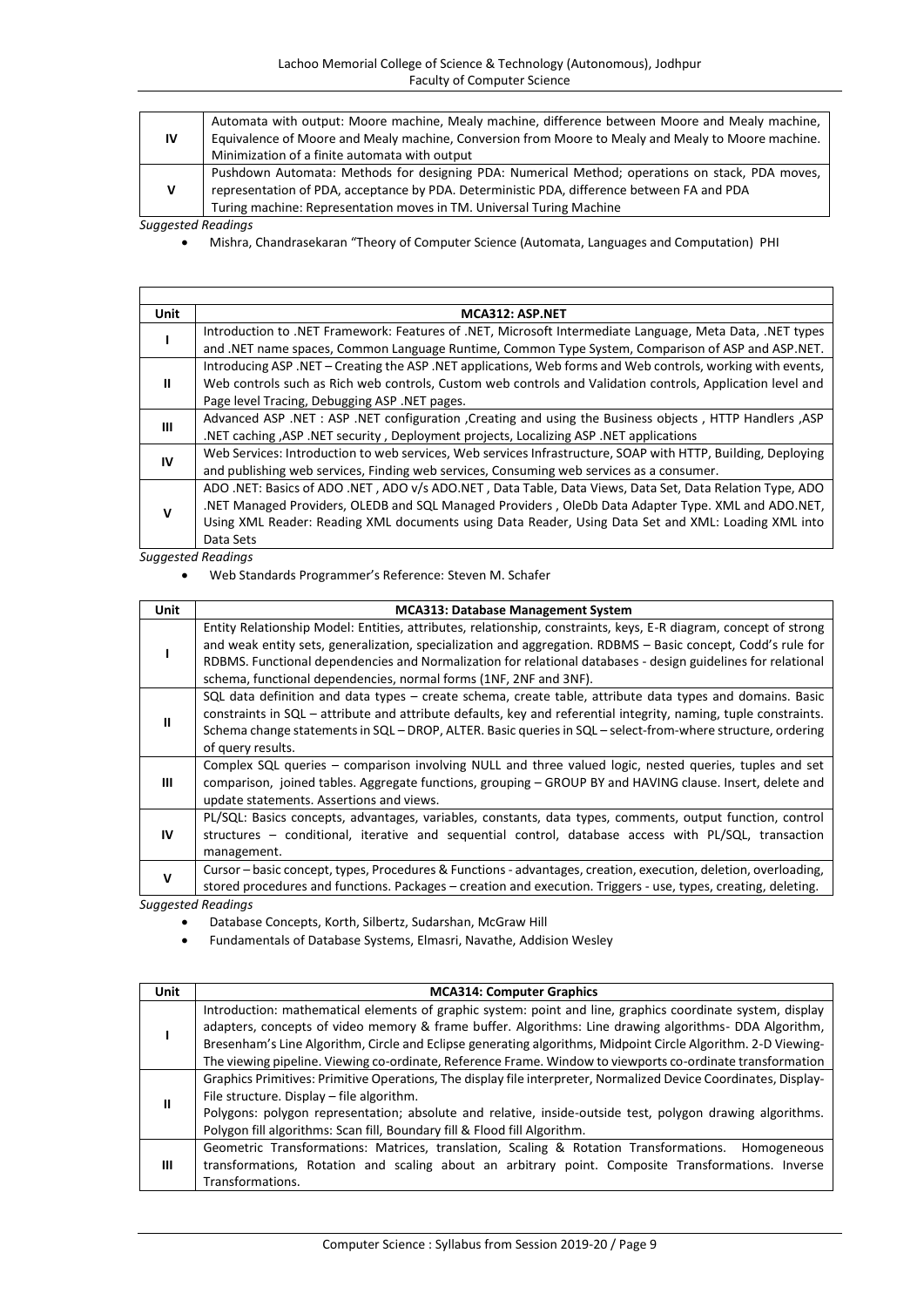|    | Clipping: Point clipping, Cohen- Sutherland Line Clipping algorithm, Sutherland Hodgemann polygon clipping<br>algorithm. |
|----|--------------------------------------------------------------------------------------------------------------------------|
|    | Introduction to 3D: 3D geometry, 3D primitives, basic 3D transformations.                                                |
|    | Projections: Parallel and Perspective, 3D viewing Transformation. Visible surface detection, hidden surface              |
| 1V | removal, depth buffer and painters algorithm.                                                                            |
|    | Segments-Segment Table, Segment Creation, Closing a Segment, Deleting a Segment, Renaming a segment.                     |
| v  | Curve - Curve Generation, Interpolation, B-Splines, Bezier Curves.                                                       |
|    | Animation: Animation design sequence, animation programming, and applications of animation. Introduction                 |
|    | to morphing. Introduction to Virtual Reality                                                                             |
|    | Color: Properties of Color, Color models; RGB, HSV and CMYK. Half-toning, Dithering.                                     |

- Madasu Hanmandlu ,PBP publications.
- Herrington ,Tata McGraw-Hill Education private Limited,New Delhi.
- Gautam Roy,Khanna publications.
- Donald D Hearn, M. Pauline Baker, Pearson Education
- Fundamentals of Computer Graphics & Multimedia, D. P. Mukherje
- S Gokul: Multimedia Magic, BPB Publication.
- Jeffcoate : Multimedia in Practice, Pretice-Hall.
- Bufford: Multimedia Systems, Addison Wesley.

| <b>Unit</b> | <b>MCA315: Operating System</b>                                                                                                                                                                                                                                                                                                                                    |
|-------------|--------------------------------------------------------------------------------------------------------------------------------------------------------------------------------------------------------------------------------------------------------------------------------------------------------------------------------------------------------------------|
|             | BASICS OF OS :Architecture of Operating System ,Objectives and functions of OS, Evolution of OS (Batch,<br>Multiprogramming, Multitasking, Multiuser, Parallel, Distributed and Real time operating systems). Computer<br>Hardware review: Processor, Memory and IO. OS Shell and kernel architecture.                                                             |
| ш           | Process Management: Process, Process state, Process state transitions, PCB, Process hierarchy, operations on<br>a process, multitasking. Scheduling policies: FCFS, SJF (preemptive and non-preemptive), priority scheduling,<br>round robin, multi-level feedback queue scheduling.                                                                               |
| Ш           | Memory management: Introduction, contiguous real, non- contiguous real, non-contiguous virtual. Virtual<br>memory management system, page replacement policies: LRU, NRU, FIFO, Second chance, optimal page<br>replacement, Working set. Belady's anamoly. Memory allocation techniques: first fit, best fit, worst fit, next<br>fit. Demand paging. Buddy system. |
| IV.         | Process synchronization: race condition, critical region. Semaphores, P&V mutex routines. Inter-process<br>communication: the producer-consumer problem. Classical problems: readers-writes, dining philosophers,<br>sleeping barber. Message passing: Inter-process messages, mailboxes. Threads.                                                                 |
| v           | Deadlocks: introduction, deadlock detection and recovery, deadlock avoidance, banker's algorithm, deadlock<br>prevention. Introduction to operating protection and security, access matrix, implementation of access matrix.                                                                                                                                       |
|             | Suaaested Readinas                                                                                                                                                                                                                                                                                                                                                 |

*Suggested Readings*

**Practical Exercises**

**Practical Exercises**

- Operating Systems: Donovan & Madnick, Mc Graw Hill
- Modern Operating Systems, Tanenbaum, Pearson Publications.

#### **MCA321:Pytohn LAB**

Exercises based on variables, assignments; immutable variables; conditions, Boolean logic, logical operators; ranges; Control statements, string module, tuples, sets, and dictionaries: basic list operators, replacing, inserting, array in Python Regular Expressions, Recursive functions, scope and global statements, Lambda expressions, Importing Modules, creating own module.

Exception Handling: Exceptions, except clause, try and finally clause user defined exceptions, File Handling: manipulating files and directories, os and sys modules; text files: reading/writing text and numbers from/to a file; Simple Graphics, Database, Using GUI to access Database. Object Oriented Programming: Concept of OOP: Abstraction, Encapsulation, Inheritance, and Polymorphism in Python

# **MCA322: ASP.NET Lab**

Exercises based on Events such as Click, Indexchanged etc, Controls like button, textbox, checkbox, etc and Rich Web Controls, Validation Controls and Tracing, on Creation of Business Objects(UI centric), Caching Implementations and use of caching, implementing Concept of Localization, Creation of web service, Database connectivity and essential operations like select, insert , update and delete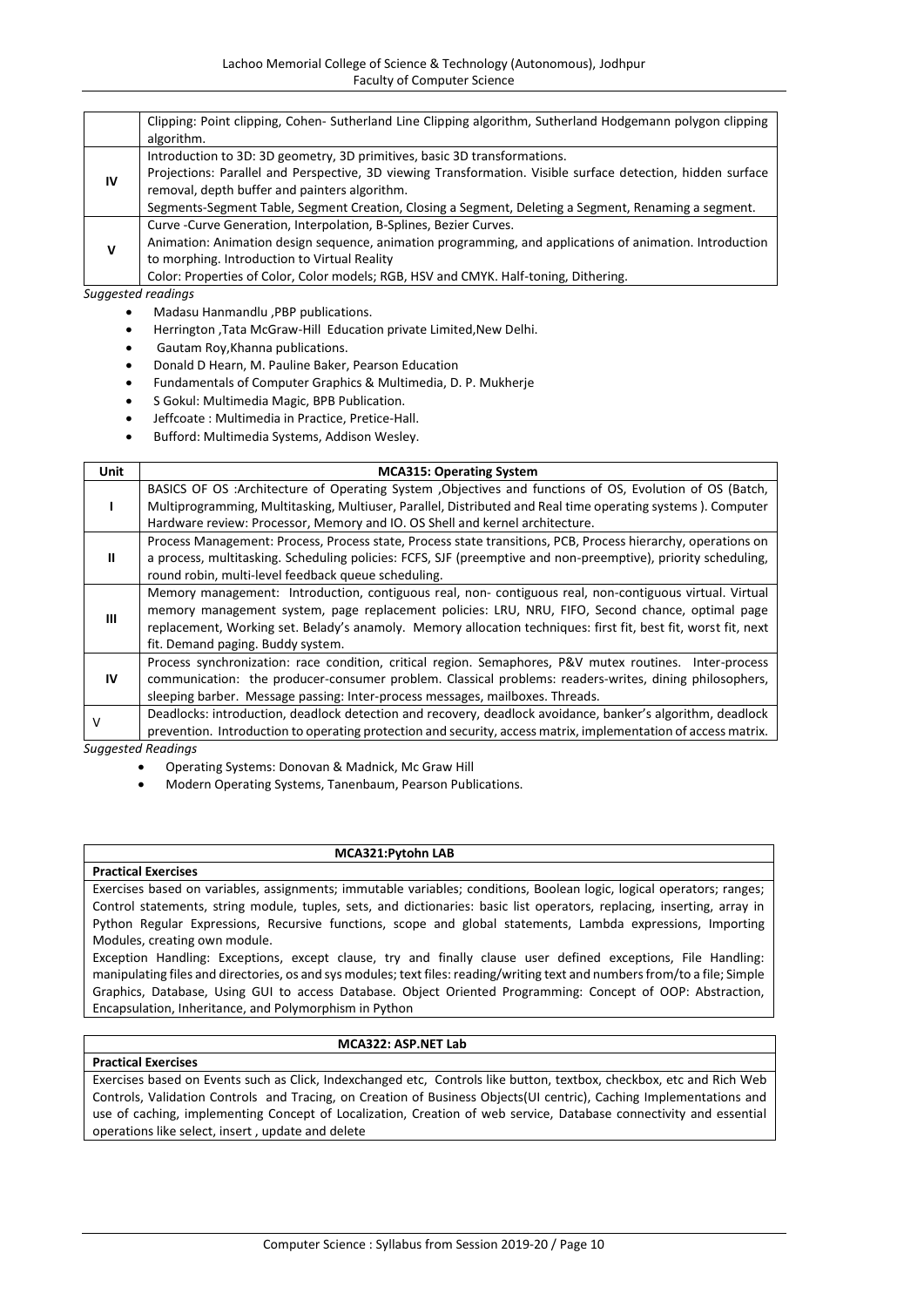# **MCA323: DBMS Lab**

**Practical Exercises**

Exercises based on creating table, inserting data into tables, viewing data in tables, sorting data in table, deleting tuples from table, updating the contents of a table, modifying the structure of table, applying primary key, foreign key and unique key constraints, computations on table data, oracle functions, grouping data from tables, subqueries, Joins etc.

# **MCA324: Computer Graphics Lab**

**Practical Exercises**

Exercises based on inbuilt graphic functions, line drawing algorithms, polygon fill algorithms, transformation(translation, scaling, rotation), simple animation

| <b>MCA - IV Semester</b> |                                            |                |                |       |            |            |              |
|--------------------------|--------------------------------------------|----------------|----------------|-------|------------|------------|--------------|
| Code                     | Description                                | Pd/w           | Credits        | Exam  | <b>CIA</b> | <b>ESE</b> | <b>TOTAL</b> |
| <b>MCA411</b>            | Advance Java                               | 3              | $\overline{4}$ | 3 hrs | 20         | 80         | 100          |
| <b>MCA412</b>            | Artificial Intelligence & Machine Learning | 3              | $\overline{4}$ | 3 hrs | 20         | 80         | 100          |
| <b>MCA413</b>            | Software Engineering                       | 3              | 4              | 3 hrs | 20         | 80         | 100          |
| <b>MCA421</b>            | Advanced JAVA Lab                          | 4              | $\overline{2}$ | 3 hrs | 20         | 80         | 100          |
| <b>MCA422</b>            | Colloquium Lab                             | 4              | $\overline{2}$ | 3 hrs | 20         | 80         | 100          |
| <b>MCA423</b>            | System Design Project Lab                  | $\overline{4}$ | $\overline{2}$ | 3 hrs | 20         | 80         | 100          |
|                          |                                            |                |                |       |            |            |              |
|                          | Elective Group 1                           |                |                |       |            |            |              |
| MCA414A                  | <b>System Programming</b>                  | 3              | 4              | 3 hrs | 20         | 80         | 100          |
| MCA415A                  | <b>LINUX Operating System</b>              | 3              | 4              | 3 hrs | 20         | 80         | 100          |
| MCA424A                  | System Programming Lab                     | 4              | $\overline{2}$ | 3 hrs | 20         | 80         | 100          |
|                          |                                            |                |                |       |            |            |              |
|                          | <b>Elective Group 2</b>                    |                |                |       |            |            |              |
| MCA414B                  | Data Warehousing & Data Mining             | 3              | 4              | 3 hrs | 20         | 80         | 100          |
| MCA415B                  | <b>Advanced DBMS</b>                       | 3              | 4              | 3 hrs | 20         | 80         | 100          |
| MCA424B                  | <b>Advanced DBMS Lab</b>                   | 4              | $\overline{2}$ | 3 hrs | 20         | 80         | 100          |
|                          |                                            |                |                |       |            |            |              |
|                          | Elective Group 3                           |                |                |       |            |            |              |
| MCA414C                  | Internet Programming in PHP                | 3              | 4              | 3 hrs | 20         | 80         | 100          |
| MCA415C                  | <b>Cloud Computing</b>                     | 3              | 4              | 3 hrs | 20         | 80         | 100          |
| MCA424C                  | PHP Programming Lab                        | 4              | $\overline{2}$ | 3 hrs | 20         | 80         | 100          |
|                          | <b>TOTAL</b>                               |                |                |       |            |            | 900          |
|                          |                                            |                |                |       |            |            |              |

| Unit | <b>MCA411: Advanced Java</b>                                                                                                                                                                                                                                                                                                                 |
|------|----------------------------------------------------------------------------------------------------------------------------------------------------------------------------------------------------------------------------------------------------------------------------------------------------------------------------------------------|
|      | Introduction to Java Enterprise, J2EE Technologies, client server technology, web server technology.<br>Movement to Server-Side Java. Definition of a Java Servlet. Practical. Applications for Java Servlets. Java<br>Servlet Alternatives. Reasons to Use Java Servlets. The Java Servlet Architecture. JNDI, Web Applications<br>in J2EE. |
| Ш    | JDBC - JDBC Drivers, Products, JDBC Design considerations, Two Tier and Three Tier client server model,<br>J2EE multi-tier architecture, Introduction to Data Source and Connection pooling. JavaMail and Internet<br>E-mail. Preparing to Use JavaMail. A JavaMail Example. Using JavaMail in a Servlet.                                    |
| ш    | Servlets - Static and Dynamic contents, Servlet life Cycle and Life cycle methods, Servlet Request and<br>Response Model, Deploying a Servlet, Servlet State Transitions, ServletConfig and ServletContext, Servlet<br>Redirection and Request Dispatch, Servlet Synchronization and Thread Model.                                           |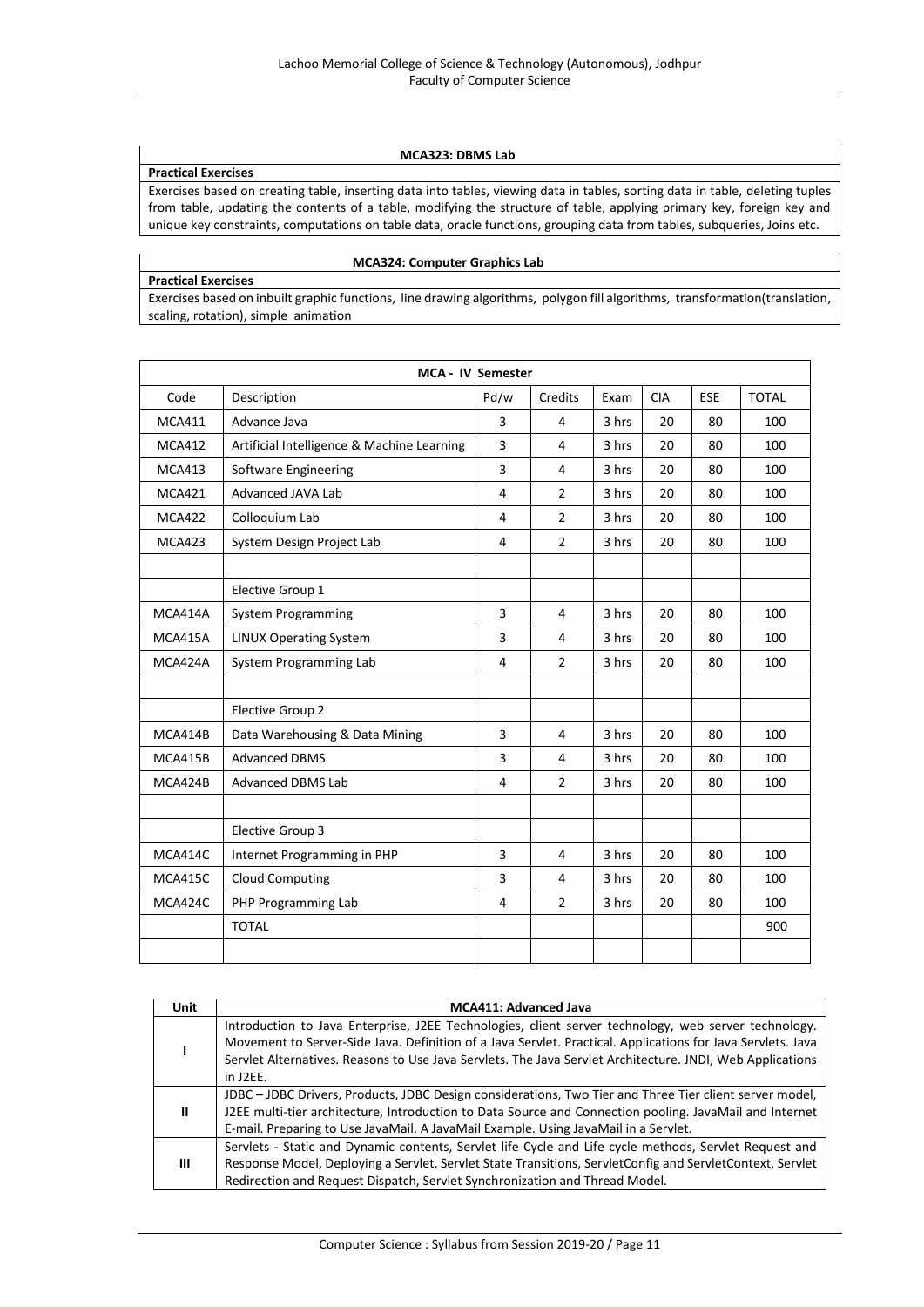|    | Reading and writing data from client using Servlets, Maintaining Client State - Cookies, URL rewriting,    |
|----|------------------------------------------------------------------------------------------------------------|
| ΙV | hidden form fields, Session Tracking. Inter servlet communications -JDBC connection pool, servlet          |
|    | security and different packages of servlets.                                                               |
|    | JSP fundamentals, JSP architecture, lifecycle of a JSP, Model View Controller (MVC) architecture, JSP tags |
| v  | and JSP expressions, data sharing among servlets & JSP. JSP implicit objects, request application, session |
|    |                                                                                                            |

Developing Java Servlets, by James Goodwill, SAMS.

| Unit | <b>MCA412: Artificial Intelligence and Machine Learning</b>                                                                                                                                                                                                                                                                               |
|------|-------------------------------------------------------------------------------------------------------------------------------------------------------------------------------------------------------------------------------------------------------------------------------------------------------------------------------------------|
|      | Artificial Intelligence (AI) Introduction, Definitions, Basic elements of AI, AI's Application areas, Turing test.<br>Production Systems, Inference Engine, Rule Based Systems, Forward & Backward Chaining, Concepts of Expert<br>System (ES), need, components and architecture of ES. Sub-shells/stages in the development of an ES.   |
| Ш    | Concept of knowledge, Knowledge acquisition, rote learning, discovery, analogy. Monotonic reasoning, logical<br>reasoning, induction and natural deduction. Problems, Problems spaces: Problem characteristics, state space,<br>Production-rules. Non-monotonic reasoning-default reasoning, minimalist reasoning                         |
| Ш    | Problems Search: Depth first, Breadth first search methods, A* Algorithms and their analysis. Heuristic search<br>method, generate and test, hill climbing, best first method, constraint satisfaction and backtracking. Statistical<br>reasoning - Baye's theorem, certainty factors, Concepts of Dempster-Shafer theory and Fuzzy logic |
| IV   | Concepts of AI:-Logic, propositional and predicate calculus, Clausal form, Resolution, Unification, Inference,<br>mechanisms. Semantic nets, frames, conceptual dependency, Blackboard architectures, scripts. Introduction<br>to Genetic Algorithms.                                                                                     |
| v    | Neural networks, NN Architectures. Understanding Machine Learning: Big data, hybrid cloud, descriptive<br>analytics, predictive analytics. Machine learning: supervised, unsupervised, reinforcement, neural networks<br>and deep learning. Introduction to statistical methods for machine learning with examples.                       |

*Suggested readings*

- E. Rich and K. Knight," Artificial Intelligence", Tata McGraw Hill.
- George F Luger, "Artificial Intelligence", Fifth Edition, Addison-Wesley Publishing Company.
- E. Charnaik and D. McDermott," Introduction to artificial Intelligence", Addison-Wesley Publishing Company.
- Stuart Russel and Peter Norvig., Artificial Intelligence a Modern Approach, 2<sup>nd</sup> ed., Pearson Education.
- Dan W. Patterson, "Introduction to Artificial Intelligence and Expert Systems", PHI.
- Nils J. Nilson, "Principles of Artificial Intelligence", Narosa Publishing Co.
- M. Chandwick and J.A. Hannah, "Expert Systems for Personal Computers", Galgotia Publications

# **Unit MCA413: Software Engineering**

|                        | Software Problem - Cost, Schedule and Quality, Scale and Change. Software Processes -Process and<br>Project, Component Software Processes, Software Development Process Models, Project Management<br>Process.                                                                                                                                                                                                                  |
|------------------------|---------------------------------------------------------------------------------------------------------------------------------------------------------------------------------------------------------------------------------------------------------------------------------------------------------------------------------------------------------------------------------------------------------------------------------|
| Ш                      | Software Requirements Analysis and Specification - Value of a Good SRS, Requirement Process, Requirements<br>Specification, functional Specification with Use Cases, And Other Approaches for Analysis, Validation. Software<br>Architecture - Role of Software Architecture, Architecture Views, Component and Connector View,<br>Architecture Styles for C&C View, Documenting Architecture Design, Evaluating Architectures. |
| Ш                      | Planning a Software Project - Effort Estimation, Project Schedule and Staffing, Quality Planning, Risk<br>Management, Planning, Project Monitoring Plan, Detailed Scheduling., Design - Design Concepts, Function-<br>Oriented Design, Object-Oriented Design, Detailed Design, Verification, Metrics.                                                                                                                          |
| IV                     | Coding and Unit Testing - Programming Principles and Guidelines, Incrementally Developing Code, Managing,<br>Evolving Code, Unit Testing, Code Inspection, Metrics. Testing - Testing Concepts, Testing Process, Black-Box<br>Testing, White-Box Testing, Metrics.                                                                                                                                                              |
| v                      | Introduction to UML, Development Process, Class Diagrams, Sequence Diagrams, Object Diagrams, Package<br>Diagrams, Deployment Diagrams, Use Cases, State Machine Diagrams, Activity Diagrams, Communication<br>Diagrams, Composite Structures, Component Diagrams, Collaborations, Interaction Overview Diagrams,<br>Timing Diagrams.                                                                                           |
| Conservation Desidiese |                                                                                                                                                                                                                                                                                                                                                                                                                                 |

- Pankaj Jalote's Software Engineering: A Precise Approach, By Pankaj Jalote
- UML Distilled Third Edition, A Brief Guide to the Standard Object Modeling Language, by Martin Fowler, Addison Wesley.

| Unit | <b>MCA414A: System Programming</b>                                                                                                                                                           |
|------|----------------------------------------------------------------------------------------------------------------------------------------------------------------------------------------------|
|      | Systems Programming: Software layered structure & bare machine. Language processor: fundamentals,<br>specifications & language development tools. Systems software and Machine architecture. |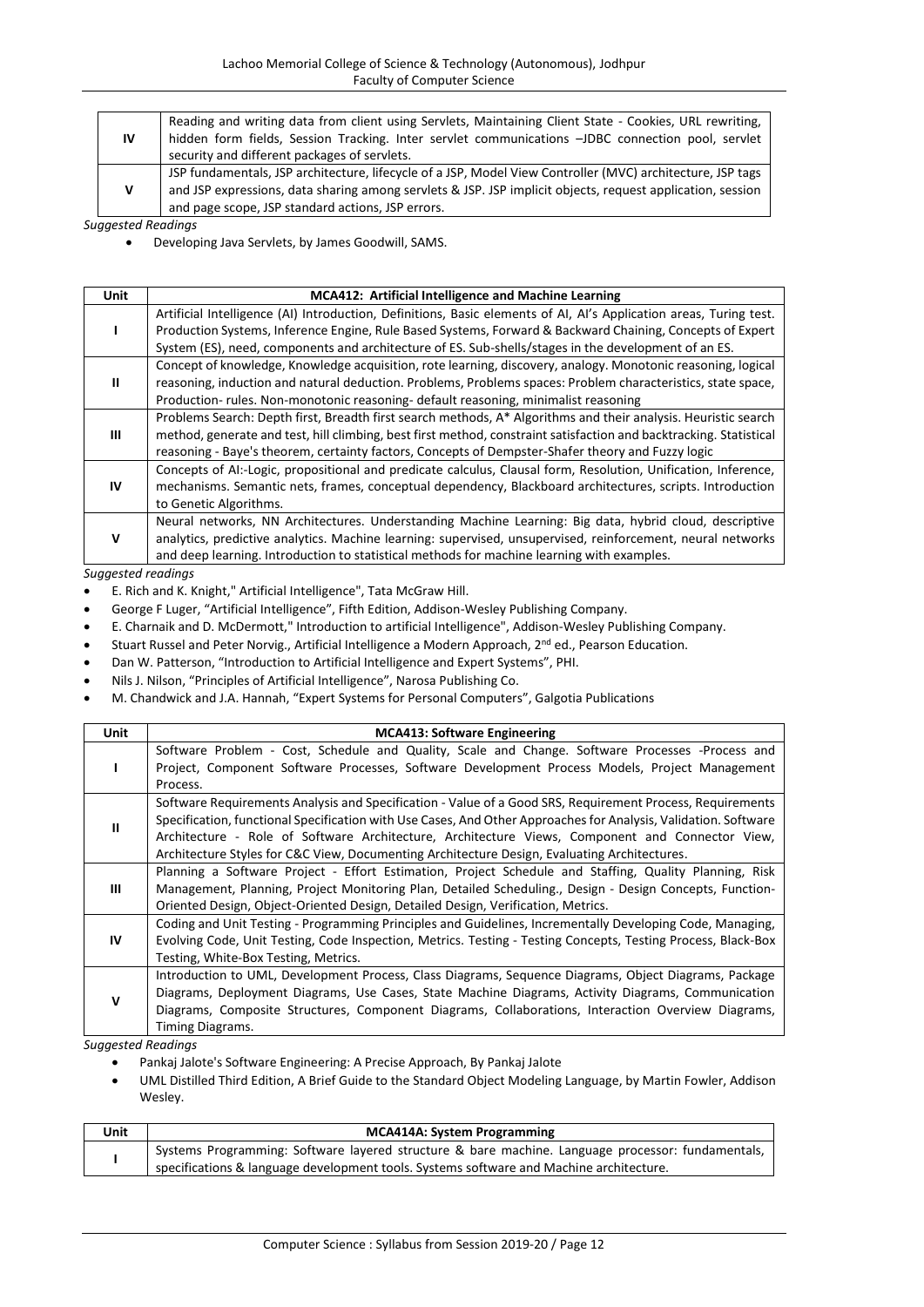| Ш  | Macro Processors: Macro Instructions, Features of Macro facility; Macro instruction arguments, conditional |
|----|------------------------------------------------------------------------------------------------------------|
|    | macro expansion, macro calls within macros, Macro instruction defining macros. Two pass macro processor.   |
|    | Introduction to MASM macro processor, ANSI C macro language                                                |
| Ш  | Assemblers: Elements of Assembly language. A simple assembly scheme, Pass structure of Assemblers.         |
|    | Designs of two pass assembler.                                                                             |
|    | Introduction to Loaders and Linkers, functions of a loader. Loader Schemes: Compile-&-go, General Loader,  |
| IV | Absolute Loader, Subroutine Linkages, Relocating Loaders, Direct Linking loaders. Introduction to Binders, |
|    | Overlays and dynamic binders.                                                                              |
| v  | Software tools: Software tools for program development, editors, Debug monitors, Programming               |
|    | environments, User Interfaces. Introduction to translators                                                 |

- System Software, Beck Leland L, Pearson Education.
- Systems Programming and Operating Systems, Dhamdhere D M, Tata Mc Graw Hill.
- Systems Programming, Donovan John J. Tata Mc Graw Hill.

| <b>Unit</b>    | MCA414B: Data Warehousing & Data Mining                                                                                                                                                                                                                                                                                                                                                                                                                                                                                                                                                                                             |
|----------------|-------------------------------------------------------------------------------------------------------------------------------------------------------------------------------------------------------------------------------------------------------------------------------------------------------------------------------------------------------------------------------------------------------------------------------------------------------------------------------------------------------------------------------------------------------------------------------------------------------------------------------------|
|                | Introduction to Data Warehousing and its building blocks: Definition, Need for Data Warehousing, Operational<br>versus Decision-Support Systems, Scope and Purposes, Features of Data Warehousing : Subject Oriented Data,<br>Integrated Data, Time Variant Data, Non Volatile Data, Data Granularity, Data Warehouses and Data Marts<br>Their Difference, Top-Down Versus Bottom-Up Approach, Overview of various components: Source Data:<br>Component, Data Staging Component, Data Storage Component, Information Delivery Component, Meta Data<br>Component, Management and control Component, Metadata in the Data warehouse. |
| Ш              | Warehousing Strategy, Warehouse Management and Support Process: Strategy Components, Determine<br>Organizational Context, Conduct Preliminary Survey Of Requirements, Conduct Preliminary Source System<br>Audit, Identify External Data Sources, Define Warehouse Rollouts, Preliminary Data Warehouse Architecture,<br>Issue Tracking and Resolution Process, Perform Capacity Planning, warehouse Purging Rules, Security<br>Management, Backup and Recovery Strategy.                                                                                                                                                           |
| $\mathbf{III}$ | What is Data Mining? Motivating Challenges; The origins of data mining; Data Mining Tasks. Types of Data;<br>Data Quality, Data Pre-processing; Measures of Similarity and Dissimilarity. Classification: Preliminaries;<br>General approach to solving a classification problem; Decision tree induction; Rule-based classifier; Nearest-<br>neighbour classifier                                                                                                                                                                                                                                                                  |
| IV             | Association Analysis: Problem Definition; Frequent Item set generation; Rule Generation; Compact<br>representation of frequent item sets; Alternative methods for generating frequent item sets, FP-Growth<br>algorithm, Evaluation of association patterns; Effect of skewed support distribution; Sequential patterns,<br>Cluster Analysis: Overview, K-means, Agglomerative hierarchical clustering, DBSCAN, Overview of Cluster<br>Evaluation.                                                                                                                                                                                  |
| $\mathbf v$    | Applications: Data mining applications; Data mining system products and research prototypes; Additional<br>themes on Data mining; Social impact of Data mining; Trends in Data mining.                                                                                                                                                                                                                                                                                                                                                                                                                                              |

- Introduction to Data Mining Pang-Ning Tan, Michael Steinbach, Vipin Kumar, Pearson Education, 2007
- Data Mining Concepts and Techniques Jiawei Han and Micheline Kamber, 2<sup>nd</sup> Ed, Morgan Kaufmann, 2006.
- Insight into Data Mining Theory and Practice K.P.Soman, Shyam Diwakar, V.Ajay, PHI, 2006.
- Data Warehousing Fundamentals: Paulraj Ponniah, S. Nagabhushana, Sam Anahory, Dennis Murray.
- Data Mining: Richard J.Roiger and Michael W. Geatz, Margaret H. Dunham

| Unit         | <b>MCA414C: Internet Programming in PHP</b>                                                                                                                                                                                                                                                                                                                                                                                                                                                                                                                                                    |
|--------------|------------------------------------------------------------------------------------------------------------------------------------------------------------------------------------------------------------------------------------------------------------------------------------------------------------------------------------------------------------------------------------------------------------------------------------------------------------------------------------------------------------------------------------------------------------------------------------------------|
|              | Introduction to PHP, Control Structures, Arrays and Functions: Application: To understand the basics of PHP<br>and MySql Introducing PHP: Why PHP and MySQL Side Scripting Overview: Static HTML, Client-Side<br>Technology, Server-Side Scripting and Escaping from HTML Learning PHP Syntax and Variables: PHP's Syntax,<br>Comments, Variables, Types in PHP, Type Summary, The simple types, Output                                                                                                                                                                                        |
| $\mathbf{u}$ | Features of PHP Application: To understand the major features needed to work with php applications Php<br>Control Structures and Functions: Boolean Expression, Branching, Looping and Using functions. Passing<br>Information with PHP: HTTP is Stateless; GET and POST Arguments, Formatting Form Variables. String<br>Handling: Strings in Php, String Functions Learning Arrays: Php Arrays, Creating arrays, Retrieving values,<br>multidimensional arrays, inspecting arrays, deleting arrays Number Handing: Numerical types, Mathematical<br>operators, mathematical functions.        |
| $\mathbf{m}$ | MySQL Database Integration and Query Processing and Web Forms: Application: To understand and<br>implement MySql database with Php Introducing Database and MySQL: Integrating PHP and MySQL:<br>Connecting to MySQL, Making MySQL Queries, Fetching Data, Multiple connections, Building in error-checking,<br>Creating MySQL database with PHP, MySQL functions. Performing Database Queries: HTML Tables and<br>Database Tables, Complex Mapping. Integrating Web Forms and Databases: HTML Forms, Basic Form<br>Submission to a Database, Self-Submission, Editing Data with an HTML Form. |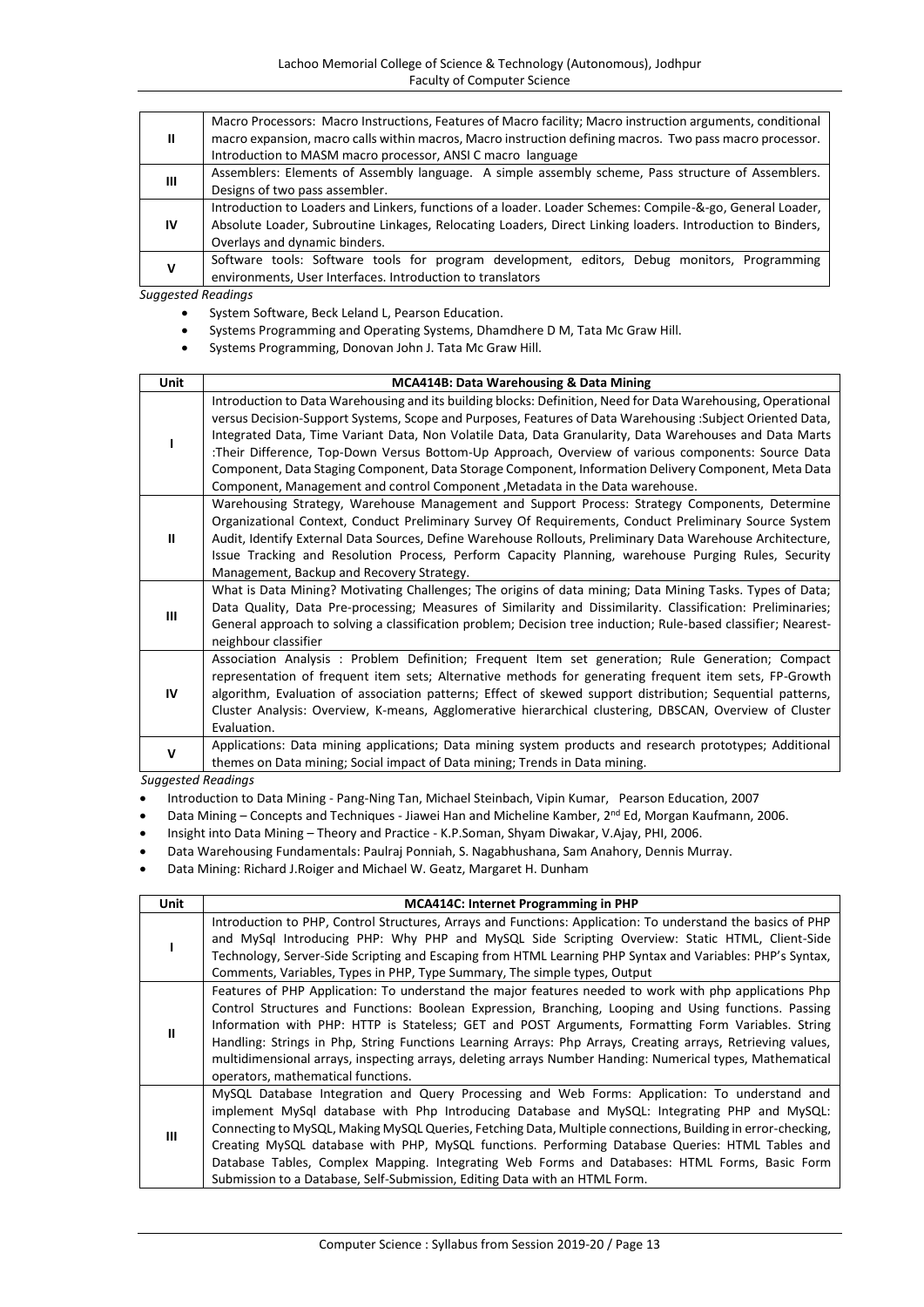| IV | Advanced PHP and PHP CMS: Application: To understand and implement the concept of cookies and sessions.<br>To create blogs and websites using WordPress Working with Cookies and Sessions: What is a Session? How<br>Session works in PHP, Session Functions, Cookies. Exception with PHP: Error Handling in PHP. WordPress:<br>About WordPress: Why WordPress? Sites Built with WordPress, Installing and Upgrading WordPress,                                                                                                                                                                                                                                                                                                                                                                 |
|----|-------------------------------------------------------------------------------------------------------------------------------------------------------------------------------------------------------------------------------------------------------------------------------------------------------------------------------------------------------------------------------------------------------------------------------------------------------------------------------------------------------------------------------------------------------------------------------------------------------------------------------------------------------------------------------------------------------------------------------------------------------------------------------------------------|
|    | Dashboard and Settings Working with Content: Post, Pages, Posts vs. Pages, Media Files, Links, Feeds Importing<br>Content: Importing Blogs, Importing HTML Files, Creating a Basic Theme.                                                                                                                                                                                                                                                                                                                                                                                                                                                                                                                                                                                                       |
| v  | PHP Framework: Application: To learn and implement php framework using Laravel Laravel – What is Laravel?<br>Installation Quick start: Creating your first web application: Database configuration, Creating the users table<br>using migrations, Creating an Eloquent user model, Routing to a closure, Creating users with Eloquent, The<br>users controller, Creating the users index view, Passing data from a controller to a view, Adding our dynamic<br>content to the view, RESTful controllers, Creating a form for adding users, Routing POST requests to a<br>controller action, Receiving form input and saving to the database, Creating links with the HTML helper,<br>Deleting user records with Eloquent, Updating a user with Eloquent, Creating the update form with the form |
|    | helper.                                                                                                                                                                                                                                                                                                                                                                                                                                                                                                                                                                                                                                                                                                                                                                                         |

- PHP Bible, (Author) Tim Converse , Joyce Park.
- Beginning PHP5(Author) David Mercer, Allan Kent , [Steven Nowicki,](http://www.amazon.com/s/ref=ntt_athr_dp_sr_4?_encoding=UTF8&field-author=Steven%20Nowicki&ie=UTF8&search-alias=books&sort=relevancerank) [Clark Morgan,](http://www.amazon.com/s/ref=ntt_athr_dp_sr_5?_encoding=UTF8&field-author=Clark%20Morgan&ie=UTF8&search-alias=books&sort=relevancerank) [Wankyu Choi.](http://www.amazon.com/s/ref=ntt_athr_dp_sr_6?_encoding=UTF8&field-author=Wankyu%20Choi&ie=UTF8&search-alias=books&sort=relevancerank)

| Unit         | <b>MCA415A: LINUX Operating System</b>                                                                           |
|--------------|------------------------------------------------------------------------------------------------------------------|
|              | Introduction to concept of Open source software, Linux Architecture, Linux file system, Kernel, Process          |
|              | Management in Linux, Signal Handling, System call, and System call for Files, Processes and Signals.             |
|              | Command Structure, cal, date, echo, printf, bc, script, passwd, PATH, who, uname, tty, stty, pwd, cd, mkdir,     |
| $\mathbf{u}$ | rmdir. The File System, cat, cp, rm, mv, more, file, ls, wc, pg, cmp, comm, diff, gzip, tar, zip, df, du, mount, |
|              | umount. Filtering commands: head, tail, cut, paste, sort, grep, sed.                                             |
|              | Shell Programming-Introduction to Shell, Various Shell of Linux, Shell Commands, I/O Redirection and Piping,     |
| ш            | Vi and Emacs editor. The Logical operators && and    conditional Execution, Shell control statements,            |
|              | Variables, if-then-else, case-switch, While, Until, Find, Shell Meta-characters, Shell Scripts, Shell keywords,  |
|              | Built in Commands, Shell Procedures and Reporting, Handling documents.                                           |
|              | File listings, Ownership and Access Permissions, File and Directory types, Managing Files, User and its Home     |
| IV           | Directory, Booting and Shutting down.                                                                            |
|              | Installing and upgrading the package. Configure IP and telnet, ping. Installing apache web server for Linux      |
|              | operating system.                                                                                                |
|              | BootLoaders, LILO, GRUB, Bootstrapping, init Process, System services, Internet and Web service tools, E-mail,   |
| v            | Remote Login and FTP, Networks and server setup, LAN, Connection with Internet, Setting up routers, Proxy        |
|              | Servers, Print Servers, File Server, Mail server, FTP server, Web server, DHCP.                                  |
|              | Suggested Readings                                                                                               |

*Suggested Readings*

- Linux: The Complete Reference, Sixth Edition by [Richard Petersen](http://www.amazon.com/s/ref=dp_byline_sr_book_1?ie=UTF8&field-author=Richard+Petersen&search-alias=books&text=Richard+Petersen&sort=relevancerank) (Author)
- Design of the UNIX Operating System Maurice J. Bach, AT&T Bell Labs.
- Yashwant Kanetkar, Unix shell programming,( BPB ).

| <b>Unit</b>         | <b>MCA415B: Advanced DBMS</b>                                                                                  |
|---------------------|----------------------------------------------------------------------------------------------------------------|
|                     | Transactions and Concurrency Control: Transaction Concept, Transaction State, Implementation of Atomicity      |
|                     | & Durability, Concurrent Executions, Serializability, Lock-Based Protocols, Timestamp-Based Protocols,         |
|                     | Deadlock Handling.                                                                                             |
| Ш                   | Database Security and Authorization: Introduction to Database Security Issues, Discretionary Access control    |
|                     | Based on Granting and Revoking Privileges, Mandatory Access Control and Role-Based Access Control for          |
|                     | Multilevel Security, Introduction to Statistical Database Security, Encryption and Public Key Infrastructures. |
|                     | Distributed Databases: Homogeneous and Heterogeneous Databases, Distributed Data Storage, Distributed          |
| Ш                   | Transactions, Commit Protocols, Concurrency Control in Distributed Databases, Distributed Query                |
|                     | Processing.                                                                                                    |
|                     | Object Orientated Database: Features of an Object-Orientated DBMS, Object-Oriented Database Design,            |
| IV                  | How OO Concept has Influenced the Relational Model, Object Oriented Languages, Persistent Programming          |
|                     | Languages, Nested Relations, Complex Types, Inheritance, Reference Types, Querying with Complex Types,         |
|                     | Object-oriented data model.                                                                                    |
| v                   | Databases: Introduction, I/O Parallelism, Interquery Parallelism,<br>Parallelism,<br>Parallel<br>Intraguery    |
|                     | Intraoperation Parallelism, Interoperation Parallelism, Design of Parallel Systems                             |
| Suggested readings: |                                                                                                                |

Database Concepts, Korth, Silbertz, Sudarshan, McGraw Hill.

- SQL/ PL/SQL The Programming Language of Oracle, Ivan Bayross, BPB Publications
- Database Management Systems, Ramakrishnan, Gehrke, McGraw Hill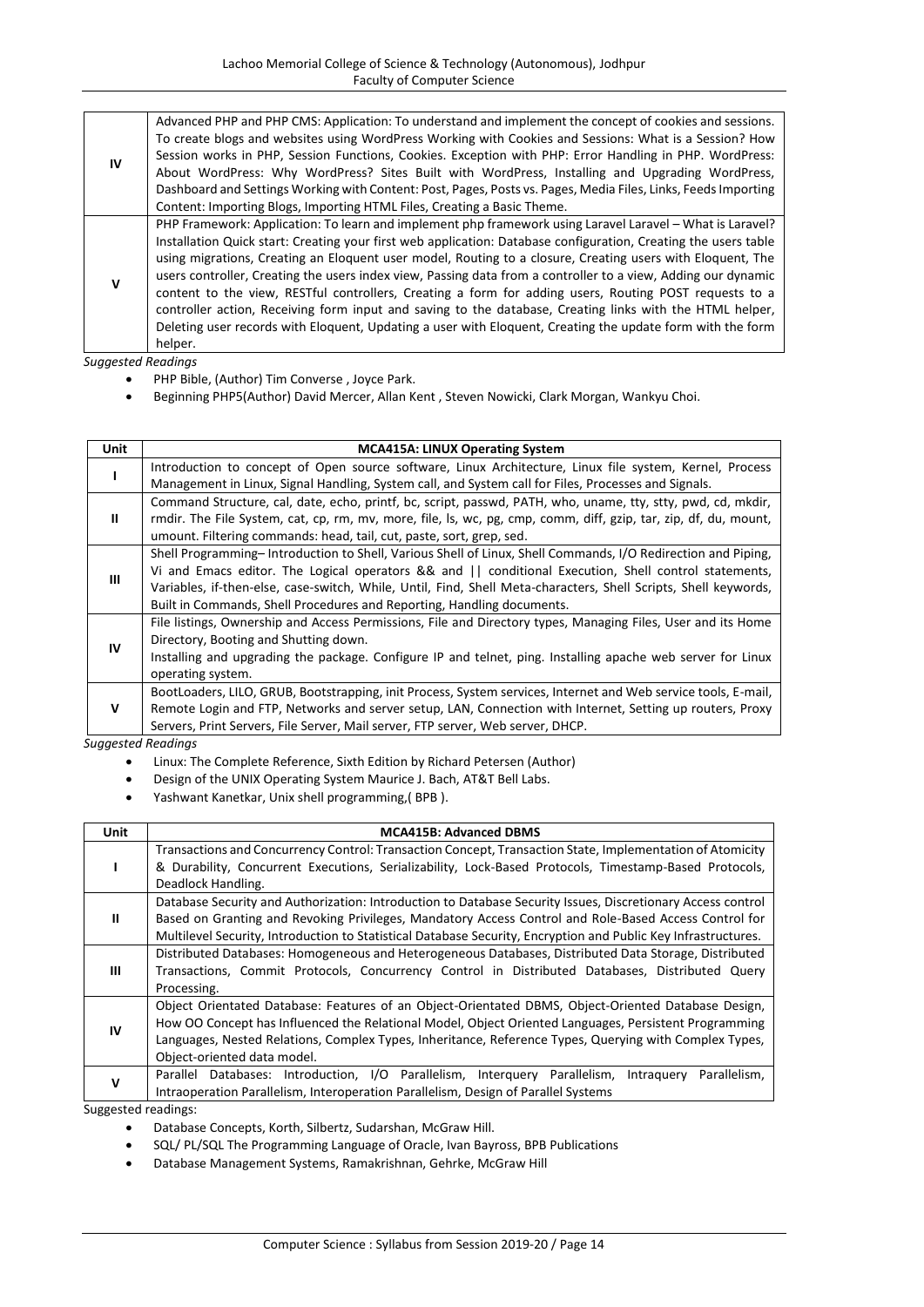| Unit         | <b>MCA415C: Cloud Computing</b>                                                                                                                                                                                                                                                                                                                                                                                                                                                                                                                       |
|--------------|-------------------------------------------------------------------------------------------------------------------------------------------------------------------------------------------------------------------------------------------------------------------------------------------------------------------------------------------------------------------------------------------------------------------------------------------------------------------------------------------------------------------------------------------------------|
|              | Enterprise computing: a retrospective – Introduction, Mainframe architecture, Client-server architecture, 3-<br>tier architectures with TPmonitors, The internet as a platform - Internet technology and web-enabled<br>applications, Web application servers, Internet of services. Software as a service - Emergence of software as a<br>service architectures and cloud computing, Successful SaaS architecture.                                                                                                                                   |
| $\mathbf{u}$ | Enterprise architecture: role and evolution - Enterprise data and processes, Enterprise components,<br>Application integration and SOA, Enterprise technical architecture, Data center infrastructure: coping with<br>complexity. Cloud computing platforms - Infrastructure as a service: Amazon EC2, Platform as a service: Google<br>App Engine, Microsoft Azure. Cloud computing economics - Is cloud infrastructure cheaper?, Economics of<br>private clouds, Software productivity in the cloud, Economies of scale: public vs. private clouds. |
| Ш            | Data in the cloud - Relational databases, Cloud file systems: GFS and HDFS, BigTable, HBase and Dynamo, Cloud<br>data stores: Datastore and SimpleDB. MapReduce and extensions - Parallel computing, The MapReduce<br>model, Parallel efficiency of MapReduce, Relational operations using MapReduce, Enterprise batch processing<br>using MapReduce.                                                                                                                                                                                                 |
| IV           | Enterprise software: ERP, SCM, CRM - Anatomy of a large enterprise, Partners: people and organizations,<br>Products, Orders: sales and purchases, Execution: tracking work, Billing, Accounting, Enterprise processes,<br>build vs. buy and SaaS. Custom enterprise applications and Dev 2.0 - Software architecture for enterprise<br>components, User interface patterns and basic transactions, Business logic and rule-based computing, Inside<br>Dev 2.0: model driven interpreters, Security, error handling, transactions and workflow.        |
| v            | Enterprise cloud computing ecosystem - Public cloud providers, Cloud management platforms and tools, Tools<br>for building private clouds. Roadmap for enterprise cloud computing - Quick wins using public clouds, Future<br>of enterprise cloud computing.                                                                                                                                                                                                                                                                                          |

 Enterprise Cloud Computing Technology, Architecture, Applications by GautamShroff.Cambridge University Press.

| <b>MCA421: Advanced Java Lab</b> |                                                                                                                                                                                                                                |  |
|----------------------------------|--------------------------------------------------------------------------------------------------------------------------------------------------------------------------------------------------------------------------------|--|
| <b>SNo</b>                       | <b>Practical Exercises</b>                                                                                                                                                                                                     |  |
|                                  | Assignments based on basic Java Servlets.                                                                                                                                                                                      |  |
| $\mathcal{P}$                    | Assignments based on JDBC and Servlets, Data Source and Connection pooling, JavaMail in a Servlet.                                                                                                                             |  |
| 3                                | Assignments based on Servlet Request and Response Model, Deploying a Servlet, Servlet State Transitions,<br>ServletConfig and ServletContext, Servlet Redirection and Request Dispatch, Servlet Synchronization and<br>Thread. |  |
| 4                                | Assignments based on Reading and writing data from client using Servlets, Maintaining Client State - Cookies,<br>URL rewriting, hidden form fields, Session Tracking. Inter servlet communications -JDBC connection pool.      |  |
| -5                               | Assignments based onJSP fundamentals, JSP tags and JSP expressions, data sharing among servlets & JSP. JSP<br>implicit objects, request application, session and page scope, JSP standard actions, JSP errors.                 |  |

| MCA422: Colloquium Lab                                                                                                    |
|---------------------------------------------------------------------------------------------------------------------------|
| <b>Practical Exercises</b>                                                                                                |
| The aim of the subject is to develop ability of a student to be able to discuss and speak about various                   |
| issues/subjects/topics/matters. The students in the group will discuss the topics and present their views. The evaluation |
| will be carried out by the examiners based on their thoughts, language proficiency, presentation skills etc.              |

| <b>MCA423: System Design Project Lab</b>                                                          |
|---------------------------------------------------------------------------------------------------|
| <b>Practical Exercises</b>                                                                        |
| Students in a group of 3-4 shall prepare a system design of their choice, in guidance of teacher. |
|                                                                                                   |

| <b>MCA424A: System Programming Lab</b> |                                                          |  |
|----------------------------------------|----------------------------------------------------------|--|
| <b>SNo</b>                             | <b>Practical Exercises</b>                               |  |
|                                        | Implementation of word recognizer                        |  |
|                                        | Basic parser, syntax and semantic analyzer               |  |
|                                        | Problems related to Macros                               |  |
| 4                                      | Assembler POT and MOT construction                       |  |
| 5                                      | Generating machine Code for assembly program             |  |
| 6                                      | Implementation of basic functions of Loaders and linkers |  |
|                                        | Overlay memory computations.                             |  |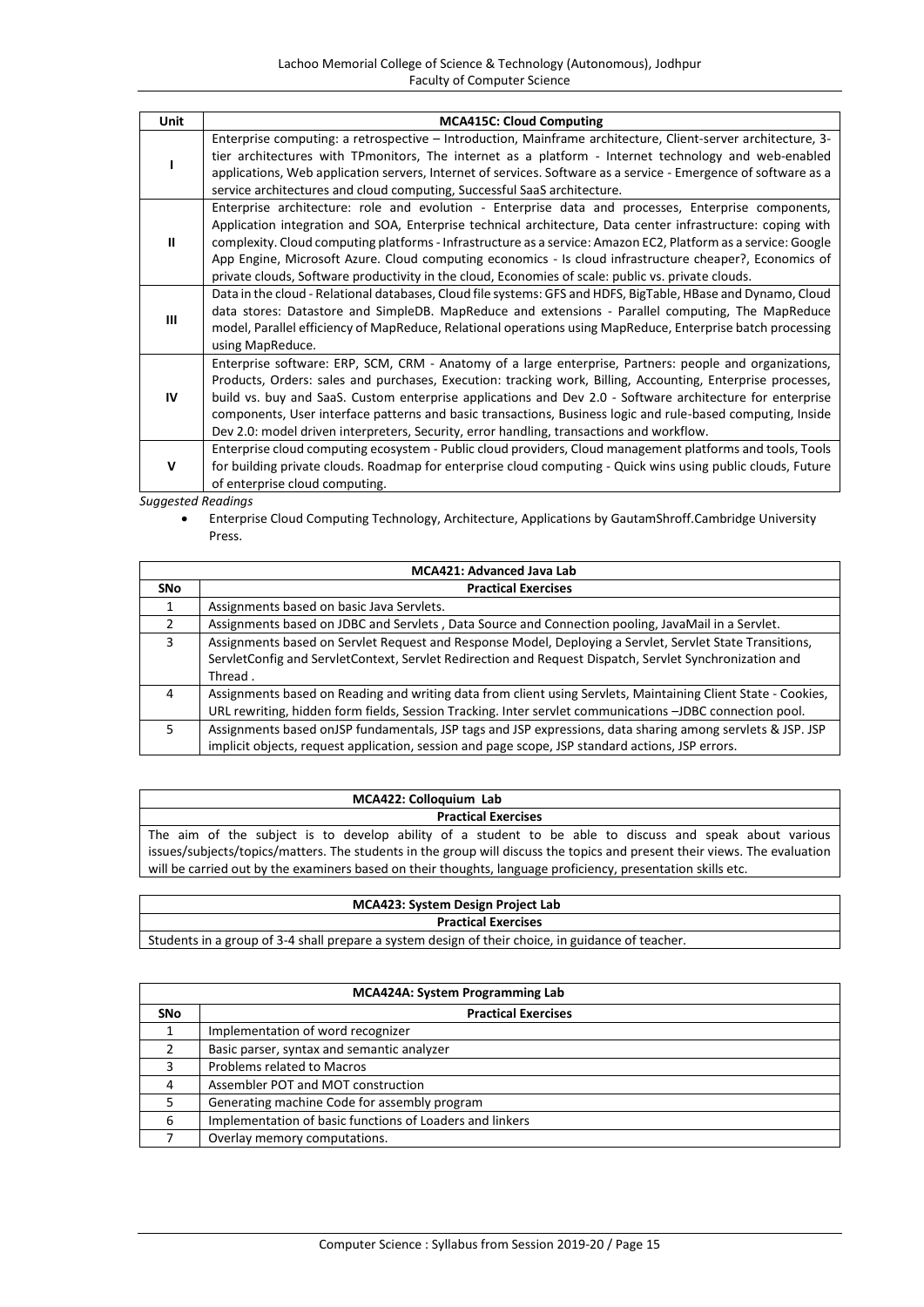#### **MCA424B: Advanced Database Lab**

**Practical Exercises** The practical exercises based on MCA415B

# **MCA424C:PHP Programming Lab**

**Practical Exercises**

Exercise based on how to install and configure server with execution of php files, passing information between pages, operators in php, loops in php, get values form different types of control in php, dynamic control generation in php, array used in php, associative array used in php, multi dimension array used in php, in built array functions, file handling functions, login and logout with session, cookies use, database MySql connection. Insert, Update, delete and select records from table, String and regular expression function.

| <b>MCA - V Semester</b> |                                              |                |                |       |            |            |              |
|-------------------------|----------------------------------------------|----------------|----------------|-------|------------|------------|--------------|
| Code                    | Description                                  | Pd/w           | Credits        | Exam  | <b>CIA</b> | <b>ESE</b> | <b>TOTAL</b> |
| <b>MCA511</b>           | Analysis & Design of Algorithms              | 3              | 4              | 3 hrs | 20         | 80         | 100          |
| <b>MCA512</b>           | <b>Information Protection &amp; Security</b> | 3              | 4              | 3 hrs | 20         | 80         | 100          |
| <b>MCA521</b>           | Information Protection & Security Lab        | 4              | $\overline{2}$ | 3hrs  | 20         | 80         | 100          |
| <b>MCA522</b>           | Software Project Lab                         | 4              | $\overline{2}$ | 3 hrs | 20         | 80         | 100          |
| <b>MCA523</b>           | Seminar                                      | 4              | $\overline{2}$ | 3 hrs | 20         | 80         | 100          |
|                         |                                              |                |                |       |            |            |              |
|                         | Elective Group 1                             |                |                |       |            |            |              |
| MCA513A                 | Advance Computer Architecture                | 3              | 4              | 3 hrs | 20         | 80         | 100          |
| MCA514A                 | <b>Compiler Design</b>                       | 3              | 4              | 3 hrs | 20         | 80         | 100          |
| MCA515A                 | <b>Embedded System</b>                       | 3              | 4              | 3 hrs | 20         | 80         | 100          |
| MCA524A                 | Compiler Design Lab                          | $\overline{4}$ | $\overline{2}$ | 3 hrs | 20         | 80         | 100          |
|                         |                                              |                |                |       |            |            |              |
|                         | Elective Group 2                             |                |                |       |            |            |              |
| MCA513B                 | <b>BigData Analytics</b>                     | 3              | $\overline{4}$ | 3 hrs | 20         | 80         | 100          |
| MCA514B                 | <b>Bioinformatics Database</b>               | 3              | $\overline{4}$ | 3 hrs | 20         | 80         | 100          |
| MCA515B                 | <b>Geographical Information Systems</b>      | 3              | 4              | 3 hrs | 20         | 80         | 100          |
| MCA524B                 | <b>Bio informatics Lab</b>                   | $\overline{4}$ | $\overline{2}$ | 3 hrs | 20         | 80         | 100          |
|                         |                                              |                |                |       |            |            |              |
|                         | Elective Group 3                             |                |                |       |            |            |              |
| MCA513C                 | AJAX & XML                                   | 3              | 4              | 3 hrs | 20         | 80         | 100          |
| MCA514C                 | Programming in Android                       | 3              | 4              | 3 hrs | 20         | 80         | 100          |
| MCA515C                 | Wireless Technology                          | 3              | 4              | 3 hrs | 20         | 80         | 100          |
| MCA524C                 | Android Programming Lab                      | 4              | $\overline{2}$ | 3 hrs | 20         | 80         | 100          |
|                         | <b>TOTAL</b>                                 |                |                |       |            |            | 900          |

| Unit | <b>MCA511: Analysis and Design of Algorithms</b>                                                                                                                                                                                                                                                                                                          |
|------|-----------------------------------------------------------------------------------------------------------------------------------------------------------------------------------------------------------------------------------------------------------------------------------------------------------------------------------------------------------|
|      | Introduction: Need of algorithm, specification of algorithm, Design of Algorithms, Finding time and Space units<br>of algorithms. Performance analysis: Complexity of Algorithms: time complexity, space complexity, calculation<br>of time and space complexity, Asymptotic Notations: Big O, Small o, Omega, Theta, Growth of function,<br>Recurrences. |
| Ш    | Divide – and – conquer: Basic concept, binary search (recursive and iterative both), MinMax problem, merge<br>sort, Quick sort. Greedy method:-Basic concept, knapsack problem : Binary and Fractional, minimum cost<br>spanning tree: Prim's algorithm, Kruskal's algorithm, Dijkastra.                                                                  |
|      | Dynamic Programming - general method of dynamic programming, multistage graphs, all pair shortest path,                                                                                                                                                                                                                                                   |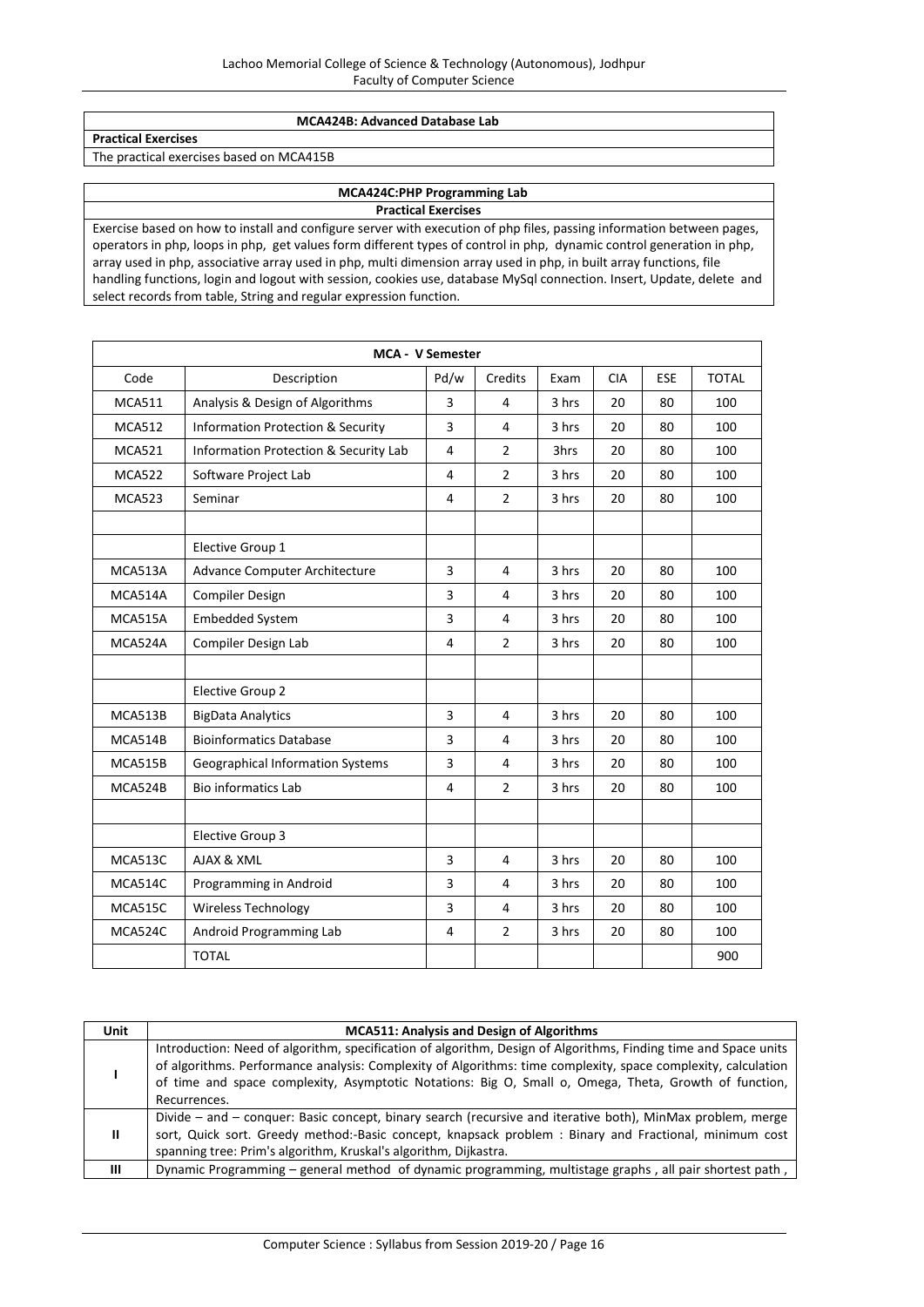|    | optimal binary search trees, Travelling salesman problem, flow shop scheduling, Matrix chain multiplication  |
|----|--------------------------------------------------------------------------------------------------------------|
|    | , Longest common sequence.                                                                                   |
| IV | Backtracking: Basic concept of Backtracking, 8-Queens problem, sum of subsets, graph colouring, Hamiltonian  |
|    | cycles, knight tour, puzzle. Branch and bound: Basic Method of branch and Bound, 0/1 Knapsack, Problem,      |
|    | travelling salesperson.                                                                                      |
|    | Parallel models:-Basic concepts, performance Measures, Parallel Algorithms, Parallel complexity, Analysis of |
| v  | Parallel Addition, Parallel Multiplication and parallel division, parallel Evaluation of General Arithmetic  |
|    | Expressions, First-Order Linear recurrence. Introduction of NP problems.                                     |

Fundamentals of COMPUTER ALGORITHMS : Ellis Horowitz Sartaj Sahni, Sanguthevar, Rajshekaran.

| Unit | <b>MCA512: Information Protection &amp; Security</b>                                                                                                                                                                                                                                                                                                                                                                                                                                      |
|------|-------------------------------------------------------------------------------------------------------------------------------------------------------------------------------------------------------------------------------------------------------------------------------------------------------------------------------------------------------------------------------------------------------------------------------------------------------------------------------------------|
|      | History of Information Systems and its Importance, basics, Changing Nature of Information Systems, Need<br>of Distributed Information Systems, Role of Internet and Web Services, Information System Threats and<br>attacks, Classification of Threats and Assessing Damages Security in Mobile and Wireless Computing-<br>Security Challenges in Mobile Devices, authentication Service Security, Mobile Devices: Security Implication<br>for organizations.                             |
| Ш    | Information security management (ISM) in organizations, Security policy, standards, guidelines and<br>procedures, Information security management system (ISMS). Basic Principles of Information Security,<br>Confidentiality, Integrity Availability and other terms in Information Security, Information Classification and<br>their Roles.                                                                                                                                             |
| Ш    | Overview of physical security for Information Systems- Needs, Disaster and Controls, Basic Tenets of<br>Physical Security and Physical Entry Controls, Perimeter security for physical protection, Biometrics controls<br>for security- Factors in Biometrics Systems, Benefits, Criteria for selection of biometrics, Design Issues in<br>Biometric Systems, Interoperability Issues.                                                                                                    |
| IV   | Model of Cryptographic Systems, System of Keys, Public Key Cryptography, Digital Signature, Requirement<br>of Digital Signature System, Finger Prints, Firewalls, Network Security- Basic Concepts, Dimensions,<br>Perimeter for Network Protection, Network Attacks, Need of Intrusion Monitoring and Detection, Intrusion<br>Detection Virtual Private Networks-Need, Use of Tunneling with VPN, Authentication Mechanisms, Types<br>of VPNs and their Usage, Security Concerns in VPN. |
| V    | Cyber Crime, Information Security and Law, Types & overview of Cyber Crimes, Overview of Indian IT Act,,<br>UnderstandingEthical hacking. Understanding Intellectual property rights, Copy Right, Patents, Trademark,<br>Trade Secret, Trade Name and Trademark, Domain Name. Software Piracy, Plagiarism                                                                                                                                                                                 |

*Suggested Readings*

Godbole," Information Systems Security", Willey

| Unit                                                                                                          | <b>MCA513A: Advance Computer Architecture</b>                                                                     |  |
|---------------------------------------------------------------------------------------------------------------|-------------------------------------------------------------------------------------------------------------------|--|
| Introduction to Parallel Processing. Trends towards parallel processing. Parallelism in uniprocessor systems. |                                                                                                                   |  |
|                                                                                                               | Parallel processing mechanisms. Parallel computer Structures: pipeline, array and multiprocessor systems.         |  |
|                                                                                                               | Architectural classification schemes: Flynn's classification. Serial vs. Parallel processing. Parallelism vs.     |  |
| Ш                                                                                                             | pipelining. Applications of Parallel Processing. RISC, CISC & VLIW architecture                                   |  |
|                                                                                                               | Principles of Pipelining and vector processing: linear pipelining. Classification of pipeline processors. General |  |
| Ш                                                                                                             | pipelines and reservations tables. Interleaved memory organization. Introduction to arithmetic pipeline.          |  |
|                                                                                                               | Memory: Introduction to Virtual and Cache memory. Multiprocessor memory interface techniques:                     |  |
| ΙV                                                                                                            | multiport, cross-bar, timeshared and dual bus structure. Cache Memory mapping: associative, direct & set-         |  |
|                                                                                                               | associative mappings. Cache writing methods. Cache coherence problems. Snoopy bus protocol                        |  |
|                                                                                                               | Dataflow architecture: Control flow vs. data flow computers. Static and dynamic data flow computer                |  |
| v                                                                                                             | organization. Data flow graphs and languages. Data flow design alternatives.                                      |  |

- Computer system architecture. Mano Morris M. PHI
- Computer Architecture and parallel processing. Briggs & Hwang. Mc Graw Hill International.

| Unit | <b>MCA513B: BigData Analytics</b>                                                                               |  |
|------|-----------------------------------------------------------------------------------------------------------------|--|
|      | Introduction to BigData Platform – Challenges of Conventional Systems - Intelligent data analysis –Nature of    |  |
|      | Data - Analytic Processes and Tools - Analysis vs Reporting - Modern Data Analytic Tools -Statistical Concepts: |  |
|      | Sampling Distributions - Re-Sampling - Statistical Inference - Prediction Error.                                |  |
| Ш    | MINING DATA STREAMS - Introduction To Streams Concepts - Stream Data Model and Architecture - Stream            |  |
|      | Computing -Sampling Data in a Stream - Filtering Streams - Counting Distinct Elements in a Stream -             |  |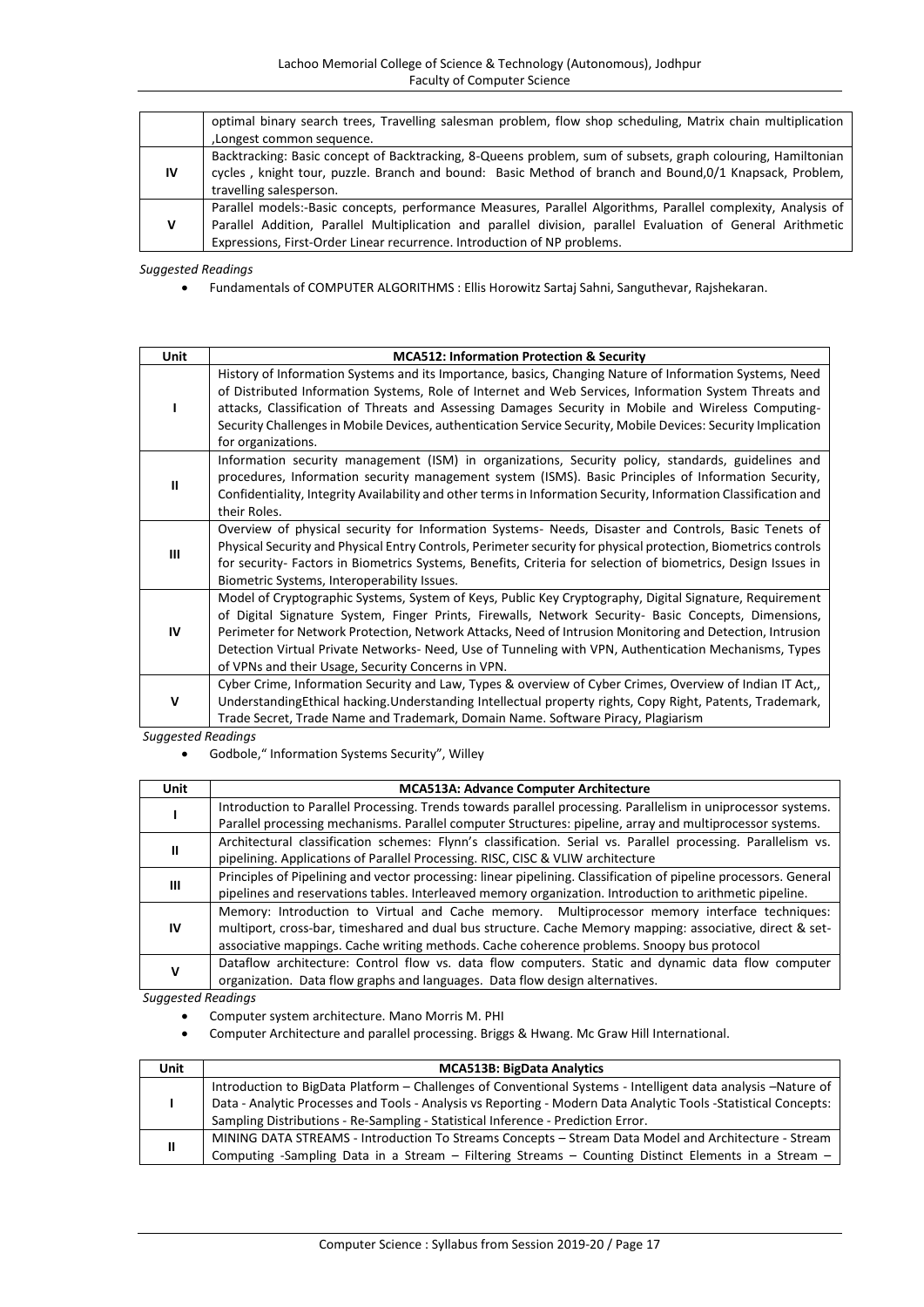|    | Estimating Moments – Counting Oneness in a Window – Decaying Window - Real time Analytics                   |  |  |  |
|----|-------------------------------------------------------------------------------------------------------------|--|--|--|
|    | Platform (RTAP) Applications - Case Studies - Real Time Sentiment Analysis, Stock Market Predictions.       |  |  |  |
|    | HADOOP - History of Hadoop- The Hadoop Distributed File System – Components of Hadoop- Analyzing the        |  |  |  |
| Ш  | Data with Hadoop-Scaling Out-Hadoop Streaming-Design of HDFS-Java interfaces to HDFSBasics-Developing       |  |  |  |
|    | a Map Reduce Application-How Map Reduce Works-Anatomy of a Map Reduce Job run-Failures-Job                  |  |  |  |
|    | Scheduling-Shuffle and Sort - Task execution - Map Reduce Types and Formats- Map Reduce Features            |  |  |  |
|    | HADOOP ENVIRONMENT - Setting up a Hadoop Cluster - Cluster specification - Cluster Setup and Installation   |  |  |  |
| IV | - Hadoop Configuration-Security in Hadoop - Administering Hadoop - HDFS - Monitoring-Maintenance-           |  |  |  |
|    | Hadoop benchmarks-Hadoop in the cloud                                                                       |  |  |  |
|    | FRAMEWORKS - Applications on Big Data Using Pig and Hive – Data processing operators in Pig – Hive services |  |  |  |
| v  | - HiveQL - Querying Data in Hive - fundamentals of HBase and ZooKeeper - IBM InfoSphere BigInsights and     |  |  |  |
|    | Streams. Visualizations - Visual data analysis techniques, interaction techniques; Systems and applications |  |  |  |

- Michael Berthold, David J. Hand, "Intelligent Data Analysis", Springer, 2007.
- Tom White " Hadoop: The Definitive Guide" Third Edition, O'reilly Media, 2012.
- Chris Eaton, Dirk DeRoos, Tom Deutsch, George Lapis, Paul Zikopoulos, "Understanding Big Data: Analytics for Enterprise Class Hadoop and Streaming Data", McGrawHill Publishing, 2012
- Anand Rajaraman and Jeffrey David Ullman, "Mining of Massive Datasets", Cambridge University Press, 2012.
- Bill Franks, "Taming the Big Data Tidal Wave: Finding Opportunities in Huge Data Streams with Advanced Analytics", JohnWiley & sons, 2012.
- PeteWarden, "Big Data Glossary", O'Reilly, 2011.
- Jiawei Han, Micheline Kamber "Data Mining Concepts and Techniques", Second Edition, Elsevier, Reprinted 2008.
- Da Ruan,Guoquing Chen, Etienne E.Kerre, GeertWets, Intelligent Data Mining, Springer,2007.
- Paul Zikopoulos ,Dirk deRoos , Krishnan Parasuraman , Thomas Deutsch , James Giles, David Corrigan , Harness the Power of Big Data The IBM Big Data Platform, Tata McGraw Hill Publications, 2012.
- Michael Minelli, Michele Chambers, Ambiga Dhiraj, Big Data, Big Analytics: Emerging Business Intelligence and Analytic Trends for Today's Businesses,Wiley Publications,2013.
- Zikopoulos, Paul, Chris Eaton, Understanding Big Data: Analytics for Enterprise Class Hadoop and Streaming Data, Tata McGraw Hill Publications, 2011

| Unit          | MCA513C: AJAX & XML                                                                                                                                                                                                                                                                                                                                                                                                                                                                                                                                                                                                                                                                                                                                                                                                                                                                                                       |  |  |
|---------------|---------------------------------------------------------------------------------------------------------------------------------------------------------------------------------------------------------------------------------------------------------------------------------------------------------------------------------------------------------------------------------------------------------------------------------------------------------------------------------------------------------------------------------------------------------------------------------------------------------------------------------------------------------------------------------------------------------------------------------------------------------------------------------------------------------------------------------------------------------------------------------------------------------------------------|--|--|
|               | Introducing Ajax, Ajax in Action - flickr, Basecamp, Amazon (A9.com), Google Suggest and Google Maps,<br>Other Sites, Bad Examples, Ajax- The Acronym, XHTML and CSS, The Document Object Model (DOM),<br>JavaScript, XML, XSLT, and XPath, The XMLHttpRequest Object, Server-Side Technologies, The Ajax<br>Application Model, Advantages of Ajax - Partial Page Updating, Invisible Data Retrieval, Constant Updating,<br>Smooth Interfaces, Simplicity and Rich Functionality, Drag and Drop, Disadvantages of Ajax - Poor<br>Responsiveness, Breaks the Back Button on Your Browser, Breaking Bookmarks and Blocking Search Engine<br>Indexes, Strain on the Browser.                                                                                                                                                                                                                                                 |  |  |
| $\mathbf{II}$ | JavaScript Refresher - Core JavaScript, Syntax, Variables, Primitive Datatypes, Reference Datatypes, Operators,<br>Assignment Operator, Arithmetic Operators, Comparison Operators, Logical Operators, Increment and<br>Decrement Operators, Statements, Conditional Statements, Loops, Functions, Object-Oriented JavaScript,<br>Built-in Objects, Browser Objects, User-Defined Objects, Constructors, Prototypes, Destroying Objects, The<br>Document Object Model, The Document as a Family Tree, The Document as a Node Tree, DOM Methods for<br>Accessing Objects, getElementById, getElementsByTagName, Creating Nodes, The innerHTML Alternative,<br>JavaScript and Events, Event Models, Event Registration, The Internet Explorer Event Registration Model, The<br>W3C DOM Event Registration Model, Event Objects.                                                                                             |  |  |
| Ш             | Ajax and Server-Side Technologies - Forms and HTML Controls, The Forms Model of Submission, The<br>Ajax/JavaScript Model of Submission, Submitting Data to the Server, The Server Receives the Request,, The<br>XMLHttpRequest Object, The Callback Function, The responseText Property, The responseXML Property,<br>Debugging responseXML, Debugging responseXML in IE, Using the Data, ASP.NET - Example Using AJAX and<br>ASP.NET, PHP - Example Using AJAX and PHP, Java Servlets - Example Using AJAX and JavaServlets. Ajax<br>Techniques - The XMLHttpRequest Object, Creating an XMLHttpRequestObject, Synchronous Usage,<br>Asynchronous Usage, The readyState Property, XMLHttpRequest Properties and Methods, The POST Method,<br>Advantages and Disadvantages of Using the POST and GET Methods. Other Ajax Techniques - Hidden Frames,<br>Hidden Inline Frames, Dynamic Script Loading, Images and Cookies. |  |  |
| IV            | Working with XML - XML Basics, Creating Tags, XML Syntax, Well-Formed and Valid XML Documents,<br>Extracting XML Data with JavaScript, Using Nodes, Accessing XML Elements by Name, Accessing Attribute<br>Values, Using CSS with XML Data, Using CSS with XML Documents, Using CSS with Ajax, The style Property<br>The className Property . XSLT and XPath - XSLT and Its Purpose , XSLT Elements , xsl:stylesheet , xsl:output<br>s xsl:includes, xsl:template, xsl:apply-templates, and xsl:call-template, The Match Attribute, The Name<br>Attribute, XSLT Parameters, xsl:if, xsl:choose, Escaping XSLT Special Characters, xsl:for-each, xsl:value-of,                                                                                                                                                                                                                                                             |  |  |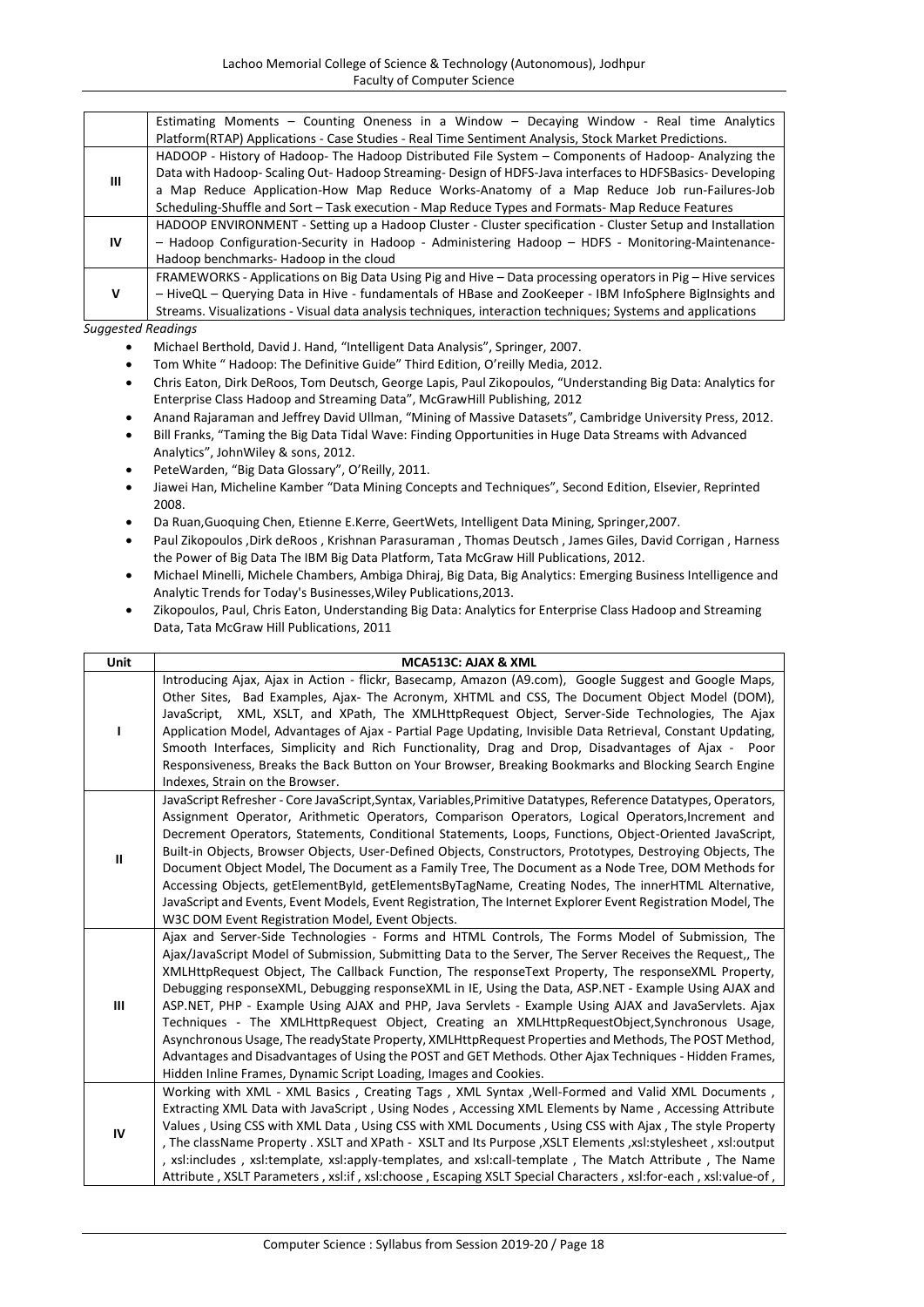|   | xsl:sort, xsl:variable, XSLT Support in the Main Browsers, Performing a Transform, Performing a Transform     |  |  |  |
|---|---------------------------------------------------------------------------------------------------------------|--|--|--|
|   | Using IE, Performing a Transform in Firefox, Performing a Transform on the Server Side, Creating an XSLT      |  |  |  |
|   | Style Sheet for a Shopping Cart, XPath and Its Purpose, Basic XPath Functionality, XPath Expressions, Current |  |  |  |
|   | Context, Document Root, Root Element, Recursive Descent, Specific Elements or Items, XPath Functions,         |  |  |  |
|   | The number Function, The position Function, The count Function, String Formatting, Arithmetic Functions,      |  |  |  |
|   | Logical Functions, Querying in an XML Document Using XPath, Amending the Shopping Cart Example to Use         |  |  |  |
|   | XSLT and Ajax                                                                                                 |  |  |  |
|   | Debugging and Error Handling - JavaScript Error Handling , Handling Exceptions , The onerror Event Handler ,  |  |  |  |
| v | Mozilla JavaScript Console, Microsoft Script Debugger, Firebug, ,DOM Inspectors, Firefox DOM Inspector, IE    |  |  |  |
|   | DOM Inspector, Mouseover DOM Inspector (MODI), Troubleshooting Ajax, Using the Firebug Console with           |  |  |  |
|   | XMLHttpRequest, Live HTTP Headers, ieHTTPHeaders Explorer Bar.                                                |  |  |  |

Beginning Ajax, By Chris Ullman, Lucinda Dykes, Wrox Publication.

| Unit | <b>MCA514A: Compiler Design</b>                                                                                                                                                                                                                                                                                                                |  |
|------|------------------------------------------------------------------------------------------------------------------------------------------------------------------------------------------------------------------------------------------------------------------------------------------------------------------------------------------------|--|
|      | Introduction to translators: assemblers, interpreters, compilers & cross-compilers. Analysis & Synthesis phases<br>of a compiler. Intermediate code representation: Polish notation, quadruples, triples, indirect triples, abstract<br>syntax tree. Classification of Grammars (Chomsky Classification).                                      |  |
| Ш    | Finite automata and lexical analysis: The role of lexical analyzer, Regular expressions.<br>Recognition of tokens, Introduction to Finite Automata & NFA, From regular expression to Finite automata,<br>Conversion form NFA to DFA. Minimization of DFA. Introduction to LEX                                                                  |  |
| Ш    | Parsers: Introduction to Parsing. Top-down &Bottom up Parsers. Introduction to LL, LR, RL and RR parsers. Top<br>Down Parsers: Brute Force & Recursive descent. Bottom Up Parsers: Table driven parser, Shift-reduce parser; LR<br>parser, Action-goto table construction & parsing. Operator precedence Parser.                               |  |
| IV   | Sematic Analysis: Symbol tables, Syntax directed translation schemes, Synthesized and Inherited attributes.<br>Code optimization: Basic blocks, DAG, local optimization, copy propagation, folding, redundant sub -expression<br>elimination, dead code removal. Optimization within iterative loops. Global optimization through flow graphs. |  |
| v    | Code generation: Generic issues in code generation, machine dependent code optimization. Introduction to<br>Peephole optimization. Run time storage management. Object and executable code generation.<br>Introduction to Complier-compilers: YACC.                                                                                            |  |

- Compilers principles and practice, Dave and Dave, Pearson Publications.
- The theory and practice of Compiler writing, Trembley& Sorenson. Mc Graw Hill International Editions.
- Principles of Compiler Design, Aho& Ullman, Narosa Publishing.

| <b>Unit</b>  | <b>MCA514B: Bioinformatics Databases</b>                                                                                                                                                                                                                                                                                                                                                                                                                                                                                                                                                                                                                                                           |  |  |
|--------------|----------------------------------------------------------------------------------------------------------------------------------------------------------------------------------------------------------------------------------------------------------------------------------------------------------------------------------------------------------------------------------------------------------------------------------------------------------------------------------------------------------------------------------------------------------------------------------------------------------------------------------------------------------------------------------------------------|--|--|
|              | Fundamentals of Bioinformatics: Introduction, principles and scope of bioinformatics, Fundamentals of<br>molecular biology: DNA sequences, Gene structure, Gene expression and gene mutations. Genomics,<br>proteomics, transcriptomics and metabolomics. Biological data: Nucleotide and protein sequences, genetic code<br>and their interpretations. Macromolecular structures: Primary, secondary, tertiary and quaternary structures<br>and its significance.                                                                                                                                                                                                                                 |  |  |
| Ш            | DNA Sequence analysis: Features of sequence analysis, sequence alignment (Local alignment, global alignment,<br>FASTA, BLAST and similarity searching scores and their statistical interpretation. Pairwise alignment techniques,<br>Multiple sequence alignment), sequence comparison algorithms, sequence scoring schemes. Introduction,<br>database searching, alphabets and complexity, algorithms and programs, comparing two sequences a simple<br>case, sub-sequences, identity and similarity, the dot plot, local and global similarity,                                                                                                                                                  |  |  |
| $\mathbf{m}$ | Archives and Information Retrieval: Introduction, biological databases, primary sequence databases, composite<br>protein sequence database, secondary databases, structure classification databases, web addresses. Genome<br>information resources: Introduction, DNA sequence databases, specialised genomic resources. Secondary<br>database searching: Introduction, secondary database searches. Biological databases: EMBL, GenBank, DDBJ,<br>TrEMBL, SWISS-PROT, PIR; primary and secondary composite databases; SCOP, CATH, Overview of web servers:<br>NCBI, EBI, PDRB; Search engines: Pub Med, ENTREZ, Expasy and SRS.                                                                  |  |  |
| IV           | Genome annotation, Computational evolutionary biology, Analysis of gene expression, gene regulation, protein<br>expression and mutations, Modeling biological systems, High-throughput image analysis, Prediction of protein<br>structure, Molecular Interaction and Docking algorithms. Bioinformatics tools: Visualisation of sequence data,<br>Building a sequence search protocol: Introduction, a practical approach, when to believe a result, structural and<br>functional interpretation. Analysis packages: Introduction, what's in an analysis package, commercial software,<br>comprehensive packages, packages specialising in DNA analysis, intranet packages, and internet packages. |  |  |
| $\mathbf v$  | Applications and commercial aspects of Bioinformatics: Drug discovery, genetic basis of disease, personalised<br>medicine and gene-based diagnostics, legal, ethical and commercial ramifications of bioinformatics.                                                                                                                                                                                                                                                                                                                                                                                                                                                                               |  |  |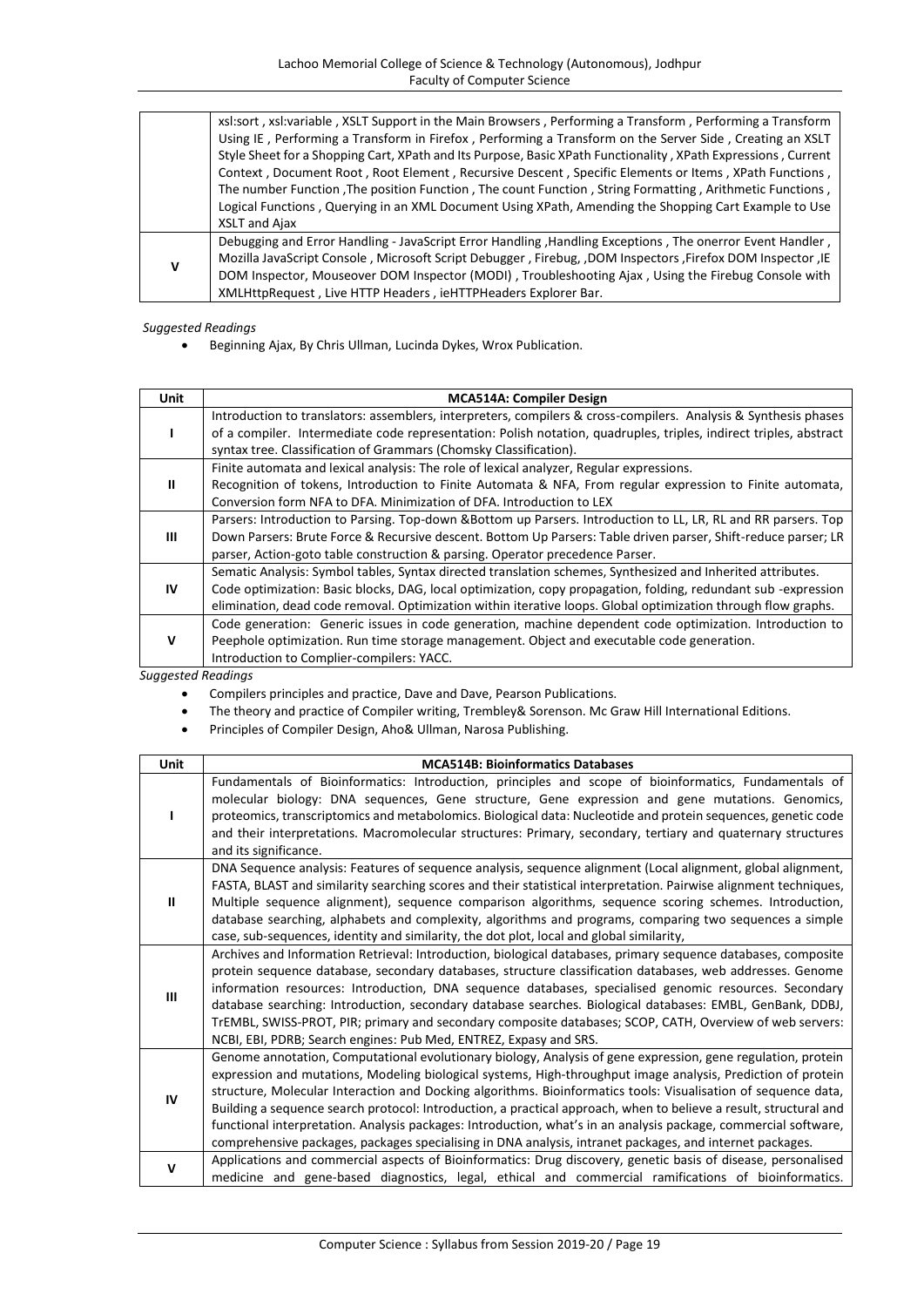Macromolecular [Modelling](javascript:void(0);) and Chemoinformatics : Acquisition of chemical information, including molecular structure from databases visualisation of molecules simulation of molecular interaction introduction to industry standard [modelling](javascript:void(0);) software.

| Unit               | <b>MCA514C: Programming in Android</b>                                                                                                                                                                                                                                                                                                                                                                                                                                                                                                                                                                                                                                           |
|--------------------|----------------------------------------------------------------------------------------------------------------------------------------------------------------------------------------------------------------------------------------------------------------------------------------------------------------------------------------------------------------------------------------------------------------------------------------------------------------------------------------------------------------------------------------------------------------------------------------------------------------------------------------------------------------------------------|
|                    | Introduction to the Development Framework: Understanding the Android Software Stack, The Dalvik Virtual<br>Machine, Android Application Architecture, Android Libraries. Developing with Eclipse, Using the Eclipse Plug-In,                                                                                                                                                                                                                                                                                                                                                                                                                                                     |
|                    | Creating Your First Android Application, Starting a New Android Project, Creating a Launch Configuration,<br>Running and Debugging Your Android Applications, Types of Android Applications: Foreground Applications,<br>Background Applications, Intermittent Applications, and Widgets.                                                                                                                                                                                                                                                                                                                                                                                        |
| Ш                  | Hardware-Imposed Design Considerations for mobile devices. The Android Virtual Device and SDK Manager,<br>Android Emulator, SDK Manager, The Android Emulator, Dalvik Debug Monitor Service (DDMS), The Android<br>Debug Bridge (ADB).<br>Externalizing Resources, Creating Resources, Simple Values, Styles and Themes, Drawables, Layouts, Animations,<br>Menus.<br>Introducing the Application Manifest, The Android Application Life Cycle, Understanding Application Priority and<br>Process States, Introducing the Android Application Class and Activity Class, Extending and Using the Application<br>and Activity Class, Overriding the Application Life Cycle Events. |
| $\mathbf{III}$     | Assigning User Interfaces to Activities, Introducing Views, Introducing Layouts: Using Layouts, Optimizing<br>Layouts. Creating New Views, Drawable. Android UI Controls: TextView, EditText, Button, CheckBox, RadioButton<br>and RadioGroup.<br>Introducing Adapters for binding controls like ListView and Spinner. Event Listeners & Event Handlers methods<br>in Android.                                                                                                                                                                                                                                                                                                   |
| IV                 | Saving Simple Application Data, Creating and Saving Preferences, Retrieving Shared Preferences, Saving and<br>Loading Files, Including Static Files as Resources, File Management Tools.<br>Introducing Android Databases, Introducing SQLite, Cursors and Content Values, Working with SQLite Databases,<br>Creating a New Content Provider, adding, Deleting, and Updating Content. Native Android Content Providers.<br>Introduction to Services, Broadcast Receiver Fragments and Intents.                                                                                                                                                                                   |
| V                  | Creating and Using Menus, Defining Menu Hierarchies in XML, Updating Menu Items Dynamically, Handling<br>Menu Selections, Creating Submenus, Using Context Menus and Popup Menus. Creating a Dialog, Using the Alert<br>Dialog Class, Using Activities as Dialogs, Customizing Toasts, Creating Notifications.                                                                                                                                                                                                                                                                                                                                                                   |
| Suggested Readings |                                                                                                                                                                                                                                                                                                                                                                                                                                                                                                                                                                                                                                                                                  |

*Suggested Readings*

PROFESSIONAL Android ™ 4 Application Development by Reto Meier

| Unit | <b>MCA515A: Embedded System</b>                                                                                                                                                                                                                                                                                  |  |  |
|------|------------------------------------------------------------------------------------------------------------------------------------------------------------------------------------------------------------------------------------------------------------------------------------------------------------------|--|--|
|      | Introduction to Embedded systems: what are Embedded systems?, Embedded systems architectures,<br>Special challenges with embedded systems: Real time execution, Physical size, power consumption, user<br>interface, multirate operations, cost, hardware software trade-offs. Application of embedded systems.  |  |  |
| Ш    | Hardware architecture: Processors, microcontrollers, DSP, graphic processors. Memory: Primary,<br>secondary and auxiliary memories.<br>Interfaces: Output & input; LED, LCD displays, actuators, Sensors and keypads. Touch and haptic inputs.<br>Introduction to ADC and DAC. Introduction to Watch dog timers. |  |  |
| Ш    | The AVR microcontroller: History and features. AVR architecture & variants of AVR. AVR assembly language<br>programming: list of registers, RAM, Status registers, ROM, Data directives.                                                                                                                         |  |  |
| IV   | AVR instruction set: I/O port programming. Arithmetic, logic, branch call and bit manipulation instructions.<br>Addressing modes in AVR. Introduction to AVR programming in C                                                                                                                                    |  |  |
| v    | Interfacing: Timer programming, Interrupt programming, Serial port programming, LCD, Keyboard, ADC,<br>DAC, Sensor Interfacing, Relay, motors and stepper driving. Basic introduction to Arduino boards and<br>programming.                                                                                      |  |  |

- Embedded Systems Architecture, Noergaard, Elsevier.
- Embedded Systems, Barret& Pack, Pearson publications.
- Embedded Systems, Rajkamal, Mc Graw Hill.
- Programming for Embedded Systems, Dreamtech software team. Wiley publications.
- The AVR microcontroller and embedded systems, using assembly and C.Mazidi, Naimi & Naimi. Pearson publications.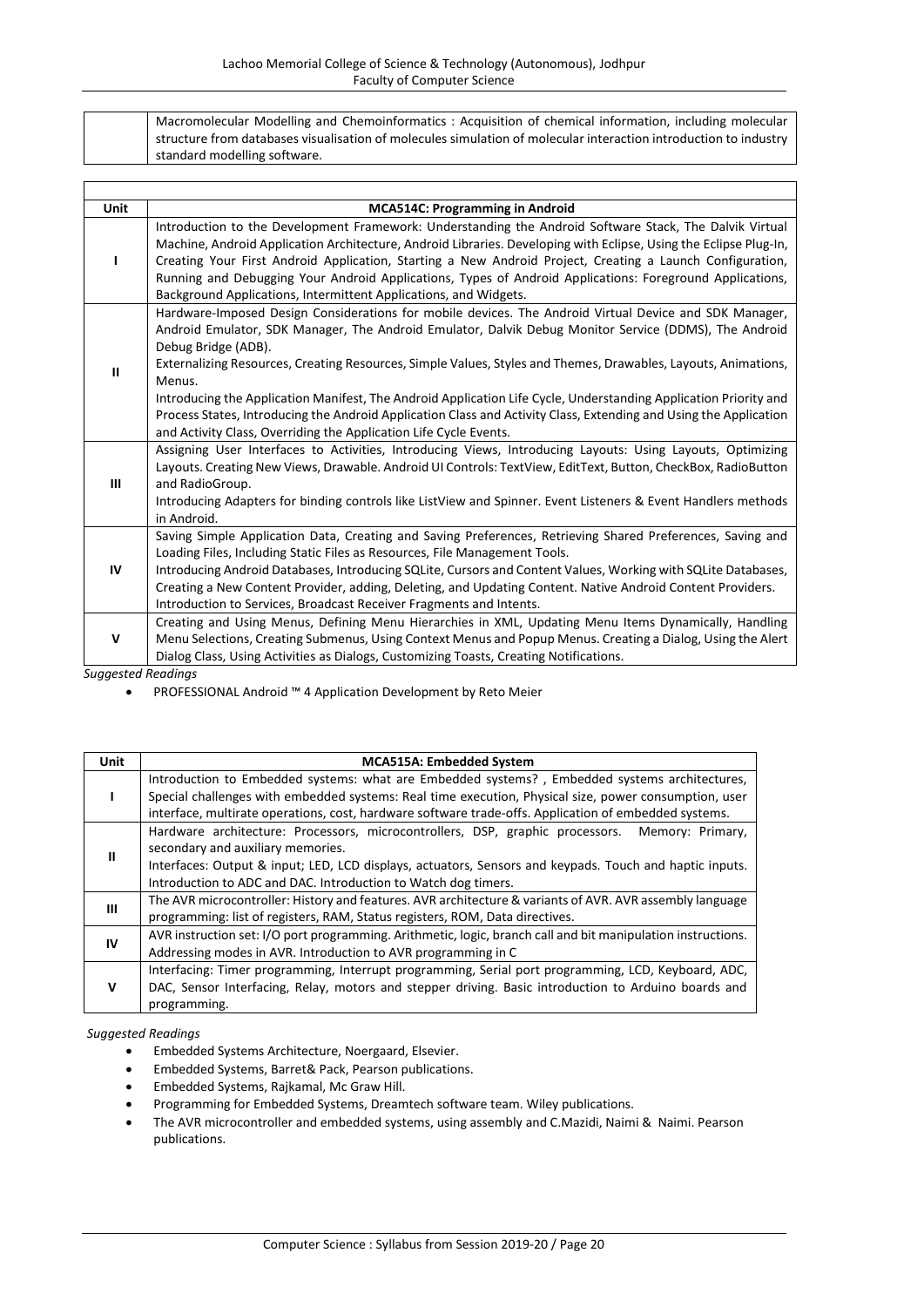| <b>Unit</b> | <b>MCA515B: Geographical Information Systems</b>                                                                                                                                                                                                                                                                                                                                                                                                                                                                                                                                                                                                                                                                                                                                                                   |  |
|-------------|--------------------------------------------------------------------------------------------------------------------------------------------------------------------------------------------------------------------------------------------------------------------------------------------------------------------------------------------------------------------------------------------------------------------------------------------------------------------------------------------------------------------------------------------------------------------------------------------------------------------------------------------------------------------------------------------------------------------------------------------------------------------------------------------------------------------|--|
|             | Introduction to GIS and Geographical Information: Basic concepts, Socioeconomic Challenges, Benefits of<br>Computerizing Information, Users of GIS. From Real world to GIS: The real world, Real-world model, Data                                                                                                                                                                                                                                                                                                                                                                                                                                                                                                                                                                                                 |  |
|             | model, from database to GIS to Map, Application of GIS.                                                                                                                                                                                                                                                                                                                                                                                                                                                                                                                                                                                                                                                                                                                                                            |  |
| Ш           | Basic Data models: Introduction, Vector data model, raster data models, conversion between vector and raster<br>models, vector vs raster models. Attribute data. Advanced data models: surface representation, three<br>dimensional objects, representation of time. Global Positioning System: Introduction, History, GPS System<br>Description, Structure of GPS system, GPS Accuracy and Error, Introduction to DGPS.<br>Data collection: Introduction, digitizing maps, scanning, aerial photographs and photo interpretation, Remote<br>sensing. Surveying, satellite positioning systems, photogrammetric mapping, collection of attribute data, text<br>data. Data input: data pre-processing, methods of data capture, digitization and scanning methods, commonly<br>used map projections and ellipsoids. |  |
| Ш           |                                                                                                                                                                                                                                                                                                                                                                                                                                                                                                                                                                                                                                                                                                                                                                                                                    |  |
| IV          | Basic spatial analysis: Analysis of spatial information, logic operations, general arithmetic and statistical<br>operations. Report generation from attribute data. overlays, buffer zones, raster data overlay. Integrated data<br>analysis.                                                                                                                                                                                                                                                                                                                                                                                                                                                                                                                                                                      |  |
| v           | Digital Elevation Model (DEM): need, methods, data sources and products of DEM - Digital Terrain Modelling<br>(DTM) - Input verification, storage and methods of data analysis for Spatial modelling - Methods of GIS and<br>Spatial interpolation.                                                                                                                                                                                                                                                                                                                                                                                                                                                                                                                                                                |  |

- Geographical Information System for Geoscientists by Bonham-Carter G.F., Pergamon Press, Tarrytown, New York.
- Principles of Geographical Information System for Land Resources Assessment by Burrough, PA., Clarendon, Press, Oxford.
- Geographical Information System by Fraser Taylor, D.R., The Microcomputer and Modem Cartography, Pergamon Press.
- Mathematical Geography by Jameson, A.H. and Mormsby, M.t. Mormsby., Vol I and II, Sir Issac Pitman and Sons Ltd. London.

| <b>Unit</b>  | <b>MCA515C: Wireless Technology</b>                                                                                                                                                                                                                                                                                                                                                                                                                                                                                                                                                                      |  |  |
|--------------|----------------------------------------------------------------------------------------------------------------------------------------------------------------------------------------------------------------------------------------------------------------------------------------------------------------------------------------------------------------------------------------------------------------------------------------------------------------------------------------------------------------------------------------------------------------------------------------------------------|--|--|
|              | Introduction to Wireless Communication Systems - Evolution of Mobile Radio Communications. Mobile<br>Radiotelephony in the U.S. Mobile Radio Systems Around the World. Examples of Wireless Communication<br>Systems. Trends in Cellular Radio and Personal Communications. Modern Wireless Communication Systems -<br>Second Generation (2G) Cellular Networks. Third Generation (3G) Wireless Networks. Wireless Local Loop (WLL)<br>and LMDS. Wireless Local Area Networks (WLANs). Bluetooth and Personal Area Networks (PANs).                                                                      |  |  |
| $\mathbf{u}$ | Modulation Techniques for Mobile Radio - Frequency Modulation vs. Amplitude Modulation. Amplitude<br>Modulation. Angle Modulation. Digital Modulation: An Overview. Line Coding. Pulse Shaping Techniques.<br>Geometric Representation of Modulation Signals. Linear Modulation Techniques. Constant Envelope<br>Modulation. Combined Linear and Constant Envelope Modulation Techniques. Spread Spectrum Modulation<br>Techniques. Modulation Performance in Fading and Multipath Channels.                                                                                                             |  |  |
| $\mathbf{m}$ | Multiple Access Techniques for Wireless Communications - Introduction. Frequency Division Multiple Access<br>(FDMA). Time Division Multiple Access (TDMA). Spread Spectrum Multiple Access. Space Division Multiple Access<br>(SDMA). Packet Radio. Capacity of Cellular Systems.                                                                                                                                                                                                                                                                                                                        |  |  |
| IV           | Wireless Networking - Introduction to Wireless Networks. Differences Between Wireless and Fixed Telephone<br>Networks. Development of Wireless Networks. Fixed Network Transmission Hierarchy. Traffic Routing in<br>Wireless Networks. Wireless Data Services. Common Channel Signaling (CCS). Integrated Services Digital<br>Network (ISDN). Signaling System No. 7 (SS7). An Example of SS7 N Global Cellular Network Interoperability.<br>Personal Communication Services/Networks (PCS/PCNs). Protocols for Network Access. Network Databases.<br>Universal Mobile Telecommunication System (UMTS). |  |  |
| $\mathbf v$  | Wireless Systems and Standards - AMPS and ETACS. United States Digital Cellular (IS-54 and IS-136). Global<br>System for Mobile (GSM). CDMA Digital Cellular Standard (IS-95). CT2 Standard for Cordless Telephones. Digital<br>European Cordless Telephone (DECT). PACS Ñ Personal Access Communication Systems. Pacific Digital Cellular<br>(PDC). Personal Handyphone System (PHS). US PCS and ISM Bands. US Wireless Cable Television.                                                                                                                                                               |  |  |

*Suggested Readings*

Wireless Communications: Principles and Practice, by [Theodore S. Rappaport](http://www.pearson.ch/autor/20175/Theodore-S-Rappaport.aspx)

## **MCA521: Information Protection & Security Lab**

## **Practical Exercises**

Exercises based on different encryption and decryption algorithm, different cryptography algorithms, password encryption and protection, document security like digital signature and digital watermarking

## **MCA524A: Compiler Design Lab**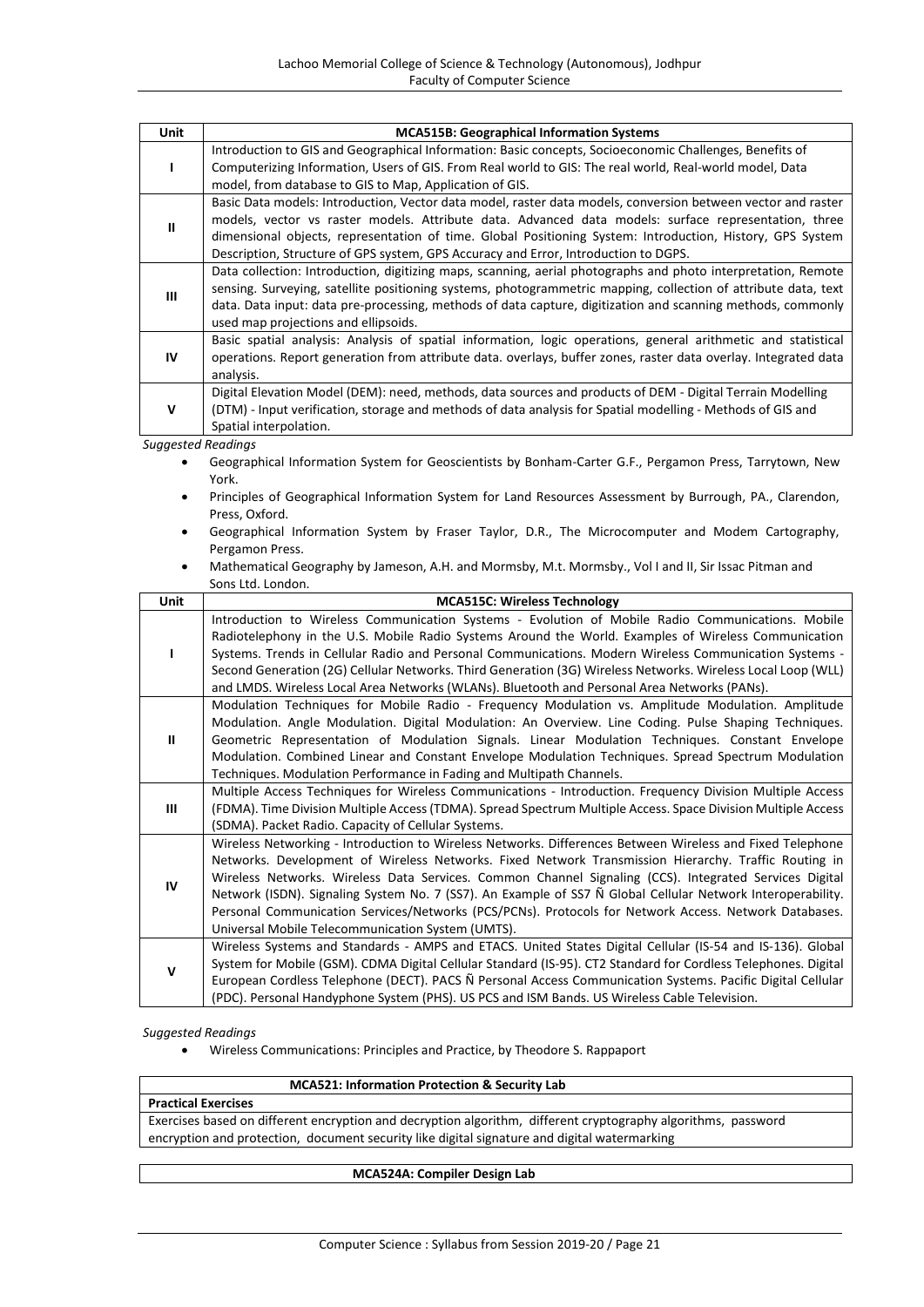## **Practical Exercises**

Exercises based on Basic parser structure, Syntax analyzer, Semantic Analyzer, Expression evaluation using stacks, Intermediate code representation, Code optimization, Code generation.

#### **MCA524B: Bio Informatics Lab**

**Practical Exercises** Exercises based on Usage of NCBI resources, Retrieval of DNA and Protein sequences and structures from databases,

BLAST exercises, Visualization of structures

# **MCA524C: Android Programming Lab**

**Practical Exercises**

Exercises based on Android UI design, Controls, their events, Menus, Dialog and local storage.

| <b>Practical Examination [80] Marks Breakup</b> |    |
|-------------------------------------------------|----|
| Practical Hands on TWO Exercises                | 60 |
| Viva-voce                                       |    |
| <b>Total Marks</b>                              | 80 |

| <b>MCA - V Semester</b> |                           |      |                |       |            |     |       |
|-------------------------|---------------------------|------|----------------|-------|------------|-----|-------|
| Code                    | Description               | Pd/w | <b>Credits</b> | Exam  | <b>CIA</b> | ESE | TOTAL |
| <b>MCA 611</b>          | <b>Practical Training</b> | -    | 25             | 3 hrs |            | 200 | 200   |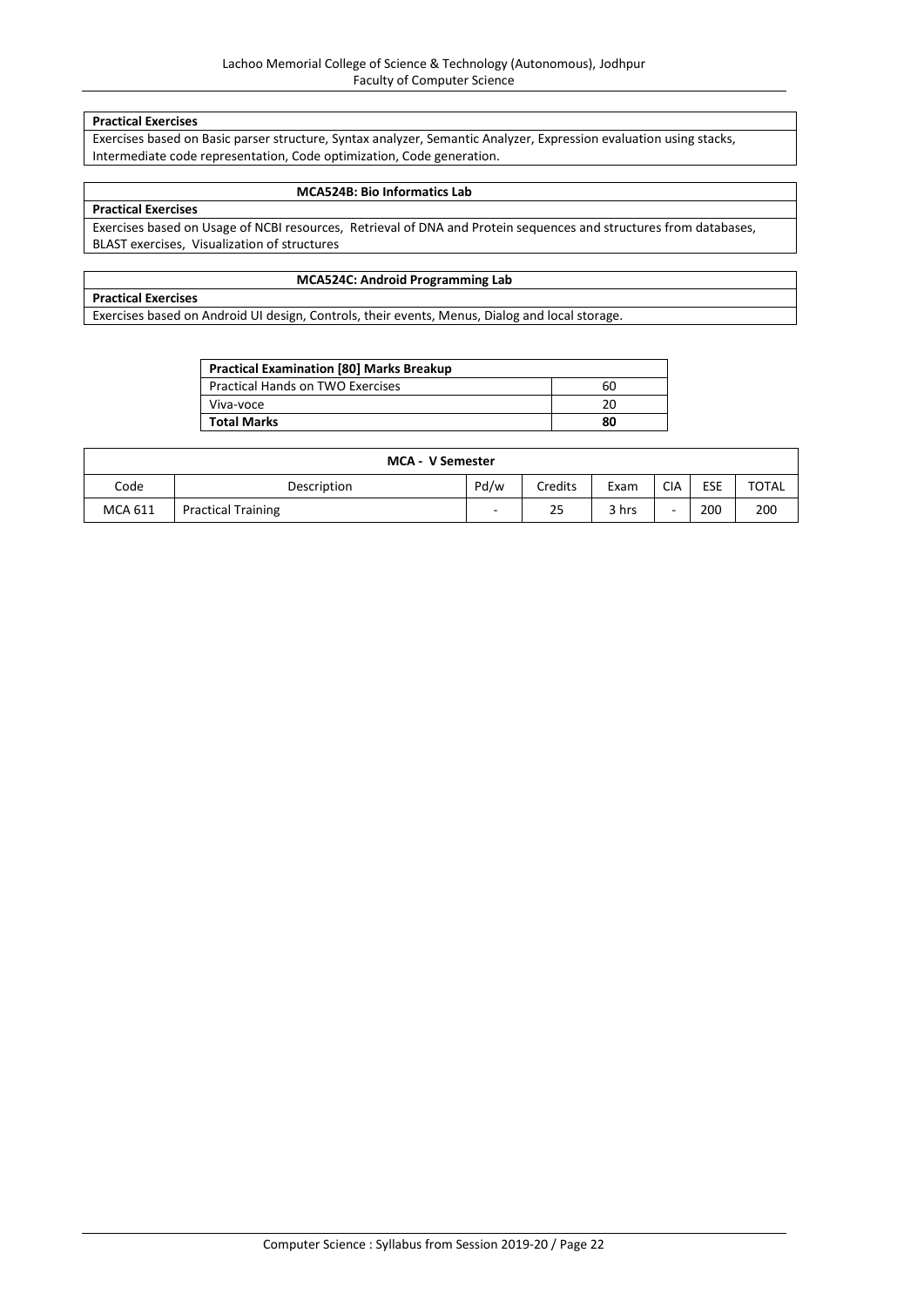# **SYLLABUS, TEACHING & EXAMINATION SCHEME For BCA WEF FROM SESSION 2019-20**

| Code          | <b>Description</b>                                | Pd/w | Exam  | <b>CIA</b> | <b>ESE</b> | <b>TOTAL</b> |
|---------------|---------------------------------------------------|------|-------|------------|------------|--------------|
| <b>BCA111</b> | Programming in C                                  | 3    | 3 hrs | 20         | 80         | 100          |
| <b>BCA112</b> | <b>Web Designing</b>                              | 3    | 3 hrs | 20         | 80         | 100          |
| <b>BCA113</b> | <b>Fundamentals of Computer</b>                   | 3    | 3 hrs | 20         | 80         | 100          |
| <b>BCA114</b> | Mathematics I                                     | 3    | 3 hrs | 20         | 80         | 100          |
| <b>BCA115</b> | <b>Communicative Skills</b>                       | 3    | 3 hrs | 20         | 80         | 100          |
| <b>BCA121</b> | C Language Lab                                    | 4    | 3 hrs | 20         | 80         | 100          |
| <b>BCA122</b> | Communicative English Lab                         | 4    | 3 hrs | 20         | 80         | 100          |
| <b>BCA123</b> | Web Design Lab                                    | 4    | 3 hrs | 20         | 80         | 100          |
|               | <b>TOTAL</b>                                      |      |       |            |            | 800          |
|               |                                                   |      |       |            |            |              |
|               | <b>BCA - II Semester</b>                          |      |       |            |            |              |
| Code          | Description                                       | Pd/w | Exam  | <b>CIA</b> | ESE        | <b>TOTAL</b> |
| <b>BCA211</b> | Mathematics II                                    | 3    | 3 hrs | 20         | 80         | 100          |
| <b>BCA212</b> | Data Structure                                    | 3    | 3 hrs | 20         | 80         | 100          |
| <b>BCA213</b> | Object Oriented Programming With C++              | 3    | 3 hrs | 20         | 80         | 100          |
| <b>BCA214</b> | Communicative English                             | 3    | 3 hrs | 20         | 80         | 100          |
| <b>BCA215</b> | Principles of Management                          | 3    | 3 hrs | 20         | 80         | 100          |
| <b>BCA231</b> | <b>Environmental Science</b>                      | 3    | 3 hrs | 20         | 80         | 100          |
| <b>BCA221</b> | $C++$ Lab                                         | 4    | 3 hrs | 20         | 80         | 100          |
| <b>BCA222</b> | <b>Office Automation Lab</b>                      | 4    | 3 hrs | 20         | 80         | 100          |
| <b>BCA223</b> | Data Structure Lab                                | 4    | 3 hrs | 20         | 80         | 100          |
|               | <b>TOTAL</b>                                      |      |       |            |            | 800          |
|               |                                                   |      |       |            |            |              |
|               | <b>BCA - III Semester</b>                         |      |       |            |            |              |
| Code          | Description                                       | Pd/w | Exam  | <b>CIA</b> | ESE        | <b>TOTAL</b> |
| <b>BCA311</b> | Java Programming                                  | 3    | 3 hrs | 20         | 80         | 100          |
| <b>BCA312</b> | <b>Computer Networks</b>                          | 3    | 3 hrs | 20         | 80         | 100          |
| <b>BCA313</b> | Database System                                   | 3    | 3 hrs | 20         | 80         | 100          |
| <b>BCA314</b> | E-commerce and Cyber Law                          | 3    | 3 hrs | 20         | 80         | 100          |
| <b>BCA315</b> | <b>Digital Electronics</b>                        | 3    | 3 hrs | 20         | 80         | 100          |
| <b>BCA321</b> | Java Programming Lab                              | 4    | 3 hrs | 20         | 80         | 100          |
| <b>BCA322</b> | Database Lab                                      | 4    | 3 hrs | 20         | 80         | 100          |
| <b>BCA323</b> | <b>Digital Electronics Lab</b>                    | 4    | 3 hrs | 20         | 80         | 100          |
|               | <b>TOTAL</b>                                      |      |       |            |            | 800          |
|               |                                                   |      |       |            |            |              |
|               | <b>BCA - IV Semester</b>                          |      |       |            |            |              |
| Code          | Description                                       | Pd/w | Exam  | <b>CIA</b> | ESE        | <b>TOTAL</b> |
| <b>BCA411</b> | VB.NET                                            | 3    | 3 hrs | 20         | 80         | 100          |
| <b>BCA412</b> | Computer Oriented Numerical & Statistical Methods | 3    | 3 hrs | 20         | 80         | 100          |
| <b>BCA413</b> | <b>Operating System</b>                           | 3    | 3 hrs | 20         | 80         | 100          |
| <b>BCA414</b> | <b>Computer Graphics</b>                          | 3    | 3 hrs | 20         | 80         | 100          |
| <b>BCA415</b> | <b>Computer Architecture</b>                      | 3    | 3 hrs | 20         | 80         | 100          |
| <b>BCA421</b> | VB.NET Lab                                        | 4    | 3 hrs | 20         | 80         | 100          |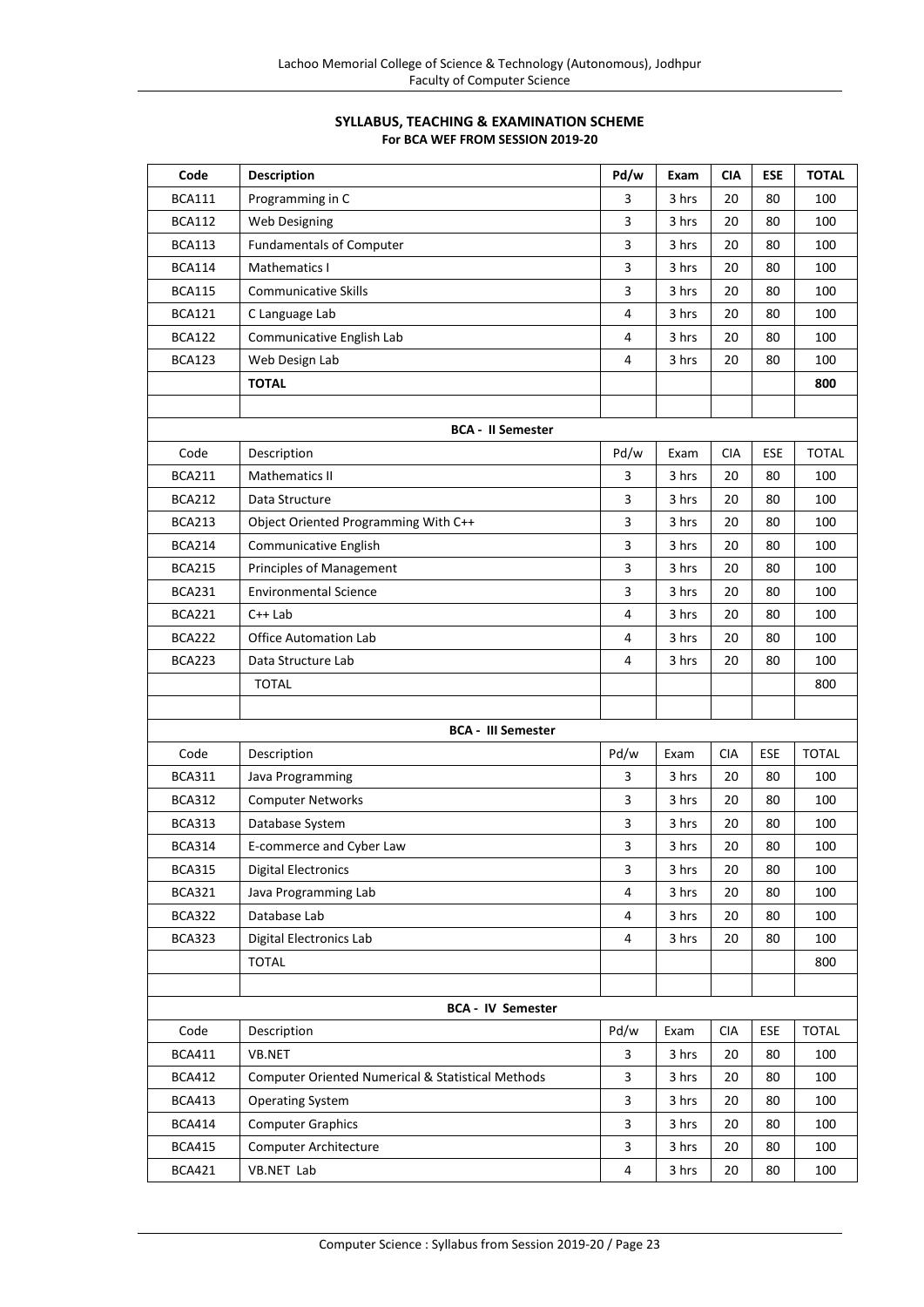| Lachoo Memorial College of Science & Technology (Autonomous), Jodhpur |
|-----------------------------------------------------------------------|
| <b>Faculty of Computer Science</b>                                    |

| <b>BCA422</b> | Computer Graphics Lab                | 4    | 3 hrs | 20         | 80         | 100          |
|---------------|--------------------------------------|------|-------|------------|------------|--------------|
| <b>BCA423</b> | Computer Architecture Lab            | 4    | 3 hrs | 20         | 80         | 100          |
|               | <b>TOTAL</b>                         |      |       |            |            | 800          |
|               |                                      |      |       |            |            |              |
|               | <b>BCA - V Semester</b>              |      |       |            |            |              |
| Code          | Description                          | Pd/w | Exam  | <b>CIA</b> | <b>ESE</b> | <b>TOTAL</b> |
| <b>BCA511</b> | ASP.NET                              | 3    | 3 hrs | 20         | 80         | 100          |
| <b>BCA512</b> | <b>Organization Behaviour</b>        | 3    | 3 hrs | 20         | 80         | 100          |
| <b>BCA513</b> | <b>LINUX Operating System</b>        | 3    | 3 hrs | 20         | 80         | 100          |
| <b>BCA514</b> | <b>Internet Programming</b>          | 3    | 3 hrs | 20         | 80         | 100          |
| <b>BCA515</b> | System Analysis and Design           | 3    | 3 hrs | 20         | 80         | 100          |
| <b>BCA521</b> | ASP.NET Lab                          | 4    | 3 hrs | 20         | 80         | 100          |
| <b>BCA522</b> | LINUX Lab                            | 4    | 3 hrs | 20         | 80         | 100          |
| <b>BCA523</b> | Internet Programming Lab             | 4    | 3 hrs | 20         | 80         | 100          |
|               | <b>TOTAL</b>                         |      |       |            |            | 800          |
|               |                                      |      |       |            |            |              |
|               | <b>BCA - VI Semester</b>             |      |       |            |            |              |
| Code          | Description                          | Pd/w | Exam  | <b>CIA</b> | <b>ESE</b> | <b>TOTAL</b> |
| <b>BCA611</b> | Software Engineering                 | 3    | 3 hrs | 20         | 80         | 100          |
| <b>BCA612</b> | <b>Information System Management</b> | 3    | 3 hrs | 20         | 80         | 100          |
| <b>BCA621</b> | Colloquium Lab                       | 4    | 3 hrs | 20         | 80         | 100          |
| <b>BCA622</b> | Major Project                        | 4    | 3 hrs | 40         | 160        | 200          |
|               | <b>TOTAL</b>                         |      |       |            |            | 500          |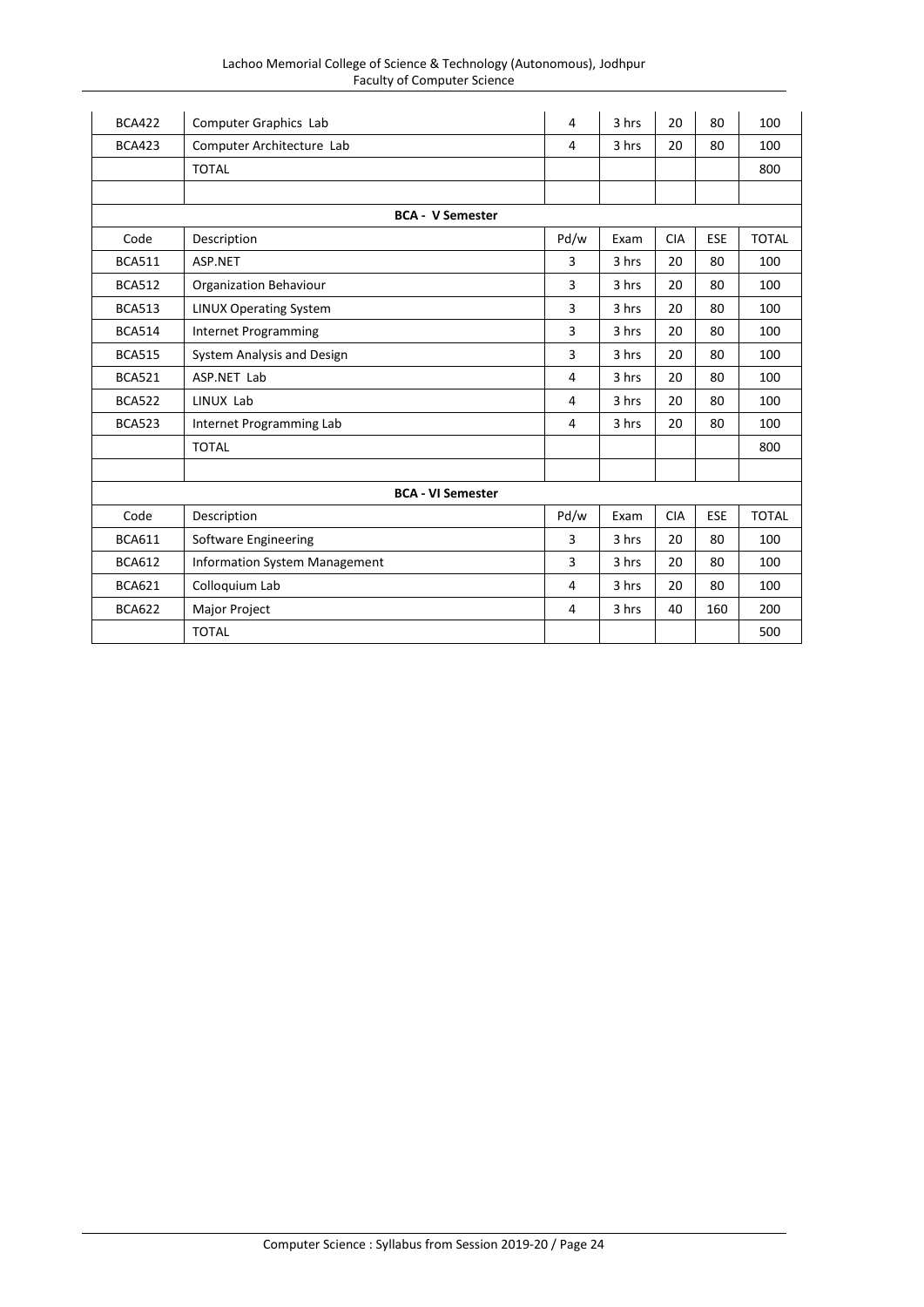|               | <b>BCA - I Semester</b>         |      |       |            |            |              |
|---------------|---------------------------------|------|-------|------------|------------|--------------|
| Code          | <b>Description</b>              | Pd/w | Exam  | <b>CIA</b> | <b>ESE</b> | <b>TOTAL</b> |
| <b>BCA111</b> | Programming in C                | 3    | 3 hrs | 20         | 80         | 100          |
| <b>BCA112</b> | Web Designing                   | 3    | 3 hrs | 20         | 80         | 100          |
| <b>BCA113</b> | <b>Fundamentals of Computer</b> | 3    | 3 hrs | 20         | 80         | 100          |
| <b>BCA114</b> | Mathematics I                   | 3    | 3 hrs | 20         | 80         | 100          |
| <b>BCA115</b> | <b>Communicative Skills</b>     | 3    | 3 hrs | 20         | 80         | 100          |
| <b>BCA121</b> | C Language Lab                  | 4    | 3 hrs | 20         | 80         | 100          |
| <b>BCA122</b> | Office Automation Lab           | 4    | 3 hrs | 20         | 80         | 100          |
| <b>BCA123</b> | Web Design Lab                  | 4    | 3 hrs | 20         | 80         | 100          |
|               | <b>TOTAL</b>                    |      |       |            |            | 800          |

# **BCA Program**

| Unit | <b>BCA111: Programming in C</b>                                                                                                                                                                                                                                               |
|------|-------------------------------------------------------------------------------------------------------------------------------------------------------------------------------------------------------------------------------------------------------------------------------|
|      | Concept of programming, algorithms and flowcharts, data types, structure of C program, constants and variables,<br>arithmetic operators, library functions, expressions, input/output statements, compound statements and blocks.                                             |
|      | Operators - relational, logical, bit wise, unary, hierarchy of operators. Control statements - if-else, nested if, switch<br>case, goto and labels, looping statements - while, do-while and for, nested loops, break and continue.                                           |
| ш    | Introduction of arrays - one-dimensional and multidimensional arrays, structures - simple and compound, unions,<br>processing a structure. Pointers – declaration, increment and decrement operation, pointer to array, array of<br>pointers, pointers to structures          |
| IV   | Functions - defining and accessing a function, function arguments, call by value, call by reference, calling functions<br>with arrays, external, state and register variables, scope of variables, local and global variables, type conversion,<br>block structure, recursion |
|      | Introduction of strings, library functions of strings - strlen, strcpy, strcat, strcmp. File handling - file input/output<br>statements, creating, reading, writing and modifying files                                                                                       |

*Suggested Readings*

Let Us C, Yashavant P. Kanetkar , BPB Publications

Programming in ANSI C, Balaguruswamy, Mc Graw Hill

| Unit | <b>BCA112: Web Design</b>                                                                                          |
|------|--------------------------------------------------------------------------------------------------------------------|
|      | Internet: History of the World Wide Web, difference between internet and intranet, web browser and its functions,  |
|      | URLs, web sites, domain names, search engines. Brief introduction to internet protocols - TCP/IP and UDP           |
|      | Introduction of HTML: markup language features, uses and versions, elements of html: syntax, head and body         |
| Ш    | sections, DOCTYPE tag, character formatting tags: B,U,I,SUB,SUP etc. Drawing ruler with HR tag. Creating lists: OL |
|      | tag and its attributes START, TYPE and VALUE, UL tag and its attribute TYPE, LI tag. Using font: FONT tag and      |
|      | attributes like SIZE, COLOR and FACE. Inserting texts, text alignment.                                             |
|      | Image Element: IMG tag and its attributes SRC, ALT, ALIGN, BORDER, WIDTH and HEIGHT. Presenting information        |
| Ш    | in Table: Tags like TABLE, TR, TD and TH, Use of ROWSPAN and COLSPAN. Frames: Dividing window with frames          |
|      | using FRAME and FRAMESET tag, inline frame using IFRAME tag                                                        |
|      | Anchor tag A and its various attributes HREF, TITLE, NAME ACCESSKEY and TARGET, Images and Text as hyper link.     |
| IV   | Hyperlink and table elements. Forms: Use or FORM tag, Understanding of widgets, <input/> Tag, use of Submit        |
|      | and Reset Buttons, Forms processing (Action and Method).                                                           |
|      | Dynamic HTML: CSS: Introduction – inline styles, creating style sheets with the style element, Conflicting styles, |
|      | linking external style sheets, user style sheets.                                                                  |

*Suggested Readings*

HTML Complete, BPB Publication (Sybex)

Internet and World Wide Web, H.M.Deitel, P.J.Deitel, A.B.Goldberg, Pearson -Prentice Hall

| Unit | <b>BCA113: Fundamentals of Computer</b>                                                                                                                                                                                   |
|------|---------------------------------------------------------------------------------------------------------------------------------------------------------------------------------------------------------------------------|
|      | Introduction to Computer, Characteristics of Computers, Generation of Computers, Classification of Computer,<br>Basic Computer Orgnaisation, Applications of Computers, Input Devices, Output Devices, Soft Copy Devices, |
|      | <b>Hard Copy Devices</b>                                                                                                                                                                                                  |
| Ш    | Introduction to Computer Memory, Memory Hierarchy, Processor Registers, Cache Memory, Primary Memory,<br>Secondary Memory, Storage Devices- Hard Disk, Optical Drives, USB Flash drive, Memory Card, Mass Storage         |
|      | Devices,                                                                                                                                                                                                                  |
|      | Introduction to Computer Software, Classification of Computer Software- System, Application, Firmware,                                                                                                                    |
|      | Middleware.                                                                                                                                                                                                               |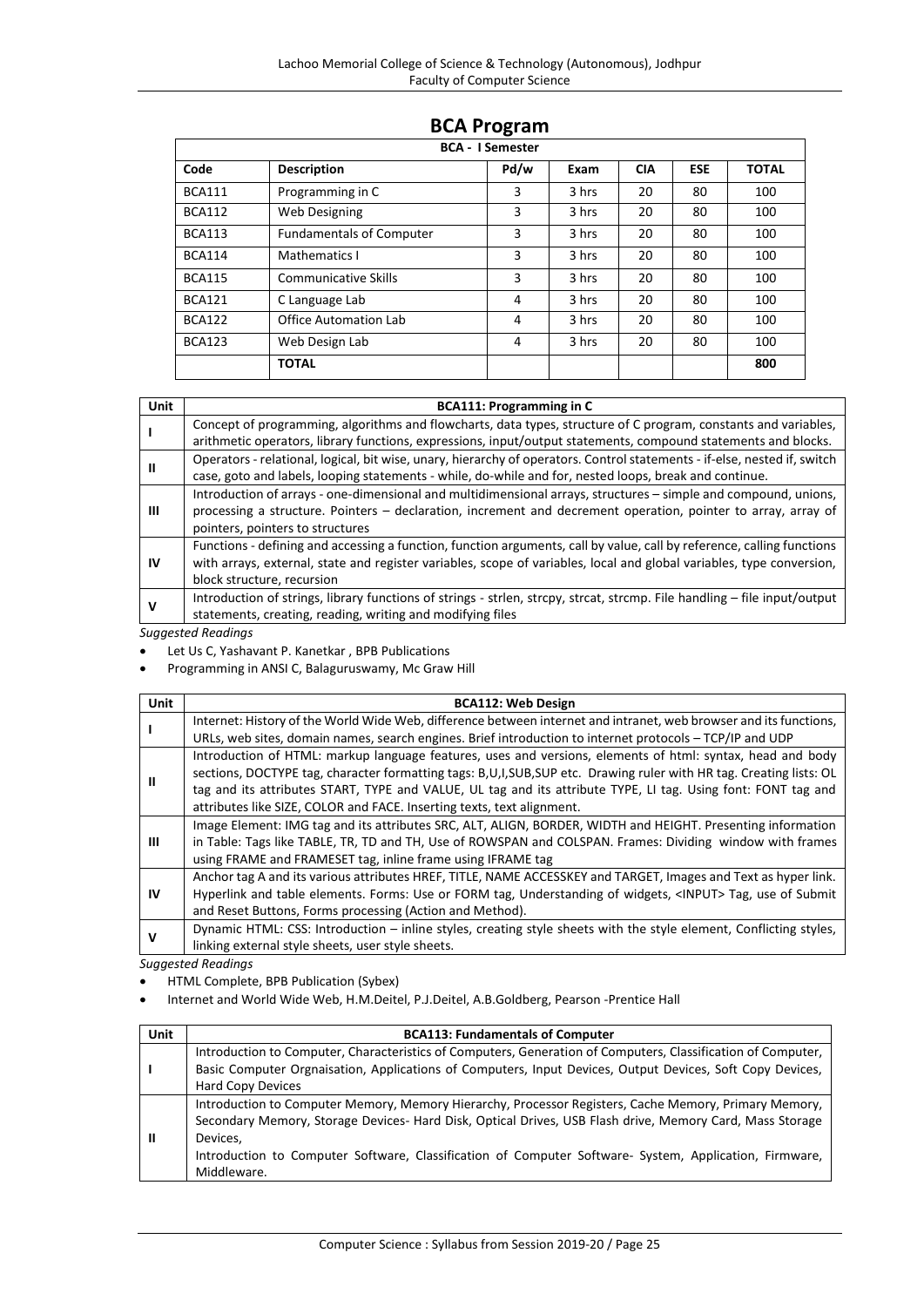| Ш  | Introduction to Operating System, Evolution, Process Management, Memory Management, File Management,     |
|----|----------------------------------------------------------------------------------------------------------|
|    | Device Management, Security Management, Command Interpreter, Algorithm, Control Structures, Flowcharts,  |
|    | Pseudocode, Programming Languages, Generation of Programming Languages, Categorization of High level     |
|    | Languages, Popular High Level Languages                                                                  |
|    | Introduction to Networking, Connecting Media, Data Transmission Mode, Data Multiplexing, Data Switching, |
| 1V | Data Routing Techniques, Networking Topologies, Type of Network, Networking Devices, Introduction to     |
|    | Internet, Internet Services, Types of Internet Connections, Internet Security                            |
| v  | Introduction to Emerging Computer Technologies, Distributed Networking, Peer-to-Peer Computing, Grid     |
|    | Computing, Cloud Computing, Utility Computing, On-demand Computing Wireless Network, Bluetooth           |

Fundamentals of Computers – Reema Thareja, Oxford Publications

| Unit      | <b>BCA114: Mathematics I</b>                                                                                       |
|-----------|--------------------------------------------------------------------------------------------------------------------|
|           | Sets:-definition of sets, Representation of sets, Type of sets i.e. empty set, equal set, finite and infinite set, |
|           | subset, power set, universal set, operations on sets, intersection of sets, properties of operation on sets,       |
|           | complement of a set, properties of complement of set.                                                              |
|           | Relations: - Definition of relation, Types of relations                                                            |
|           | Functions:- Definition of function Types of functions, Cartesian product of sets, Binary operations.               |
|           | Matrix:- Definition of matrix, Types of matrixes i.e. Row matrix, column matrix, equal matrix, square matrix,      |
| Ш         | Diagonal matrix, Scalar matrix etc., operation on matrixes i.e. addition, subtraction and product of matrixes.     |
|           | Determinant:- Definition of determinants, expansion of determinants, operation on determinants, minors,            |
|           | cofactor, singular and non-singular matrix, Ad joint of matrix, Inverse of a matrix.                               |
|           | Quadratic equations:-Definition of quadratic equation, solution of quadratic equation by factorization method      |
|           | and shridharacharya's formula, relation between the roots of a quadratic equation, Formation of quadratic          |
| Ш         | equation from given roots.                                                                                         |
|           | Sequence & series: Introduction, Arithmetic progression (AP), General term of a AP, sum of n terms of a AP,        |
|           | Arithmetic mean, Geometric progression (GP), general term of G.P., Sum of a G.P., Geometrical mean.                |
|           | Trigonometry:- Angles, Degree measures, radian measures, Relation between radian and real number, Relation         |
| <b>IV</b> | between degree and radian, trigonometric functions and identities, sign of trigonometric functions, sum and        |
|           | Difference of two angles of trigonometric functions.                                                               |
|           | Coordinate Geometry: The number plane, distance formula, area of a triangle, section formula, slope of a line,     |
| v         | equation of a straight line: introduction, point form, slope form, two point form, intercept form, normal form,    |
|           | distance of a point from a line, distance between two parallel lines, angle between two lines.                     |

*Suggested readings*

Matrices and Determinants; Kapoor & Gupta

NCERT mathematics book

| Unit      | <b>BCA115: Communicative skills</b>                                                                            |
|-----------|----------------------------------------------------------------------------------------------------------------|
|           | Comprehension: Comprehension includes understanding the language by reading and writing. Passages will be      |
|           | given to read and question will be asked to evaluate the level of comprehension.                               |
| Ш         | Text: Remedial Course in English Book II                                                                       |
|           | Short questions based on the passage from the text will be given.                                              |
|           | <b>Functional Grammar:</b>                                                                                     |
|           | Grammar will be taught in a functional, integrated and informal way, laying stress more on the usage rather    |
|           | than defining them                                                                                             |
|           | Modal verbs                                                                                                    |
| Ш         | (Can, could, may, might, shall / will, should, must would, ought to, need and dare)                            |
|           | Tenses : Simple Present, Progressive, Present Perfect and perfect continuous, Simple past, progressive, past   |
|           | perfect and perfect continuous. Indication of Futurity, future continuous and future perfect.                  |
|           | Active and Passive Voice (Simple present & Past, Present & Past perfect and to infinitive structure) Antonyms, |
|           | synonyms, prefix and suffix                                                                                    |
|           | <b>Writing Skills</b>                                                                                          |
| <b>IV</b> | Letter Writing: - (Formal and Informal), Various types of business and social letters and Applications         |
|           | Report Writing:- (Newspaper Report and Factual Reports)                                                        |
| V         | Paragraph Writing (Descriptive and Factual) Précis Writing                                                     |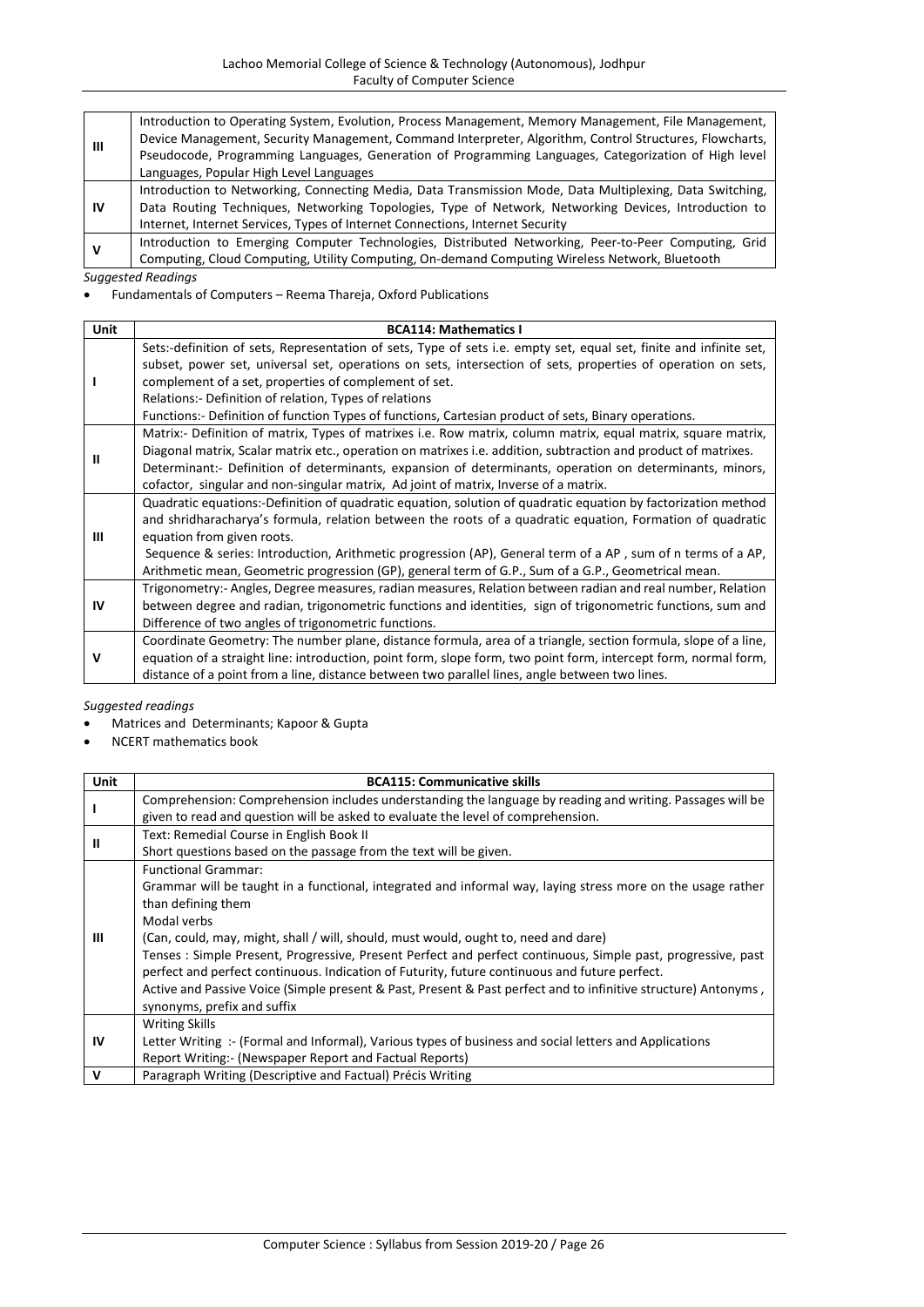## **BCA121: C LANGUAGE LAB**

## **Practical Exercises**

Exercises based on data types, constants and variables, arithmetic operators, library functions, expressions, input/output statements, compound statements and blocks, relational, logical, bit wise, unary operators, Control statements, arrays one-dimensional and multidimensional arrays, structures, Pointers – declaration, increment and decrement operation, pointer to array, array of pointers, pointers to structures, Functions - call by value, call by reference, calling functions with arrays, recursion, strings, file input/output statements, creating, reading, writing and modifying files

## **BCA122: COMMUNICATIVE ENGLISH LAB**

**Practical Exercises** Essentials of Grammar, Conversational Skills

|            | <b>BCA123: WEB DESIGN LAB</b>                                                                                                                      |  |  |  |
|------------|----------------------------------------------------------------------------------------------------------------------------------------------------|--|--|--|
| <b>SNo</b> | <b>Practical Exercises</b>                                                                                                                         |  |  |  |
| 1          | Demonstrate the character formatting Tags like <b>, <l>, <u>, <strike>, <sub>, <sup> and <kbd></kbd></sup></sub></strike></u></l></b>              |  |  |  |
| 2          | Create a page with a link at the top of it that when clicked will jump all the way to the bottom of the page. At                                   |  |  |  |
|            | the bottom of the page there should be a link to jump back to the top of the page.                                                                 |  |  |  |
| 3          | Design a Web page which show's Special Character like ( $\mathbb{O}$ , $\mathbb{P}$ , $>$ , $\mathbb{O}$ etc) with the help of ASCII Codes. (Start |  |  |  |
|            | from 34 to 132).                                                                                                                                   |  |  |  |
| 4          | Demonstrate how to make a navigation frame. This navigation frame contains a list of links with the second                                         |  |  |  |
|            | frame as the target.                                                                                                                               |  |  |  |

| <b>BCA - II Semester</b> |                                      |      |       |            |            |              |
|--------------------------|--------------------------------------|------|-------|------------|------------|--------------|
| Code                     | Description                          | Pd/w | Exam  | <b>CIA</b> | <b>ESE</b> | <b>TOTAL</b> |
| <b>BCA211</b>            | <b>Mathematics II</b>                | 3    | 3 hrs | 20         | 80         | 100          |
| <b>BCA212</b>            | Data Structure                       | 3    | 3 hrs | 20         | 80         | 100          |
| <b>BCA213</b>            | Object oriented programming with C++ | 3    | 3 hrs | 20         | 80         | 100          |
| <b>BCA214</b>            | Communicative English                | 3    | 3 hrs | 20         | 80         | 100          |
| <b>BCA215</b>            | Principles of Management             | 3    | 3 hrs | 20         | 80         | 100          |
| <b>BCA231</b>            | <b>Environmental Science</b>         | 3    | 3 hrs | 20         | 80         | 100          |
| <b>BCA221</b>            | $C++$ Lab                            | 4    | 3 hrs | 20         | 80         | 100          |
| <b>BCA222</b>            | Communicative English Lab            | 4    | 3 hrs | 20         | 80         | 100          |
| <b>BCA223</b>            | Data Structure Lab                   | 4    | 3 hrs | 20         | 80         | 100          |
|                          | TOTAL                                |      |       |            |            | 800          |

| Unit | <b>BCA211: Mathematics II</b>                                                                                      |
|------|--------------------------------------------------------------------------------------------------------------------|
|      | Limits:-Definition of limit of a Function, Right hand limit(RHL), Left hand limit(LHL), evaluation of limits of a  |
|      | function by method of factors, method of substitution.                                                             |
|      | Continuity:- Definition of continuity, continuity of function at a point                                           |
|      | Differentiability: differentiability of function at a point.                                                       |
| Ш    | Standard formulae of derivatives, differentiation of product and quotient of two functions, Differentiation of     |
|      | a function of a function, logarithmic differentiation, differentiation of implicit and parametric functions.       |
| Ш    | Maclaurins theorem, expansion of some standard functions i.e. $e^x$ , sinx, cosx etc., Taylor's theorem and simple |
|      | problems, Maxima and minima of functions of one variables and simple problems based on it.                         |
| IV   | Integrations : Integration by standard formula, Integration by substitution, integration by parts.                 |
| ν    | Definite integral: Evaluation of definite integrals, properties of definite integrals and simple problems based    |
|      | on it.                                                                                                             |

*Suggested Readings*

NCERT Mathematics book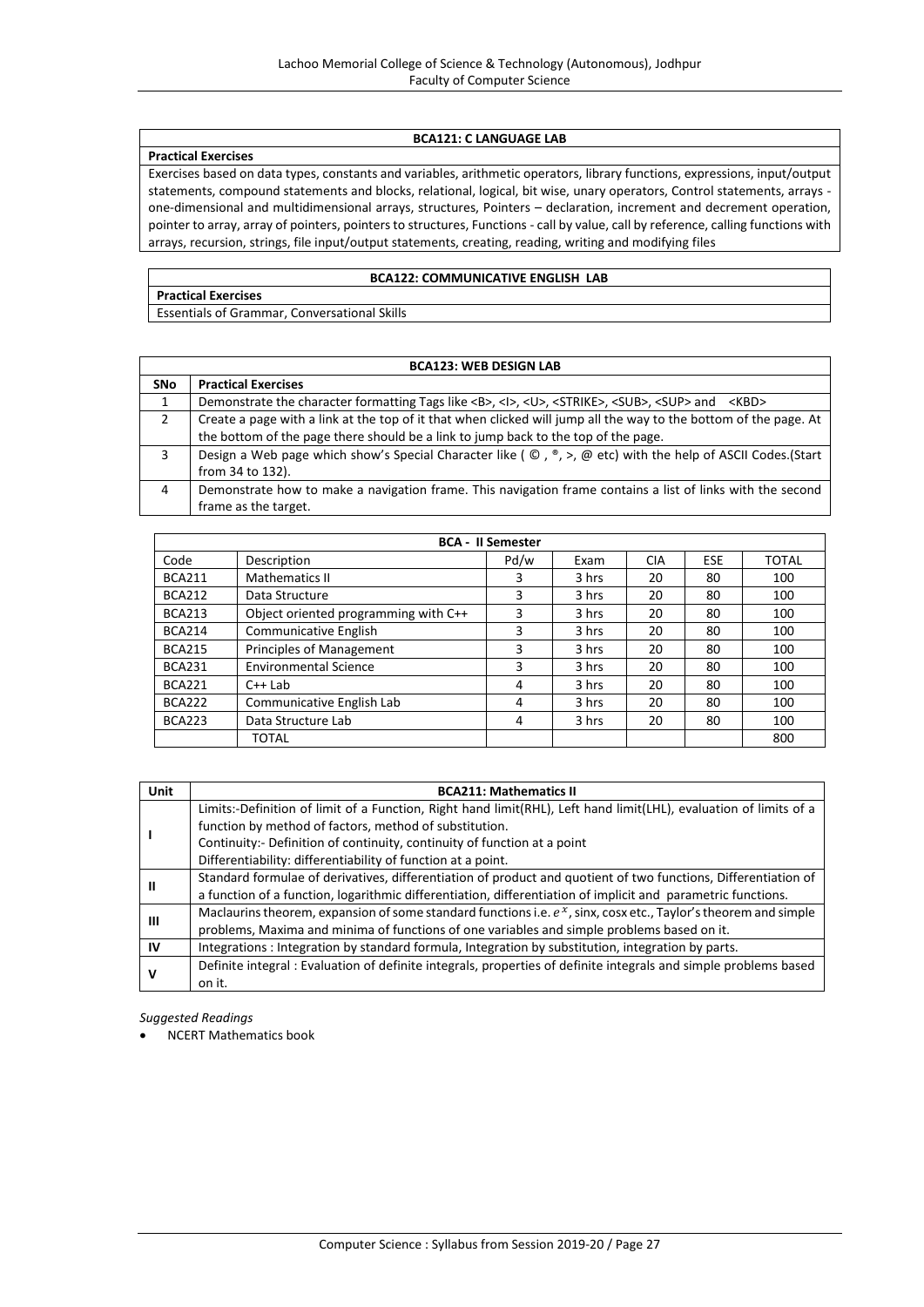| Unit | <b>BCA212: Data Structure</b>                                                                                           |
|------|-------------------------------------------------------------------------------------------------------------------------|
|      | Elementary data structure: Data types, Arrays and their representation, records and record structures. Linked           |
|      | lists: Representation of linked list in memory, insertion, deletion and searching of linked list, circular linked list, |
|      | doubly linked list,                                                                                                     |
|      | Stacks: Definition, array and linked implementation, operations on stack, application of stack, arithmetic              |
| Ш    | expressions and recursion, prefix and postfix notations, evaluation of polish notation using stack. Queues:             |
|      | Queue data structure, implementation, operation on queues, operations on circular queue, priority queues.               |
|      | Trees: Concept and terminology, Binary trees, linear and linked representation of binary trees, binary search           |
| ш    | tree, insertion and deletion operations on a binary search tree, Tree traversal techniques- In order, Preorder,         |
|      | Post order traversal and their recursive algorithms.                                                                    |
|      | Graphs and their representations, adjacency matrix, path matrix, graph traversal, breadth first search and              |
| ΙV   | depth first search algorithms.                                                                                          |
|      | Sorting and Searching: Sequential, Binary Search, Internal and external sorting techniques, Bubble sort,                |
| v    | Insertion sort, Selection sort, Merge sort and quick sort algorithms.                                                   |

- Schaum's outline Data structure.
- E.Horowiz and S.Sahani, " Fundamentals of Data structures", Galgotia Book source Pvt. Ltd., 2003
- R.S.Salaria, " Data Structures & Algorithms" , Khanna Book Pblishing Co. (P) Ltd..,2002

| <b>Unit</b> | BCA213: Object Oriented Programming with C++                                                                                                                                                                                                                                                                                                                                                                                                                                                                                                                                                                                                  |
|-------------|-----------------------------------------------------------------------------------------------------------------------------------------------------------------------------------------------------------------------------------------------------------------------------------------------------------------------------------------------------------------------------------------------------------------------------------------------------------------------------------------------------------------------------------------------------------------------------------------------------------------------------------------------|
|             | Principles of Object-Oriented Programming - Basic concepts of Object-Oriented programming, Benefits of<br>OOPS(Object-Oriented Language), Structure of C++ program, Tokens, Keywords, Identifiers, constants, Basic<br>data types, user-defined data types, derived data type. Declaration of Variables, Reference variable, various<br>types of operators in C++, Scope resolution operator, type cast operator. Implicit conversion, operator<br>precedence, control structure: If, If-else, Loops: for, while and do-while. Functions in C++:- Function prototype,<br>call by reference, call by value, default arguments, const argument. |
| Ш           | Classes and Objects:- Specifying a class, Defining member function, C++ program with class, Making an outside<br>function inline, Nesting of member functions, access modifier, memory allocation for object, static data<br>member, static member function.<br>Array of objects, objects as function argument, Friend function, Friend class, returning objects.                                                                                                                                                                                                                                                                             |
| Ш           | Polymorphism: Types of polymorphism, Virtual functions, Function overloading, Operator Overloading:-<br>Concepts, overloading unary operators, overloading binary operators, overloading binary operators using<br>friend, Manipulation of string using operator, rules for overloading operators, type conversion.                                                                                                                                                                                                                                                                                                                           |
| IV          | Constructors:- Constructors, parameterize constructor, Multiple constructor in a class, constructors with<br>default argument, Dynamic initialization of object, copy constructor, dynamic constructor, constructing two<br>dimensional array, const object, Destructors and its concepts.                                                                                                                                                                                                                                                                                                                                                    |
| V           | Inheritance: - Concepts of inheritance, defining derived classes, types of inheritance: Single inheritance,<br>Multilevel inheritance, Multiple inheritance, Hierarchical inheritance, Hybrid inheritance, Multipath<br>inheritance.<br>Virtual base classes, Abstract classes, Constructor in derived classes, Member classes: Nesting of classes,<br>Template: Concepts and introduction to friend and function templates.                                                                                                                                                                                                                  |

*Suggested Readings*

Object- Oriented Programming with C++ by E Balagurusamy, Tata McGraw hill

| Unit      | <b>BCA214: Communicative English</b>                                                                      |
|-----------|-----------------------------------------------------------------------------------------------------------|
|           | Unseen Passage for analysis (Question answers, vocabulary, one word, sentence formation, synonyms and     |
|           | Antonyms)                                                                                                 |
|           | Subject verb concord: (Rules regarding the concord will be discussed and Exercises will be given)         |
|           | Reported Speech : (Declarative sentences, Imperatives, Interrogatives – wh- questions yes / no questions, |
| Ш         | exclamation sentences)                                                                                    |
|           | Non Finite verbs: (Gerunds, infinitives and participles)                                                  |
| Ш         | Idioms, Common Errors (Involving the use of Articles, Prepositions and Tenses) One word substitution.     |
|           | Writing skills: Formal Letters                                                                            |
| <b>IV</b> | Various types of Business letters related to Job Application and Resume Writing                           |
|           | Report writing, Project Report                                                                            |
| v         | Essay writing and short composition.                                                                      |
|           |                                                                                                           |

| Unit | <b>BCA215: Principles of Management</b>                                                                |
|------|--------------------------------------------------------------------------------------------------------|
|      | Introduction to Management- Meaning & Definition, Nature, Scope and Functions of Management, Roles and |
|      | Responsibilities of a Manager, System and Contingency Approach for understanding organizations,        |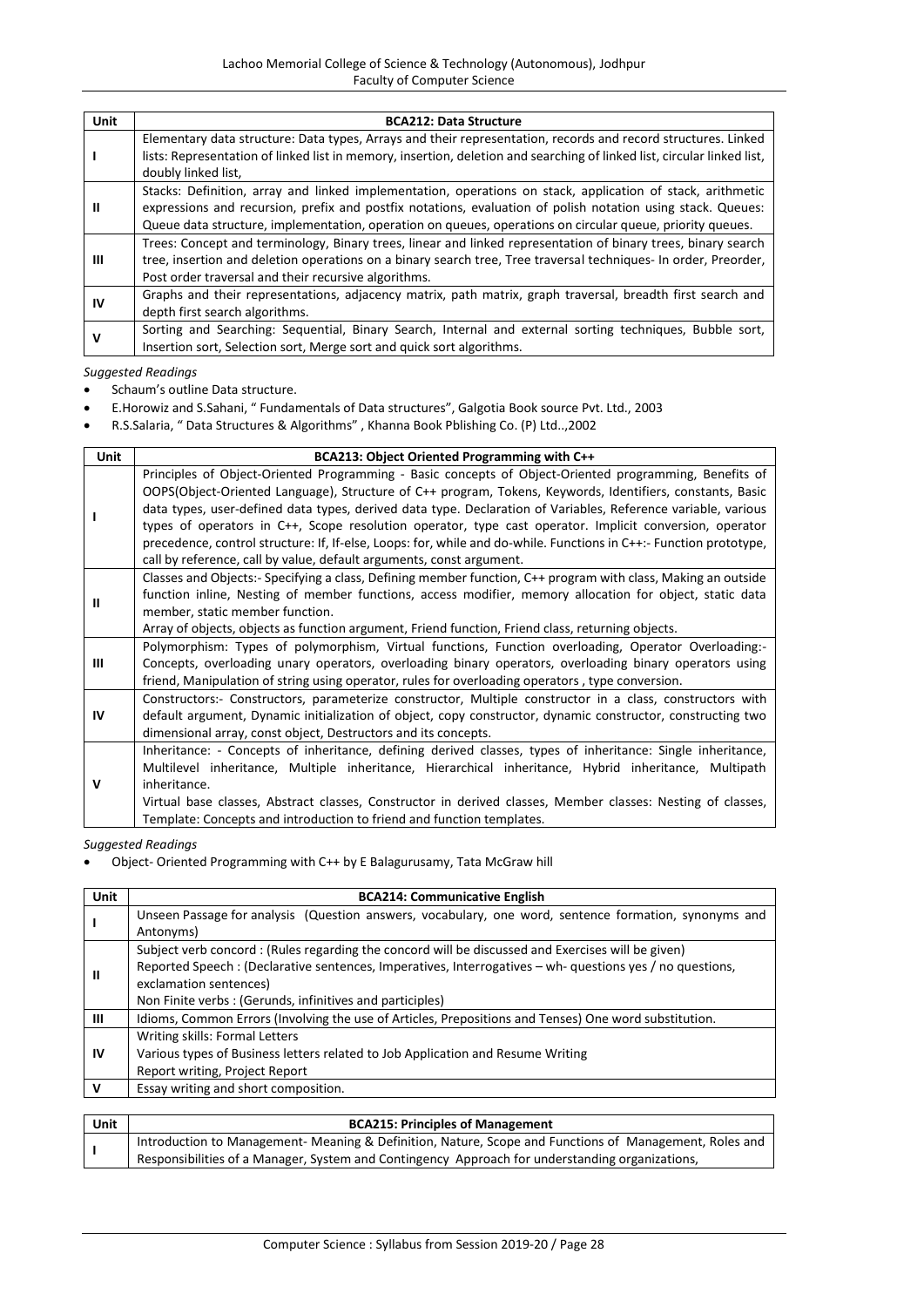| Ш  | Planning – Concept, Nature, Importance, Advantages & Limitations, Essentials of Planning, Types of planning. |
|----|--------------------------------------------------------------------------------------------------------------|
|    | Objectives- Definition, Characteristics, Essentials of Objectives, Management by Objectives (MBO).           |
| Ш  | Fundamentals of Organizing- Meaning and definition -Nature and purpose, Types of Organizations: line, staff  |
|    | and matrix. Delegation of Authority- Centralization & Decentralization, Span of Management.                  |
| ١V | Decision Making- Concept, Process, Types, Direction & Co-ordination- definition and Meaning - Importance,    |
|    | Management by Exception.                                                                                     |
| ν  | Controlling: Concept and Process, Control Techniques, Control as a Feedback System and Feed Forward          |
|    | Control. Span of control.                                                                                    |

- Management & Organization- Louis A. Allen, McGraw Hill, publications
- Management: A Global Perspective, Koontz & Weirich, McGraw Hill publications
- Management- Koontz & O' Donnel, Tata McGraw Hill publications

| Unit      | <b>BCA231: Environmental Science</b>                                                                                                                                                                                                                                                                                                                                                                                                                                                                                                              |
|-----------|---------------------------------------------------------------------------------------------------------------------------------------------------------------------------------------------------------------------------------------------------------------------------------------------------------------------------------------------------------------------------------------------------------------------------------------------------------------------------------------------------------------------------------------------------|
|           | The multidisciplinary Nature of Environment Studies – Definition, Scope & Importance, Need for public<br>awareness, Natural Resources & Its conservation – Energy resources – Growing energy needs renewable &<br>Nonrenewable energy Resources, Use of alternative energy resources – solar and wind energy, Forest Resources<br>- Use & over-exploitation, deforestation & their effects on forest & tribal people, Land resources - Land as<br>resource, land degradation, soil Erosion & Desertification.                                     |
| Ш<br>Ш    | Natural resources and its conservation-Water resources : Use and over utilization of surface and ground water,<br>Floods, Drought, Conflicts over water, Mineral resources : Use and exploitation, Effect of extracting and using<br>mineral resources on environment, Food resources: World food problem, Strategies of modern agriculture to<br>increase food production, Effect of fertilizers and chemical pesticides on food.<br>Concept of an ecosystem, Structure of an ecosystem, Energy flow in the ecosystem, Food chains, food web and |
|           | ecological pyramid, Brief idea about terrestrial ecosystem and aquatic ecosystem                                                                                                                                                                                                                                                                                                                                                                                                                                                                  |
| <b>IV</b> | Biodiversity & Its conservation - Introduction - Definition : genetic, species & ecosystem, Diversity - Value of<br>Biodiversity, Biodiversity at global, national & local levels, Threats to Biodiversity - habitat loss, poaching of<br>wildlife, Important Endangered species of India                                                                                                                                                                                                                                                         |
| v         | Environmental pollution -Causes, effect and control measures: Air pollution, Water pollution, Soil pollution,<br>Noise pollution, Thermal pollution, Nuclear hazards, Solid waste management, Socio-Legal Issues related to<br>Environment Protection, Role of NGO's and individual in prevention of pollution, Environmental protection Act                                                                                                                                                                                                      |

## **BCA221: C++ LAB**

Exercises based on Class, Namespace, Function, Operator Overloading, Binary Operator Overloading, Constructor, Copy Constructor, Exception Handling Divide by zero, Multiple Catch, Friend Function, Function Overloading, Function Template, Inline Function, Multiple Inheritance, File Operation – read, write, Inheritance, Static Data and Member Function, Unary Operator Overloading, Virtual Base Class, Virtual Functions

## **BCA222: OFFICE AUTOMATION LAB**

**Practical Exercises**

**Practical Exercises**

**Exercises based on** Creating and Formatting a simple document (using bulleted and Numbered list, adding Headers, Footers and Page numbers, Tables (create tables, editing tables, formatting tables, converting), Mail Merge.

**Exercises based on** Formatting the worksheets( Formatting the cell, rows and columns), Working with functions and formulae, Presenting Data with Charts

**Exercises based on** Presentation using Text, animation, images, media, Creating a graph in a PowerPoint slides, Creating self running presentations

#### **BCA223:DATA STRUCTURE LAB**

## **Practical Exercises**

Exercises based on Linear array and Multidimensional array, Linked list: insertion, deletion ,searching a item, Stack implementation using Array, Stack implementation using Linked lists, Queue implementation, Tree traversal, Searching : Linear, Binary, Sorting: Bubble, Insertion, Selection

| <b>BCA - III Semester</b> |                  |      |       |            |            |              |
|---------------------------|------------------|------|-------|------------|------------|--------------|
| Code                      | Description      | Pd/w | Exam  | <b>CIA</b> | <b>ESE</b> | <b>TOTAL</b> |
| <b>BCA311</b>             | Java Programming |      | 3 hrs | 20         | 80         | 100          |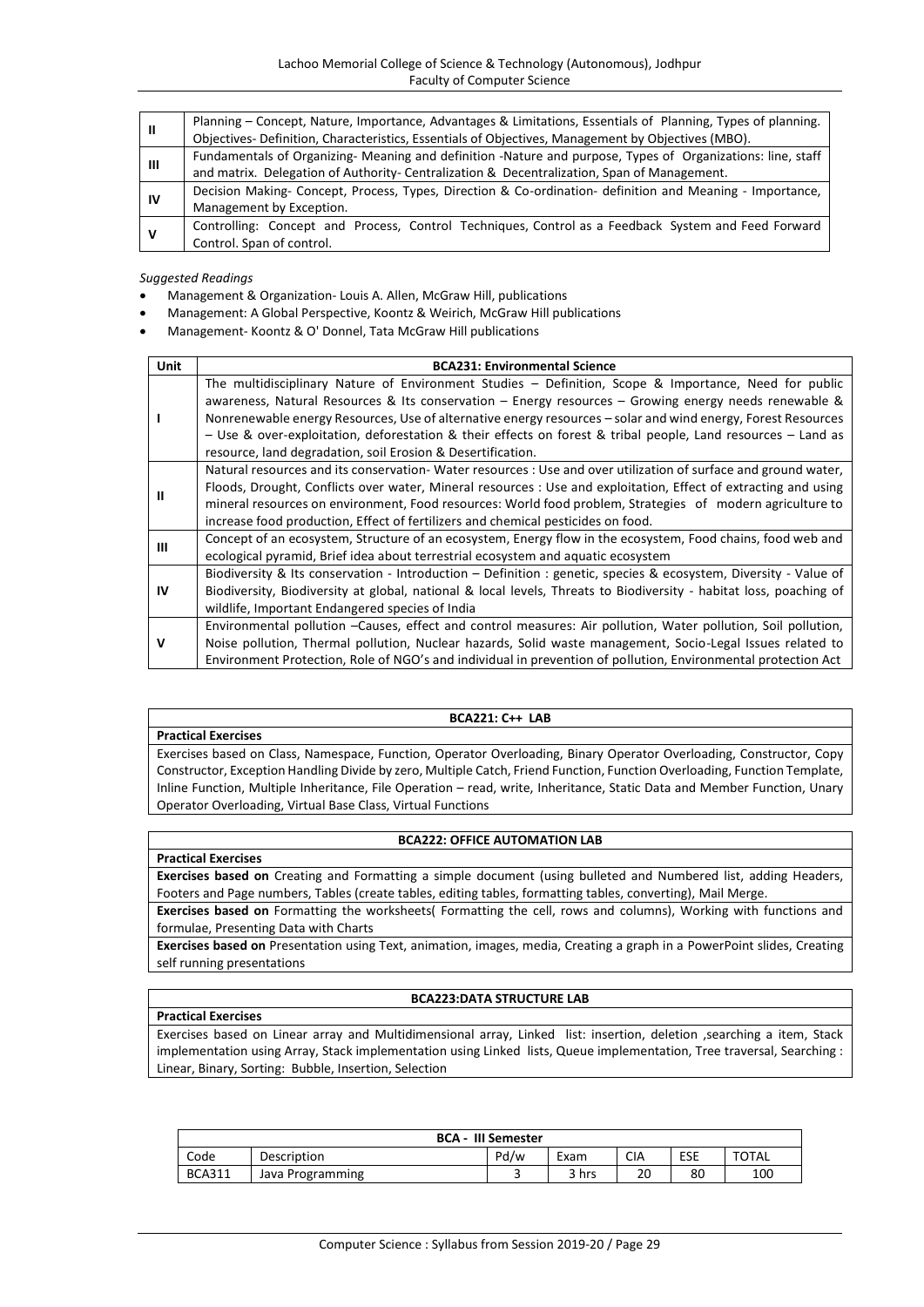# Lachoo Memorial College of Science & Technology (Autonomous), Jodhpur Faculty of Computer Science

| <b>BCA312</b> | <b>Computer Networks</b>   |   | 3 hrs | 20 | 80 | 100 |
|---------------|----------------------------|---|-------|----|----|-----|
| <b>BCA313</b> | Database System            |   | 3 hrs | 20 | 80 | 100 |
| <b>BCA314</b> | E-commerce and Cyber Law   | 3 | 3 hrs | 20 | 80 | 100 |
| <b>BCA315</b> | <b>Digital Electronics</b> |   | 3 hrs | 20 | 80 | 100 |
| <b>BCA321</b> | Java Programming Lab       | 4 | 3 hrs | 20 | 80 | 100 |
| <b>BCA322</b> | Database Lab               | 4 | 3 hrs | 20 | 80 | 100 |
| <b>BCA323</b> | Digital Electronics Lab    | 4 | 3 hrs | 20 | 80 | 100 |
|               | <b>TOTAL</b>               |   |       |    |    | 800 |

| <b>Unit</b> | <b>BCA311: JAVA Programming</b>                                                                                                                                                                                                                                                                                                                                                                                                      |
|-------------|--------------------------------------------------------------------------------------------------------------------------------------------------------------------------------------------------------------------------------------------------------------------------------------------------------------------------------------------------------------------------------------------------------------------------------------|
|             | Object Oriented Concepts in Java, Comparison of Java and C++, Java features like security, portability, byte<br>code, java virtual machine, object oriented, robust, multithreading, architectural neutral, distributed and                                                                                                                                                                                                          |
|             | dynamic. Java Source File Structure, Compilation, Execution                                                                                                                                                                                                                                                                                                                                                                          |
| Ш           | Class Fundamentals, Object & Object reference, Creating and Operating Objects, Use of Tokens, Identifiers,<br>Keywords, Literals, Comments, Primitive Data Types, Operators-precedence and associativity, Type<br>conversion, Command line argument, accepting input from keyboard, decision making $-$ if, if. Else, switch;<br>loops - for, while, dowhile; special statements-return, break, continue.                            |
| Ш           | Array – single and two dimension array. Object Life time & Garbage Collection, Access Modifiers, Constructors<br>, Object Life time & Garbage Collection, Defining Methods, Argument Passing Mechanism, Method<br>Overloading, Recursion, Finalize() Method, Use of this keyword                                                                                                                                                     |
| IV          | Inheritance – Advantages of Inheritance in OOP, types of Inheritance, constructors in inheritance, use of super<br>keyword, polymorphism; Interfaces - defining an interface, implementing and applying interfaces, using<br>variables in interfaces, extending interfaces; Method overriding – use, need, advantage. Use of super, final<br>and static keyword                                                                      |
| v           | Package - Organizing Classes and Interfaces in Packages, Package as Access Protection, defining Package,<br>CLASSPATH Setting for Packages and Naming Convention for packages. Applets, Applet security restrictions,<br>the class hierarchy for applets, Life cycle of applet, HTML Tags for applet. Difference between application and<br>applet.<br>Exception Handling: trycatchthrowthrowsfinally, Throwing your known exception |

*Suggested Readings*

Programming with Java IV Edition – E Balagurusamy IV Edition

| Unit | <b>BCA312: Computer Networks</b>                                                                               |
|------|----------------------------------------------------------------------------------------------------------------|
|      | Principles of Data Communication: Evolution of computer networks, General features and tasks of a              |
|      | communication system, Fundamentals of signals, carrier waves, modes of transfer : simplex, half duplex, full   |
|      | duplex, types of networks : LAN, WAN, MAN, SAN, PAN, CAN, VPN, EPN. Introduction to serial communication.      |
|      | Networking Architecture : ISO-OSI, IBM SNA architecture -their functions of each layer and implementation.     |
| Ш    | Concepts of circuit switching, packet switching and message switching. Fundamentals of datagrams. Flow and     |
|      | Error Control – Stop and Wait, Sliding Window, Automatic Repeat Request                                        |
|      | Data communication concepts: Connecting devices, hub, switch, bridge, routers and gateways, Signal encoding    |
| ш    | and decoding techniques - Amplitude Modulation, Frequency Modulation, Phase Modulation, signal bandwidth       |
|      | requirements, signal formats used in LAN, Network Protocols: LAN cabling standards : IEEE LAN standards.       |
| IV   | Error detection and correction codes: Parity bit, Checksum, Hamming codes, CRC, single error detection and     |
|      | correction. Introduction to Network security Model, concepts of key, Ceaser cipher, transposition cipher, DES. |
|      | Transmission media - twisted pair, coaxial cable, optical-fibre. LAN topologies: STAR, BUS and RING network,   |
| v    | LAN access techniques: ALOHA, CSMA, token ring and token bus. Issues related with network reliability and      |
|      | fault redundant network systems.                                                                               |

- Stalling, Data & Computer Communication
- Tanenbaum, Computer Network, Pearson.Ed., Pearson
- Kurose, Computer Networking, Pearson
- Peterson, Davie; Computer Networks, Elsevier

| <b>Unit</b> | <b>BCA313: Database System</b>                                                                                       |  |  |  |  |  |  |
|-------------|----------------------------------------------------------------------------------------------------------------------|--|--|--|--|--|--|
|             | Introduction to Database: Need for DBMS, advantages of DBMS, views of data, instances and schema data                |  |  |  |  |  |  |
|             | independence, database administrator, database manager, database languages, overall structure of DBMS.               |  |  |  |  |  |  |
| Ш           | Entity Relationship Model: Entities, attributes, relationship, constraints, keys, E-R diagram. Concept of strong and |  |  |  |  |  |  |
|             | weak entity sets, generalization, specialization and aggregation.                                                    |  |  |  |  |  |  |
| ш           | Relational Model: Structure of Relational Databases, Relational Databases, Modification of the Databases, Tuple      |  |  |  |  |  |  |
|             | Relational Calculus, Domain Relational Calculus.                                                                     |  |  |  |  |  |  |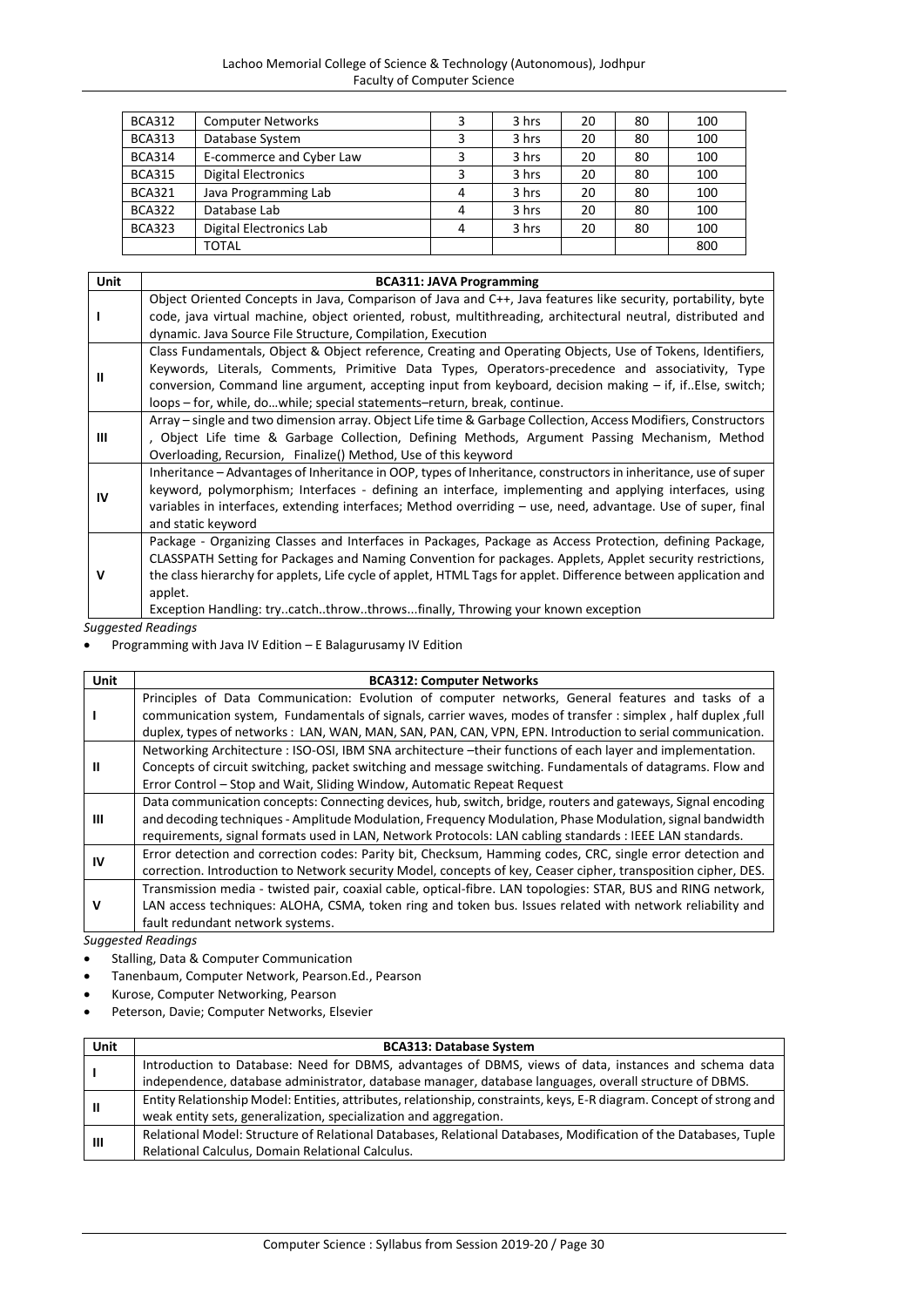| 1V | $SQL$ – Basic structure – Clauses, data types, creating tables. Modification of the database – deletion, insertion, |
|----|---------------------------------------------------------------------------------------------------------------------|
|    | updates. Retrieving data from tables, ordering, set operations - union, intersect, except, concept of NULL values,  |
|    | nested subqueries - set membership, set comparison, exist and not exist operator, unique, not unique construct.     |
|    | Joins, equi-joins, non-equi-joins, self joins, outer joins. Aggregate functions - group by and having clause. Math  |
|    | functions, string functions, group by clause. Indexes, views, granting and revoking permissions.                    |

- Database Concepts, Korth, Silbertz, Sudarshan, McGraw Hill
- Fundamentals of Database Systems, Elmasri, Navathe, Addision Wesley

| Unit | <b>BCA314: E-Commerce and Cyber Law</b>                                                                                                                                                                                                                                                                                                                             |
|------|---------------------------------------------------------------------------------------------------------------------------------------------------------------------------------------------------------------------------------------------------------------------------------------------------------------------------------------------------------------------|
|      | Electronic Commerce, Scope of the Internet and Web, Using the web to reach the customer, Benefits of E-<br>Commerce markets, Type of E-Commerce Technology, Types of E-Business Models and Markets, Types of E-<br><b>Commerce Providers and Vendors</b>                                                                                                            |
| Ш    | E-Commerce Website Creation, Managing E-Commerce Website Development- Website Server, Developing<br>Commerce Site, Requirement for Site, Building the Site, Implementation of Site, Building Shopping Cart<br>Application, Mobile E-Commerce, Enhancing a Web Server with E-Commerce Application Development.                                                       |
| ш    | Implementing and Managing E-Commerce Site-Strategies, Techniques and Tools, Implementing merchandising<br>strategies, E-Commerce Databases, Applying and Managing E-Business Intelligence Tools for application<br>development, Types of Security Techniques, Building E-Commerce Trust Infrastructure.                                                             |
| IV   | E-Payments Technology- Payment Technologies Issues, E-payment through Smart Cards, E-payment system,<br>Digital Currencies, International E-Commerce Solutions-Auction resources, Smart Cards, Digital Wallets, Person<br>to Person payments, Micropayment System (eCash), Token value and store based credits.                                                     |
| ν    | Introduction to IT and Cyber laws, Cyber Crimes - Internet, Hacking, Cracking, Viruses, Virus Attacks,<br>Pornography, Software Piracy, Intellectual property rights, Legal System of Information Technology, Social<br>Engineering, Mail Bombs, Bug Exploits, Cyber Crime Investigation and Cyber Security etc., E-Mail Tracking, IP<br>Tracking, E-Mail Recovery. |

*Suggested Readings:*

Electronic Commerce : Pete loshin, John Vacca.

| Unit      | <b>BCA315: Digital Electronics</b>                                                                                                                                                                                                                                                                                                                                                                                                                                                                                                                      |
|-----------|---------------------------------------------------------------------------------------------------------------------------------------------------------------------------------------------------------------------------------------------------------------------------------------------------------------------------------------------------------------------------------------------------------------------------------------------------------------------------------------------------------------------------------------------------------|
|           | Number Systems and Codes: Number Systems: Decimal Number System, Binary Number System, Octal Number<br>System, Hexa-Decimal Number System, Inter-conversion methods. Binary Arithmetic: addition and subtraction,<br>Binary Codes: Weighted and Non-Weighted Codes, 8421 BCD Code, Excess-3 Code, Gray Code, ASCII and<br>EBCDIC.                                                                                                                                                                                                                       |
| Ш         | Boolean Algebra: Introduction to Logic. Logic Operations, AND, OR, NOT. Principle of Duality, AND Law, OR Law,<br>Law of Negation, Commutative Law, Associative Law, Distributive Law, De-Morgan's Theorem. Digital Circuits:<br>Introduction to Combinational and Sequential Circuits, Classification of Gates: Basic Gates, Universal Gates, And<br>Exclusive Gates. Minterms and Maxterms, Sum of Products (SOP) and Products of Sum (POS). Reduction<br>Techniques: Need of Reduction. Reduction by Boolean Algebra, Karnaugh Maps: 2,3,4 Variable. |
| ш         | Combinational Circuits: Arithmetic Circuits: Half-Adder, Half-Subtractor, Full Adder, Full Subtractor, Parallel<br>Adder, 2's Compliment Adder-Subtractor. Multiplexers, De-Multiplexers, Decoders, Encoders, Magnitude<br>Comparator.                                                                                                                                                                                                                                                                                                                  |
| <b>IV</b> | Sequential Circuits: Flip-Flops: RS, D using NAND and NOR Gates, Introduction to Clock, & Timing Diagrams.<br>Gated Flip-Flops (Latches). J-K Flip-Flop, T-Flip-Flop, J-K Master Slave Flip-Flop. Registers: Buffer register, shift<br>register, SISO, SIPO, PISO, PIPO registers.                                                                                                                                                                                                                                                                      |
| v         | Sequential Circuits: Counters: Asynchronous and Synchronous; Ripple Up, Ripple Down Counters, Modulo<br>Counters. Design of Synchronous Counters. Memories: Classification of memories, Volatile and Non-Volatile<br>memories. Memory Technologies; Semiconductor, Magnetic and Optical Memories. RAM and ROM.                                                                                                                                                                                                                                          |

- Fundamentals of Digital Circuits, Kumar Anand. A., PHI New Delhi
- Modern Digital Electronics, Jain R. P., Tata Mc Graw Hill , New Delhi
- Digital Design, Mano Morris, M. , PHI, New Delhi
- Digital Computer Fundamentals, Bartee Thomas, C., Mc Graw Hill.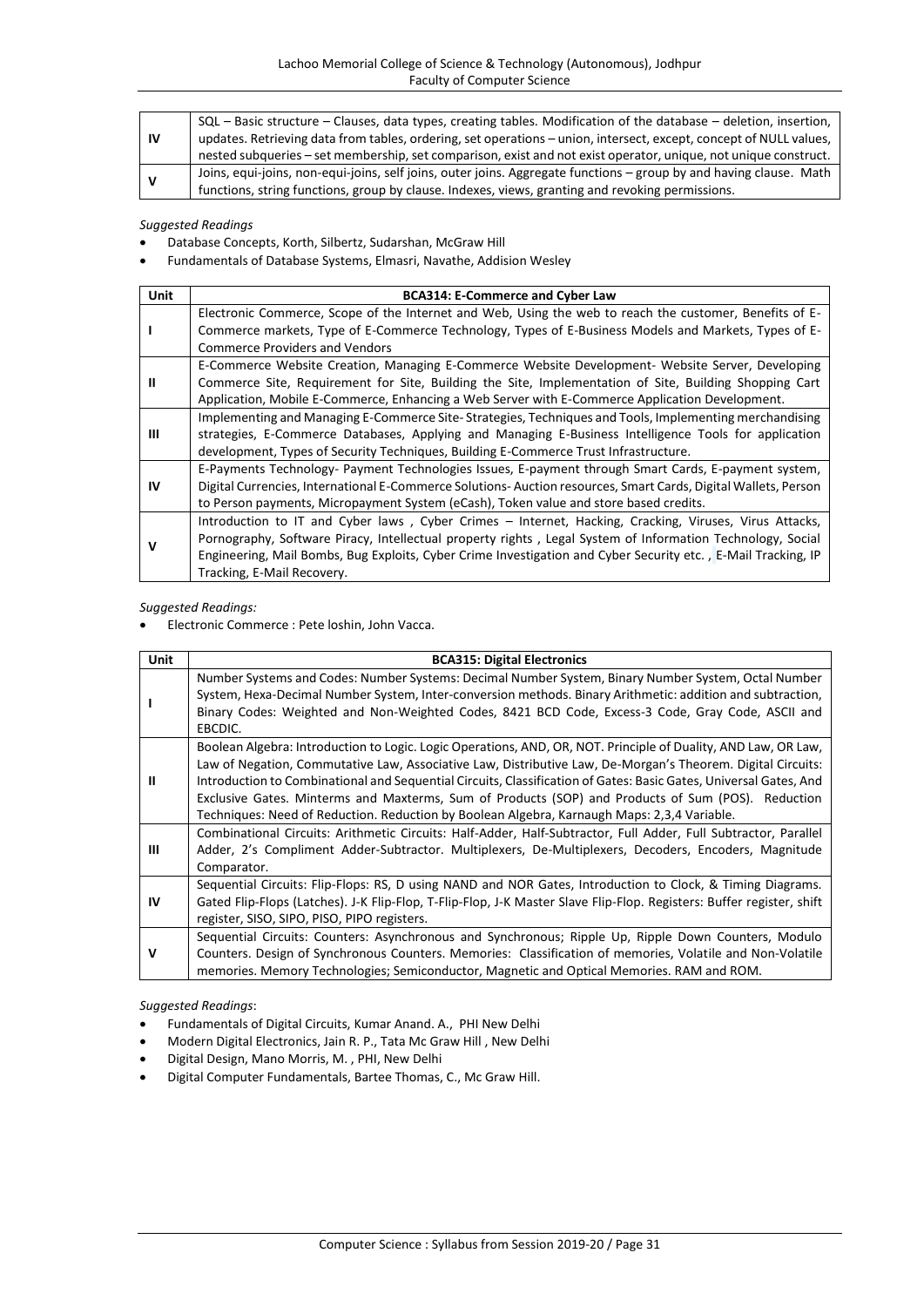#### **BCA321: JAVA LAB**

**Practical Exercises** Exercises based on Input/output statements, loops, if, switch, array(1d-2d), constructors, Method Overloading, static and this and final keywords, String and its inbuilt functions, inbuilt mathematical functions, Method Overriding, Abstract Class, Runtime polymorphism, Exception Handling (User defined also), finally block, package, applet.

## **BCA322: DATABASE SYSTEM LAB**

## **Practical Exercises**

**Practical Exercises**

Exercises based on creating table, inserting data into tables, viewing data in the tables, sorting data in table, deleting tuples from table, updating the contents of a table, modifying the structure of table, applying primary key, foreign key and unique key constraints, computations on table data, oracle functions, grouping data from tables, subqueries, Joins

# **BCA323: DIGITAL ELECTRONICS LAB**

Exercises based on Logic Gates:Verification of AND,OR,NOT,Universal Gates,Exclusive gates with 2 and more inputs, truh tables, NAND GATE as universal gate, Designing of logic circuits from equations. Boolean laws and postulates,demorgan's Theorem, Adder: Half adder, Full adder; Subtractor: Half , full subtractor; Encoder, Decoder, Multiplexer, Demultiplexer, 2-2 bit comparator, Sequential Circuits: RS latch,RS Flip flop,D latch,D flip Flop,J K Flip Flop, J K master slave flip flop with characteristic tables ad block, circuit diagrams;Registers:Buffer,Shift register, Counters: Asynchronous and Synchronous; Ripple Up, Ripple Down Counters, Modulo Counters.

| <b>BCA - IV Semester</b> |                                                                      |      |       |            |            |              |
|--------------------------|----------------------------------------------------------------------|------|-------|------------|------------|--------------|
| Code                     | Description                                                          | Pd/w | Exam  | <b>CIA</b> | <b>ESE</b> | <b>TOTAL</b> |
| <b>BCA411</b>            | <b>VB.NET</b>                                                        | 3    | 3 hrs | 20         | 80         | 100          |
| <b>BCA412</b>            | &<br>Oriented<br>Numerical<br>Computer<br><b>Statistical Methods</b> | 3    | 3 hrs | 20         | 80         | 100          |
| <b>BCA413</b>            | <b>Operating System</b>                                              | 3    | 3 hrs | 20         | 80         | 100          |
| <b>BCA414</b>            | <b>Computer Graphics</b>                                             | 3    | 3 hrs | 20         | 80         | 100          |
| <b>BCA415</b>            | <b>Computer Architecture</b>                                         | 3    | 3 hrs | 20         | 80         | 100          |
| <b>BCA421</b>            | VB.NET Lab                                                           | 4    | 3 hrs | 20         | 80         | 100          |
| <b>BCA422</b>            | Computer Graphics Lab                                                | 4    | 3 hrs | 20         | 80         | 100          |
| <b>BCA423</b>            | Computer Architecture Lab                                            | 4    | 3 hrs | 20         | 80         | 100          |
|                          | <b>TOTAL</b>                                                         |      |       |            |            | 800          |

| <b>BCA411: VB.NET</b> |                                                                                                                                                                                                                                                                       |  |  |  |
|-----------------------|-----------------------------------------------------------------------------------------------------------------------------------------------------------------------------------------------------------------------------------------------------------------------|--|--|--|
| Unit                  |                                                                                                                                                                                                                                                                       |  |  |  |
|                       | DOT NET Framework, Overview and Base Class Library, MSIL, Common Language Run Time (CLR), Events, .NET<br>Assemblies, Shared Assemblies, Advantages of Assemblies over Predecessors, Dynamic Link Library (DLL),<br>Namespaces, Visual Studio IDE                     |  |  |  |
| Ш                     | Variables, Data types, Operators, Control Structures: if-then-else, Select Case, for-next, for EachNext, Do loop,<br>While End While, Type Conversions, Functions, Subroutines, , Error Handling and Debugging                                                        |  |  |  |
| Ш                     | Array: One dimensional, two dimensional, variable size arrays, System. Array class, Array list class, Building<br>Windows Application: button, checkbox, checkedlistbox, colordialog, combobox, datetimepicker, label, listbox,<br>listview, picturebox, progressbar. |  |  |  |
| IV                    | Controls: Radiobutton, textbox, masked text box, rich text box, numeric up-down, treeview, tooltip, timer, Tab<br>control, panel, group box, menu strip, status strip, tool strip, openfiledialog, savefiledialog, folderbrowserdialog.                               |  |  |  |
| v                     | Basic Idea of ADO.NET, OleDbConnection, OleDbCommand, OleDbDataReader, OleDbDataAdapter, Dataset,<br>Datatable, Datarow, Datacolumn. Using Data controls: Datagridview, binding source, binding navigator.                                                            |  |  |  |

## *Suggested Readings*

The Visual Basic. NET Bible by Bill Evjen, Jason Beres and et al. ISBN: 0764548263

ASP.NET Bible by mridulaParihar and et al. ISBN: 0764548166

| Unit | <b>BCA412: Computer Oriented Numerical and Statistical Method</b>                                                                                                                                                                            |  |  |  |  |  |  |  |
|------|----------------------------------------------------------------------------------------------------------------------------------------------------------------------------------------------------------------------------------------------|--|--|--|--|--|--|--|
|      | Significant digits, floating point representation of numerals, arithmetic operations with normalized floating point<br>number-addition, subtraction, multiplication and division, errors in numerical computation. Pitfalls in<br>computing. |  |  |  |  |  |  |  |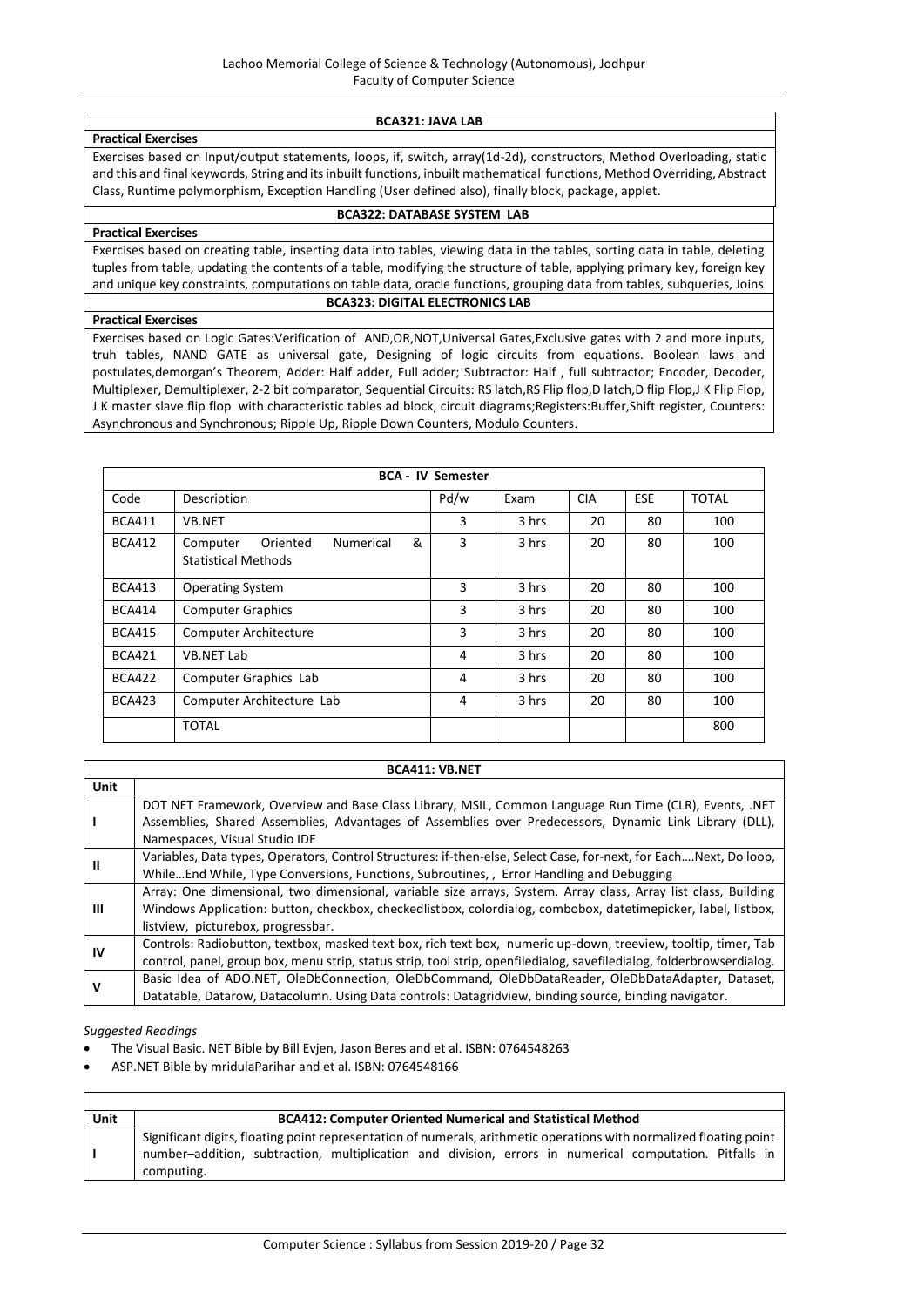| Ш  | Initial approximation of roots, Descate's rule of sign, Iterative Methods - Bisection, Regula-Falsi, Newton<br>Raphson, method of successive approximations, Concepts of roots synthetic division, value and values of |
|----|------------------------------------------------------------------------------------------------------------------------------------------------------------------------------------------------------------------------|
|    | derivative of a polynomial by synthetic division.                                                                                                                                                                      |
|    | Solution of ordinary differential equations - Taylor's method, Euler's method, RungeKutta second and fourth                                                                                                            |
| Ш  | order method, Picard's method, modified Euler's method. Numerical Integration - Introduction, Trapezoidal rule,                                                                                                        |
|    | Simpson's 1/3 and 3/8 rule.                                                                                                                                                                                            |
|    | Solution of simultaneous linear equation: Gauss elimination method, Pivoting, ill conditioned equations,                                                                                                               |
| IV | Refinement of solution, Gauss Seidal iterative method. Curve fitting - Method of least squares, fitting of straight                                                                                                    |
|    | lines, polynomials, exponential curves.                                                                                                                                                                                |
|    | The basic concepts: Variables and Attributes, Statistics, Population and sample, complete enumeration vs                                                                                                               |
| v  | sample surveys, probability and purposive sampling, simple random sampling Frequency distributions:                                                                                                                    |
|    | Frequency distributions, histograms, Frequency polygons, frequency curves, cumulative frequency, distributions,                                                                                                        |
|    | ogives, Measure of Central Tendency, Median, mode, arithmetic mean                                                                                                                                                     |

- Computer Oriented Numerical Methods, R S Salaria, Khanna Publication
- Computer Oriented Numerical Methods, P Thangaraj, PHI Publication
- Computer Oriented Numerical Methods, V Rajaraman, Prentice Hall India
- $\bullet$

| Unit | <b>BCA413: Operating System</b>                                                                                                                                                                                               |
|------|-------------------------------------------------------------------------------------------------------------------------------------------------------------------------------------------------------------------------------|
|      | Introduction: Definition of Operating System, Types of operating systems: Batch Systems, Multi programming,<br>Multiuser, Multitasking, Time-sharing, Spooling, Parallel, Distributed and Real-time systems, Operating System |
|      | Concepts, Operating System Services, System calls.                                                                                                                                                                            |
| Ш    | Process Management: Process concept, Process States, Representation of process (PCB), Process Scheduling,                                                                                                                     |
|      | CPU Scheduling: Scheduling Criteria, Scheduling Algorithms, Algorithm evaluation.                                                                                                                                             |
|      | Memory Management: Contiguous, Non contiguous, Swapping, Fragmentation, Compaction, Paging,                                                                                                                                   |
| Ш    | Segmentation, Virtual memory management, Demand paging, Page replacement and Virtual memory concepts,                                                                                                                         |
|      | Introduction to Thrashing.                                                                                                                                                                                                    |
|      | The Deadlock problem, Characterization (Hold and wait, Circular Wait, No Pre-emption, No sharing of resources),                                                                                                               |
| IV   | Prevention, Avoidance: (RAG And Wait for Graph), Detection and Recovery from Deadlock: (Banking algorithm                                                                                                                     |
|      | and detection algorithm), Concept of Fork and Join methods.                                                                                                                                                                   |
|      | Process concurrency, Concept of concurrency, cooperating process, precedence graph, Critical section problem,                                                                                                                 |
| v    | Mutual exclusion, semaphores, classical process (Reader Writer problem, Consumer producer problem, Dining                                                                                                                     |
|      | Philosopher problem), Inter Process Communication                                                                                                                                                                             |

## *Suggested Readings*

Operating System Concepts Abraham Silberschatz, Peter Baer Galvin, Greg Gagne, John Wiley & Sons Inc.

| <b>Unit</b> | <b>BCA414: Computer Graphics</b>                                                                                           |
|-------------|----------------------------------------------------------------------------------------------------------------------------|
|             | Introduction: fundamentals of Computer Graphics, point, dot, pixel, Resolution, Elements of graphics                       |
|             | workstation. Video Display Devices-Raster Scan Systems Random Scan systems, aliasing problem and solution                  |
|             | techniques, Input devices. Graphics Coordinate Representations, Concepts of video memory and frame buffer.                 |
|             | Algorithms: Line drawing algorithms- DDA Algorithm, Bresenham's Line Algorithm, Circle: Midpoint Circle                    |
| Ш           | Algorithm. Polygons, convex and convex polygons. Inside-Outside tests, Polygon fill algorithms: Boundary fill              |
|             | Algorithm, Flood fill Algorithm.                                                                                           |
|             | Graphics Primitives: Primitive Operations, The display file interpreter-Normalized Device Coordinates,                     |
|             | Display- File structure. Display – file algorithm. Display control and Polygon representation. Attributes of               |
| Ш           | output primitives: character generation, Line attributes - Line type. Line width, Pen and Brush options. Line              |
|             | Color. Color and gray scale levels. Color-tables. Gray scale. Area- Fill Attributes- Fill styles. Pattern fill. Soft fill. |
|             | <b>Character Attributes.</b>                                                                                               |
|             | Text attributes, curve attributes                                                                                          |
|             | Geometric Transformations: Matrices. Translation, Scaling, Rotation Transformations.                                       |
| IV          | Homogeneous Co-ordinates. Composite Transformation. Rotation and scaling about an arbitrary point.                         |
|             | Other transformations: reflection and shearing. Inverse Transformations.                                                   |
| v           | 2-D Viewing- The viewing pipeline. Viewing co-ordinate, Reference Frame. Window to viewports co-ordinate                   |
|             | transformation, 2-D Viewing functions. Clipping operations point clipping, Cohen- Sutherland Line Clipping                 |
|             | algorithm, Sutherland Hodgmann polygon clipping algorithm.                                                                 |

- Computer Graphics Hearn & Baker
- Computer Graphics by Steven Herrington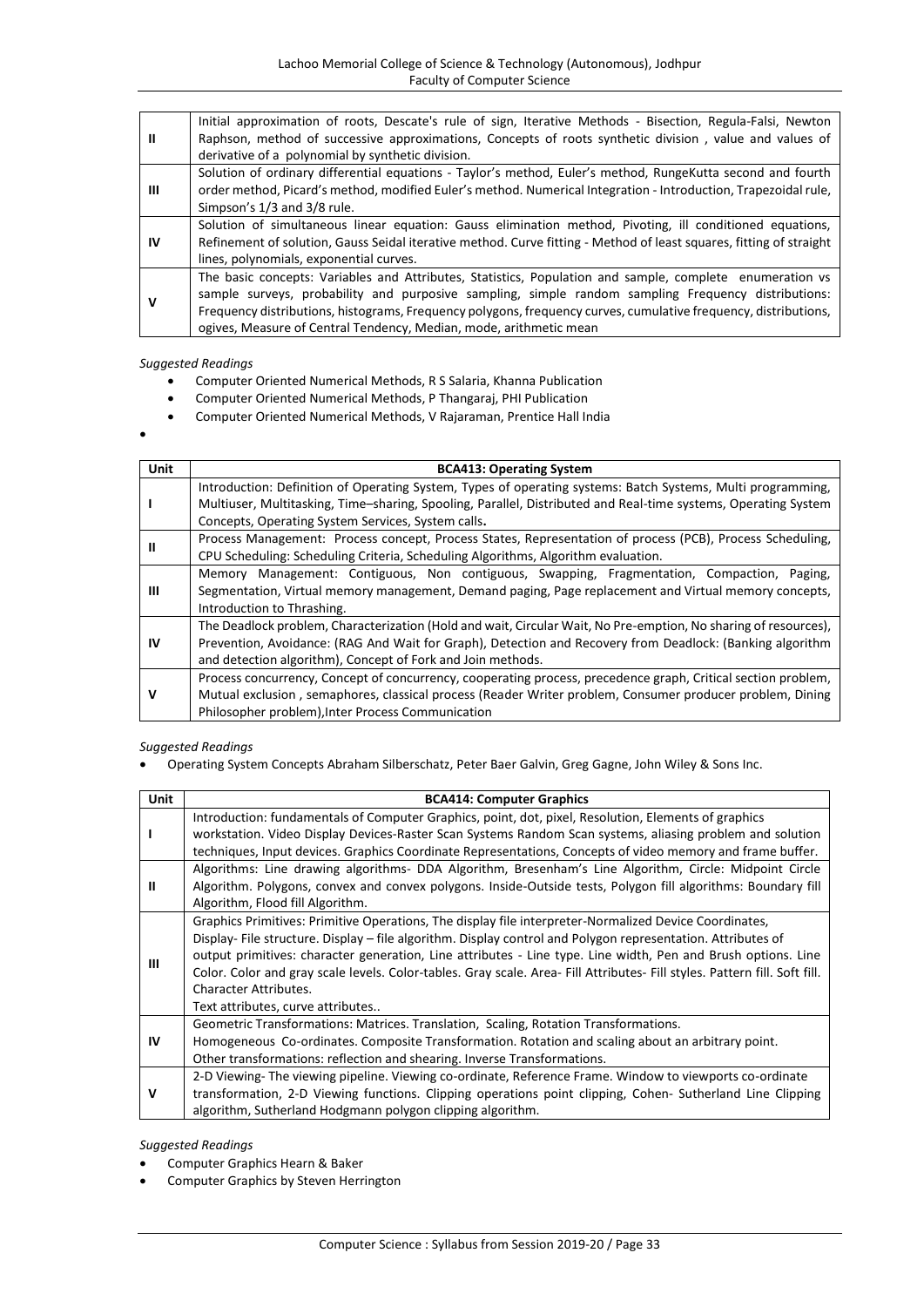| Unit | <b>BCA415: Computer Architecture</b>                                                                               |
|------|--------------------------------------------------------------------------------------------------------------------|
|      | Register Transfer Language: Inter-register transfer; Parallel, Serial & Bus Transfer. Memory Transfer. Arithmetic, |
|      | logic & shift micro-operations. Control Functions. Machine and Instruction cycles                                  |
|      | I/O Architecture: I/O devices and their controllers: LED Display & Hex Keyboard.                                   |
| Ш    | Peripheral Devices. I/O interface. Microprocessor Interface, Elementary concepts of Isolated IO and Memory         |
|      | mapped IO. Modes of Transfer: Asynchronous data transfer: strobe control, handshaking. DMA                         |
| Ш    | CPU organization: Address, data & Control bus. Processor bus organization. ALU: Arithmetic and logic circuit.      |
|      | Stack organization. Instruction format and Addressing Modes.                                                       |
| ιv   | Microprogram control organization: control memory, Address sequencing: mapping of macro-operation,                 |
|      | subroutines. Microprogram Example, microinstruction format. Microprogram sequencer.                                |
|      | Microprocessor system: Introduction to microcomputer system.                                                       |
| v    | Pins of 8085 microprocessor, Block diagram of 8085 microprocessor. Programming model of 8085. Assembly             |
|      | language structure of 8085.                                                                                        |

- Computer System Architecture. Manno M. PHI
- Introduction to Microprocessors, Leventhal, L.A, Prentice Hall of India
- Introduction to Microprocessors, Mathur, A.P., Tata McGraw Hill

#### **BCA421: VB.NET LAB**

# **Practical Exercises**

Exercises based on Events such as Click, Indexchangedetc, Controls like button,textbox,checkbox, etc, Control structures like for..next,while,do while etc, Arrays so as to accept the input and process the data

## **BCA422: COMPUTER GRAPHICS LAB**

## **Practical Exercises**

Exercises based on inbuilt graphic functions, line drawing algorithms, polygon fill algorithms, transformation(translation, scaling, rotation), simple animation

# **BCA423: COMPUTER ARCHITECTURE LAB**

**Practical Exercises**

Exercises based on Data transfer group: Move, load, store, memory references, Arithmetic Group, Logical bit manipulation programs, Branch and subroutines, Stack and interrupts

| <b>BCA - V Semester</b> |                               |      |       |            |            |              |
|-------------------------|-------------------------------|------|-------|------------|------------|--------------|
| Code                    | Description                   | Pd/w | Exam  | <b>CIA</b> | <b>ESE</b> | <b>TOTAL</b> |
| <b>BCA511</b>           | ASP.NET                       | 3    | 3 hrs | 20         | 80         | 100          |
| <b>BCA512</b>           | <b>Organization Behaviour</b> | 3    | 3 hrs | 20         | 80         | 100          |
| <b>BCA513</b>           | <b>LINUX Operating System</b> | 3    | 3 hrs | 20         | 80         | 100          |
| <b>BCA514</b>           | Internet Programming          | 3    | 3 hrs | 20         | 80         | 100          |
| <b>BCA515</b>           | System Analysis and Design    | 3    | 3 hrs | 20         | 80         | 100          |
| <b>BCA521</b>           | ASP.NET Lab                   | 4    | 3 hrs | 20         | 80         | 100          |
| <b>BCA522</b>           | LINUX Lab                     | 4    | 3 hrs | 20         | 80         | 100          |
| <b>BCA523</b>           | Internet Programming Lab      | 4    | 3 hrs | 20         | 80         | 100          |
|                         | <b>TOTAL</b>                  |      |       |            |            | 800          |

| Unit | <b>BCA511: ASP.NET</b>                                                                                                                                                                                                                                                                                                                                                     |
|------|----------------------------------------------------------------------------------------------------------------------------------------------------------------------------------------------------------------------------------------------------------------------------------------------------------------------------------------------------------------------------|
|      | Anatomy of .NET, .NET Base Classes, Microsoft Intermediate Language, CLR, Client Server model, IIS Web Server,<br>Namespaces, ASP.NET: How the ASP.NET works, Basics of ASP.NET, Creating and Deploying the ASP.NET<br>applications, Concept of Code behind, Use of Web Applications using ASP.NET, Difference between Windows and<br>Web Applications.ASP.NET directives. |
| Ш    | ASP.NET: Web forms, Web Controls categories: server Controls and Web Controls: Label, Textbox, CheckBox and<br>CheckBoxList, RadioButton and RadioButton List, ListBox and DropDownList, Table, Image, Hyperlink, HiddenField,<br>FileUpload. RichWeb Controls: AdRotator, Calendar, TreeView, TabStrip.Concept of Master Page and Navigation<br>Controls.                 |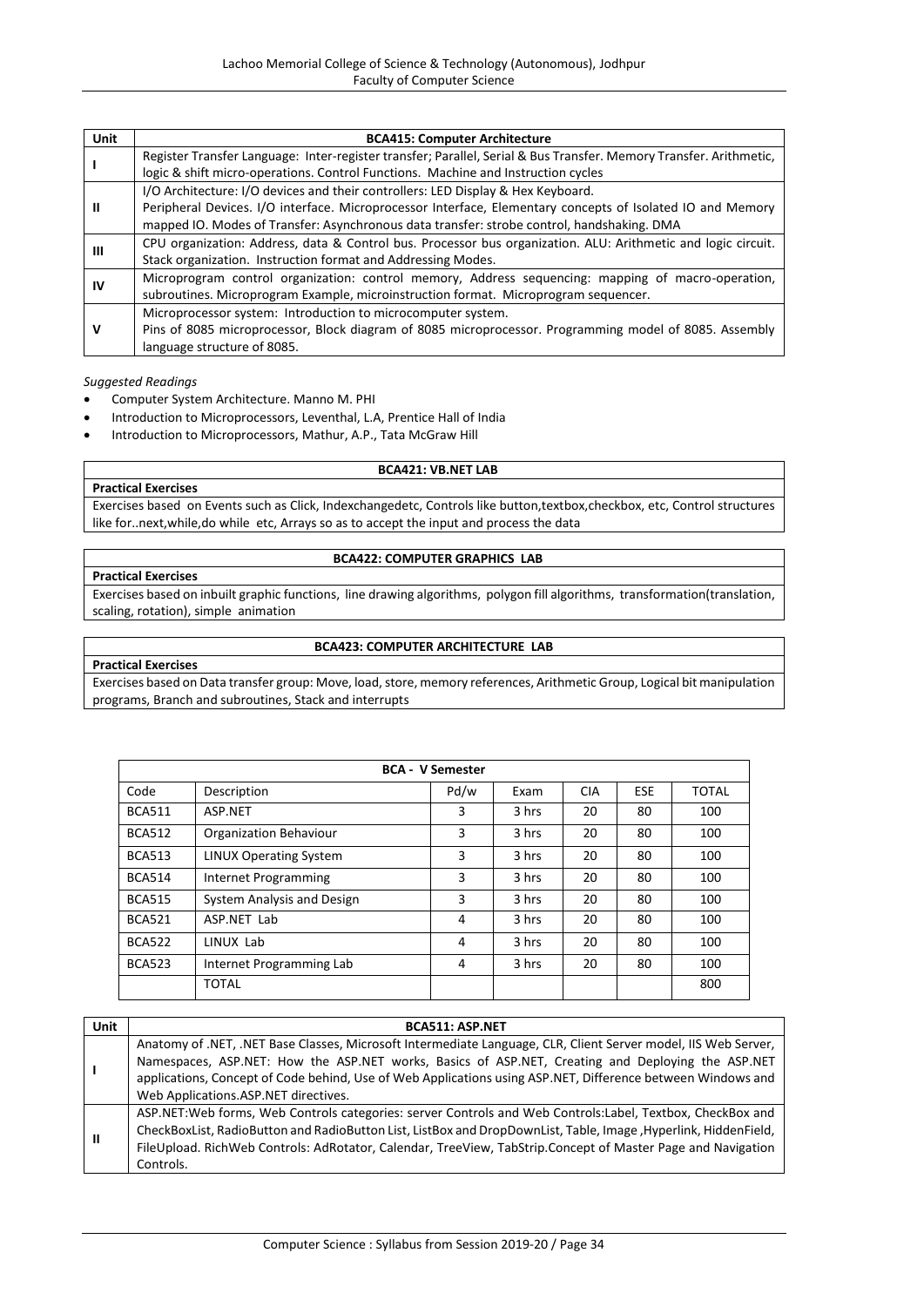|    | Validation Controls: Need of Validation Control, Various Controls like Require Field, Compare, Range,        |
|----|--------------------------------------------------------------------------------------------------------------|
| Ш  | RegularExpression, Custom, Validation Summary, Dynamic controls. Debugging ASP.NET pages: Error Handling:    |
|    | Custom Error Page, Using Debugging Tools: Debugger and Trace Facility.                                       |
|    | ASP.NET Database Programming, Introducing ADO.NET, ADO .NET Object Models, Communicating with OLEDB          |
| ΙV | Data Sources Using ADO.NET, Working with Datagrids. Data binding with different controls. Data Command, Data |
|    | Reader objects.                                                                                              |
|    | Web Services: Concept of web services, Infrastructure for Web services.                                      |
| v  | ASP.NET Security: IIS security: Authentication, Authorization and Impersonation using Session State.ASP.NET  |
|    | Application Configuration, Web.Config, Global.asax file.                                                     |

ASP.NET Bible

| <b>BCA512:Organization Behaviour</b> |                                                                                                                                                                                   |  |
|--------------------------------------|-----------------------------------------------------------------------------------------------------------------------------------------------------------------------------------|--|
| Unit                                 |                                                                                                                                                                                   |  |
|                                      | Introduction to O.B- meaning, definitions, nature and scope of O.B, objectives, importance of O.B, contributory<br>disciplines to OB.                                             |  |
| Ш                                    | Foundation of individual behaviour - Personality-Meaning, types, Perception- definition, Meaning, Factor<br>influencing Perception, common perceptual errors, Process, Attitudes. |  |
| III                                  | Motivation - Meaning, Definitions, Importance, early theories of motivation, Group dynamics                                                                                       |  |
| IV                                   | Leadership - Meaning and definition, characteristics, styles and Importance. Work stress, Counselling-types and<br>importance.                                                    |  |
| v                                    | Organizational Change-Meaning, types, Importance, Process, Resistance to change, Overcoming resistance to<br>change.                                                              |  |

## *Suggested Readings*

Management & Organization- Louis A. Allen, McGraw Hill, publications

- Management & Organization- C.B. Gupta, Sultan Chand Publications
- Management: A Global Perspective, Koontz & Weirich, McGraw Hill publications
- Management- Koontz & O' Donnel, Tata McGraw Hill publications
- Essentials of Management- Massie, Prentice Hall publications

| <b>BCA513: LINUX Operating System</b> |                                                                                                                                                                                                                                                                                                                         |  |  |
|---------------------------------------|-------------------------------------------------------------------------------------------------------------------------------------------------------------------------------------------------------------------------------------------------------------------------------------------------------------------------|--|--|
| Unit                                  |                                                                                                                                                                                                                                                                                                                         |  |  |
|                                       | Introduction to the Concept of Open Source Software, Linux Overview, History of Linux, Linux distributions,<br>architecture, Linux file system (inode, Super block, Mounting and Unmounting), Kernel, Introduction to Linux<br>Processes and System calls.                                                              |  |  |
| Ш                                     | Introduction to Shell, Various shells, shell customization, vi editor, Linux files and the file structure, listing,<br>displaying and printing files, managing directories, File and Directory operations, Essential Linux commands,<br>Internal and External commands, Archiving and compressing files.                |  |  |
| Ш                                     | I/O redirection and Piping, Simple filters commands – grep, head, tail, cut, paste, sort, unig. Processes:<br>background process, premature termination of process, process priorities, process scheduling, nohup command.<br>Compiling C Programs in Linux Environment                                                 |  |  |
| IV                                    | Shell programming: Interactive scripts. Shell variables, assigning values to variables, positional parameters,<br>command line arguments, arithmetic in shell script, exit status of a command. sleep and wait, script termination,<br>Taking decisions, Loop Control Structure, Shell Metacharacters, Shell Miscellany |  |  |
| v                                     | File Ownerships and access permissions, changing permissions and ownerships, User and its Home directory,<br>Booting and Shutting down, Boot Loaders, LILO, GRUB, Bootstrapping, init Process, System services, init and run<br>levels                                                                                  |  |  |

- Linux: The Complete Reference[, Richard Petersen](http://www.amazon.com/s/ref=dp_byline_sr_book_1?ie=UTF8&field-author=Richard+Petersen&search-alias=books&text=Richard+Petersen&sort=relevancerank)
- Design of the UNIX Operating System Maurice J. Bach, AT&T Bell Labs.
- Unix shell programming, Yashwant Kanetkar, BPB Publications.

| Unit | <b>BCA514: Internet Programming</b>                                                                                                                                                                                                                                                                                                                                                                                                                                                                                                                                                                                                      |
|------|------------------------------------------------------------------------------------------------------------------------------------------------------------------------------------------------------------------------------------------------------------------------------------------------------------------------------------------------------------------------------------------------------------------------------------------------------------------------------------------------------------------------------------------------------------------------------------------------------------------------------------------|
|      | JavaScript Implementation, JavaScript in HTML, Language Basics - Variables, operators, statements, functions, Data<br>type conversions, reference types, Document object Model - browser object model - window object, location<br>object, navigator object, screen object, history object, Events and Event handling, Button elements, Navigator<br>object, validations with regular expressions. Introduction to Dynamic documents, Positioning elements, moving<br>elements, elements visibility, changing colors and fonts, dynamic content, Locating mouse cursor, reacting to a<br>mouse click, dragging and dropping of elements. |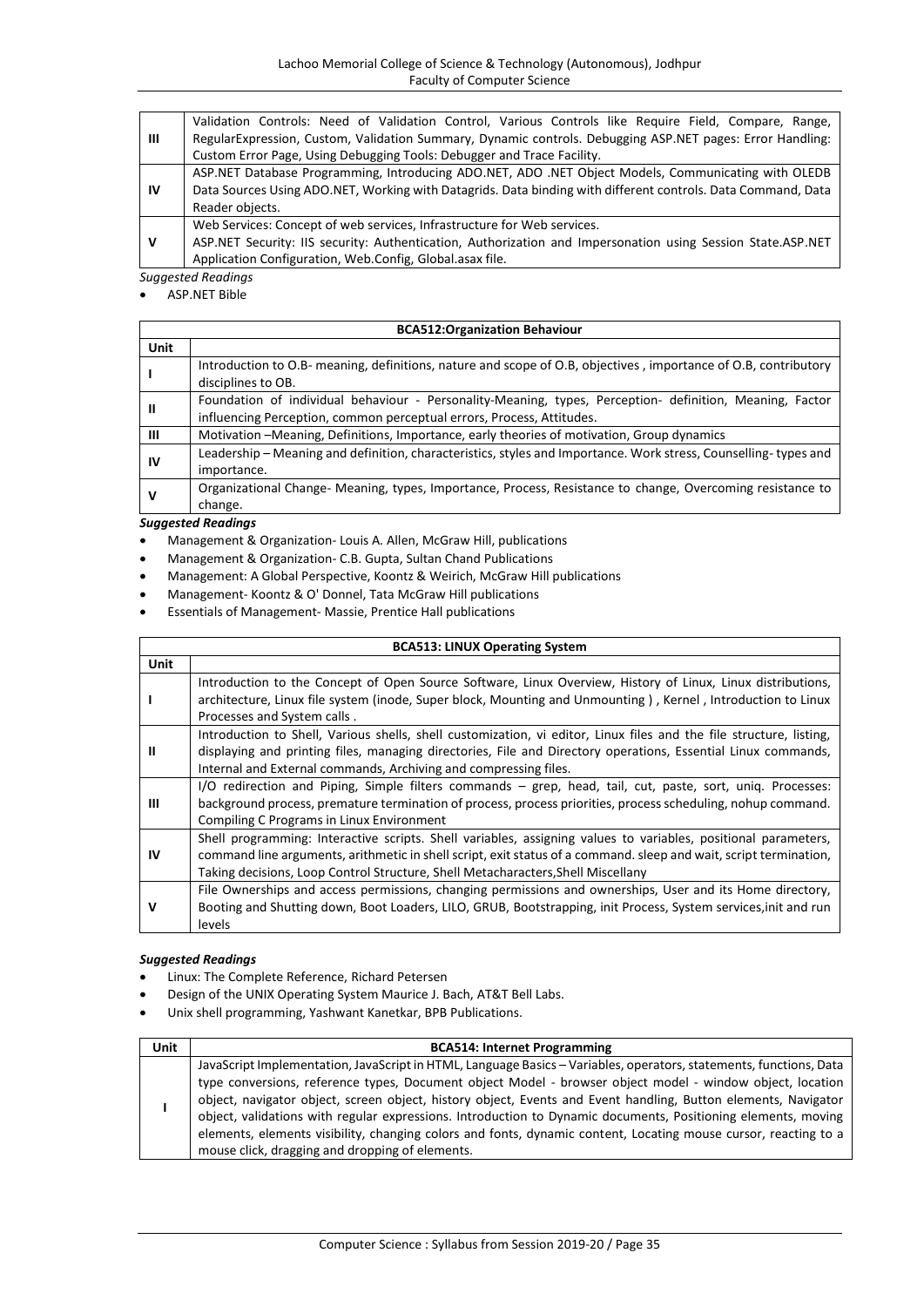| Ш.           | Introduction to Server side Programming, Introduction to PHP, PHP and HTML, essentials of PHP, Why Use PHP,<br>Installation of Web Server, WAMP Configurations, Writing simple PHP program, embedding with HTML, comments<br>in PHP, Variables, Naming Conventions, Strings, String Concatenation, String functions, float functions.                                                   |
|--------------|-----------------------------------------------------------------------------------------------------------------------------------------------------------------------------------------------------------------------------------------------------------------------------------------------------------------------------------------------------------------------------------------|
| $\mathbf{m}$ | Arrays, Array – Key pair value, Array functions, is SET, UNSET, gettype(), settype(), control statements (if, switch),<br>Loops, User Defined Functions (with argument, return values), global variable, default value, GET - POST<br>method, URL encoding, HTML Encoding, Cookies, Sessions, Include statement. File: read and write from the file.<br>Ethical use of features of PHP. |
| IV           | PHP with MySQL, Creating Connection, Selecting Database, Perform Database (query), Use returned data, close<br>connections, file handling in PHP – reading and writing from and to FILE. Using MySQL from PHP (Building a<br>Guestbook). Self Learning: Introduction to MySQL, CRUD - Select statements, Creating Database/Tables, Inserting<br>values, updating and Deleting.          |
| $\mathbf{V}$ | Introduction to OOPS, creating classes, creating objects, setting access to properties and methods. Constructors,<br>destructors, overloading and overriding of methods. Accessing PHP and HTTP Data. Reading POST and GET variables.<br>Service Learning: - Teaching the Website design to school / College students - Creating a website for a School/<br>NGO/College/Department      |

Web Standards Programmer's Reference: Steven M. Schafer

| <b>BCA515: System Design and Analysis</b> |                                                                                                                                                                                                                                                                                                                                                                               |  |  |
|-------------------------------------------|-------------------------------------------------------------------------------------------------------------------------------------------------------------------------------------------------------------------------------------------------------------------------------------------------------------------------------------------------------------------------------|--|--|
| <b>Unit</b>                               |                                                                                                                                                                                                                                                                                                                                                                               |  |  |
|                                           | System Concept: Definition, Characteristics of a System: Organization, Interaction, Interdependence, Integration,<br>Central Objective. Elements of a System: Outputs and Inputs, Processor(S), Control, Feedback, Environment,<br>Boundaries and Interfaces. Types of Systems: Physical or Abstract Systems, Open and Close Systems, Man-Made<br><b>Information Systems.</b> |  |  |
| Ш                                         | System Development Life Cycle, Considerations for Candidate System: Technical Factors, Behavioral Factors,<br>Political Considerations, Economic Factors. Planning and Control for System Success, Prototyping, Role of System<br>Analyst.                                                                                                                                    |  |  |
| Ш                                         | Information Gathering: Various Methods, Tools of Structured Analysis: Data-flow Diagram, Decision Tree,<br>Structured English, Decision Tables, Data Dictionary, Feasibility Study.                                                                                                                                                                                           |  |  |
| IV                                        | System Design: Definition, Types of System Design: Logical and Physical Design. Design Methodologies: Structured<br>Design, Form-Driven Methodology-IPO Charts, Structured Walkthrough. File Organization: Sequential Organization<br>Indexed Sequential Organization, Inverted List Organization. Logical and Physical views of Data. Input Output form<br>Design.           |  |  |
| v                                         | System Implementation: Need of Testing, Test Plan, Quality Assurance, Trends in Testing, Audit Trails, Post<br>Implementation Review. Security and Recovery in System Development: System Security, Threats to System<br>Security, Control Measures, Disaster/Recovery Plannings: Ethics in System Development.                                                               |  |  |

*Suggested Readings*

System Analysis and Design, Elias M Awad

# **BCA521: ASP.NET LAB Practical Exercises** Exercises based on Serverside web form controls: label, textbox, button, radiobutton, checkbox, dropdownlist, listbox with their events, Client side validation controls: required filed, range, compare, regular expression, custom , validation summary, Database handling with MS-Access. Insert, update, delete and select operation, Login and logout implementation using session

|            | <b>BCA522: LINUX LAB</b>                                                                                            |  |  |  |
|------------|---------------------------------------------------------------------------------------------------------------------|--|--|--|
| <b>SNo</b> | <b>Practical Exercises</b>                                                                                          |  |  |  |
|            | Assignment based on installation of Linux Operating System.                                                         |  |  |  |
|            | Assignment based on vi editor, Linux files and the file structure, listing, displaying and printing files, managing |  |  |  |
|            | directories, File and Directory operations, Essential Linux commands, Internal and External commands, Archiving and |  |  |  |
|            | compressing files.                                                                                                  |  |  |  |
| 3          | Assignment based on Compiling and Executing C Programs in Linux Environment.                                        |  |  |  |
| 4          | Assignment based on Shell programming, shell variables, assigning values to variables, positional parameters,       |  |  |  |
|            | command line arguments, arithmetic in shell script, exit status of a command, sleep and wait, script termination,   |  |  |  |
|            | Taking decisions, Loop Control Structure, Shell Metacharacters.                                                     |  |  |  |
| 5          | Assignment based on File Ownerships and access permissions, changing permissions and ownerships, User and its       |  |  |  |
|            | Home directory, Booting and Shutting down, Boot Loaders, LILO, GRUB, Bootstrapping, init Process, System services,  |  |  |  |
|            | init and run levels.                                                                                                |  |  |  |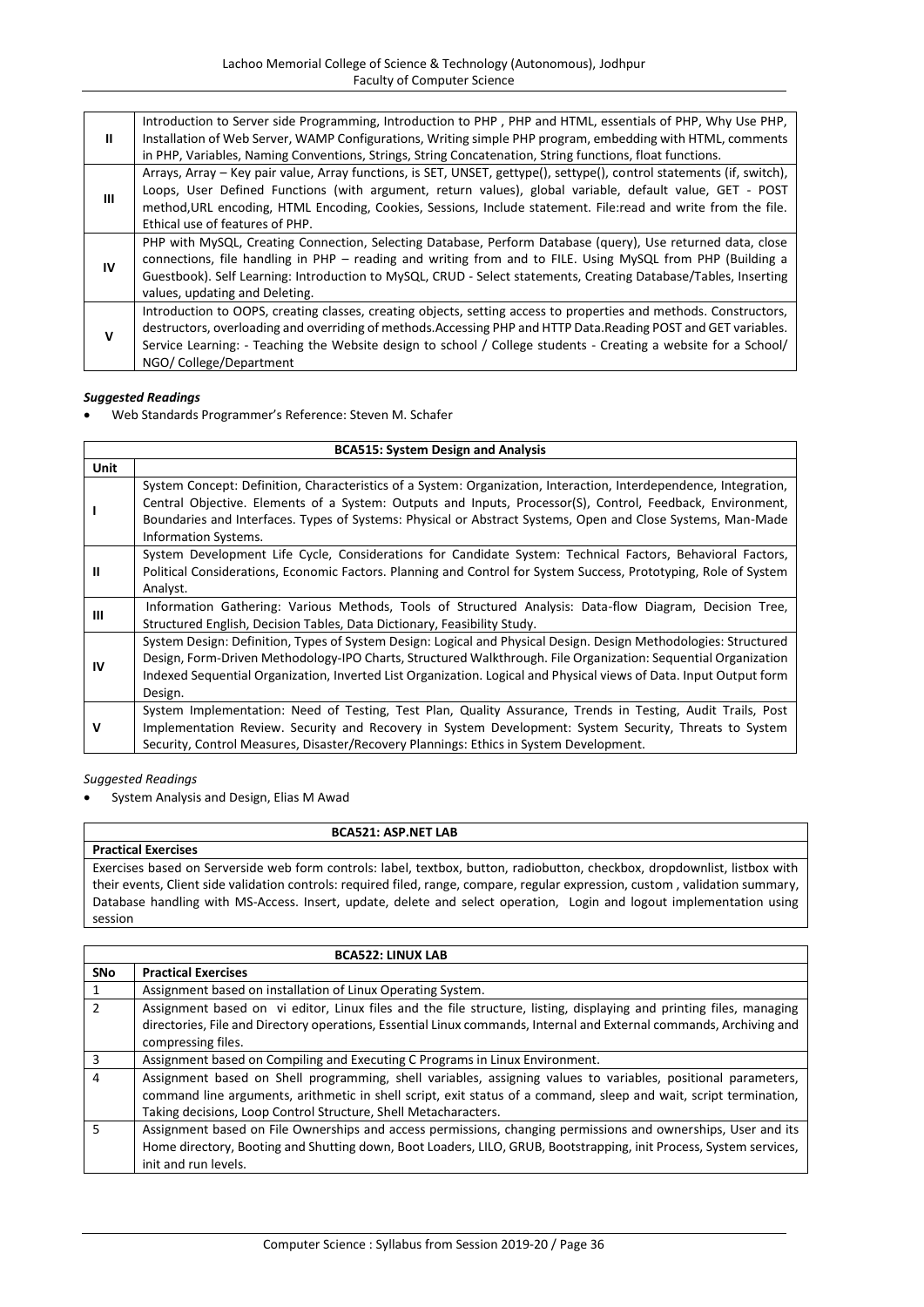## **BCA523: INTERNET PROGRAMMING**

**Practical Exercises** Exercises based on each html control like Text, Password, Checkbox, Radio, Combobox, Listbox, Textarea, Button, Submit and Reset, Exercises of JavaScript with functions, control statements in JavaScript, Implicit Objects in Java Script, different event handling of controls, CSS formatting and positioning, introductory server side PHP Script.

| <b>BCA - VI Semester</b> |                                      |     |       |            |            |              |
|--------------------------|--------------------------------------|-----|-------|------------|------------|--------------|
| Code                     | Description                          | Pd/ | Exam  | <b>CIA</b> | <b>ESE</b> | <b>TOTAL</b> |
|                          |                                      | W   |       |            |            |              |
| <b>BCA611</b>            | Software Engineering                 |     | 3 hrs | 20         | 80         | 100          |
| <b>BCA612</b>            | <b>Information System Management</b> |     | 3 hrs | 20         | 80         | 100          |
| <b>BCA621</b>            | Colloquium Lab                       | 4   | 3 hrs | 20         | 80         | 100          |
| <b>BCA622</b>            | <b>Major Project</b>                 | 4   | 3 hrs | 40         | 160        | 200          |
|                          | <b>TOTAL</b>                         |     |       |            |            | 500          |

| Unit | <b>BCA611: Software Engineering</b>                                                                                                                                                                                                                                                                                                                                       |
|------|---------------------------------------------------------------------------------------------------------------------------------------------------------------------------------------------------------------------------------------------------------------------------------------------------------------------------------------------------------------------------|
|      | Introduction, Software Engineering, Software Process, Characteristics of Software Process, Development Process<br>Models- waterfall, prototyping, iterative, spiral. Project Management Process, Inspection Process, Software<br>Configuration Management process, Requirement Change Management process.                                                                 |
| Ш    | Software Requirement Specification (SRS)- Problem analysis, structuring information, Data flow diagram, entity<br>relationship diagram and data dictionary, structured analysis, Characteristics and component of (SRS).                                                                                                                                                  |
| Ш    | Planning a Software Project- Cost estimation, Single variable model, COCOMO model, software size estimation,<br>Project scheduling and milestones, Verification & Validation.<br>Software Architecture, Role views, Function oriented design – Top down and Bottom up strategies. Coupling,<br>Cohesion. Concept of Object Oriented Analysis and Design                   |
| IV   | Coding- Standard guideline for coding, Structured Programming, Object oriented programming, Information<br>Hiding, Programming style, Internal Documentation. Testing-Level of testing, Unit testing, Black box & White<br>box testing, Functional Testing, Structural Testing. Testing Process – level of testing, test plan, test case, defect<br>logging and tracking. |
| v    | Software Maintenance: Maintenance as part of software evaluation, reasons for maintenance, types of<br>maintenance (Perceptive, adoptive, corrective), designing for maintainability, techniques for maintenance, case<br>tools, Configuration Management.                                                                                                                |
|      | Sugaected Readings                                                                                                                                                                                                                                                                                                                                                        |

*Suggested Readings*

I.Sommerville, "Software Engineering", Addison Wesley,

| <b>BCA612: Information System Management</b> |                                                                                                                                                                                                                                                                |  |
|----------------------------------------------|----------------------------------------------------------------------------------------------------------------------------------------------------------------------------------------------------------------------------------------------------------------|--|
| Unit                                         |                                                                                                                                                                                                                                                                |  |
|                                              | Overview of a Management Information System. Computers and information processor, Data, Information<br>Systems, Information Resource Management and Decision Making, MIS structure, Structure base on<br>management activity and organizational functions.     |  |
| Ш                                            | Various phases in the decision making process. Behavioral model of Decision Making and organization decision<br>making. Decision under Psychological Stress.                                                                                                   |  |
| Ш                                            | Documentation and communication decision rules. Relevance of decision making. Age of information and<br>application of information. Type of systems. Preventing systems entropy. System stress and system change.                                              |  |
| ΙV                                           | Concepts of organizational planning, Computational support for planning. Nature of control in organization.<br>Information system support for control. The basic model of organizational structure. Information processing<br>model of organization structure. |  |
| v                                            | Introduction to Decision support system (DSS) - Structure of Decision Making, Users Introduction to Expert<br>system (ES) - Support in Decision making process, Approaches to development of DSS, Management of<br>Knowledge - Types of Knowledge work.        |  |

*Suggested Readings*

Management Information System Gordon B.Davis, Margrethe H. Olson, Tata McGraw-Hill Publishing

## **BCA621: Colloquium Lab**

Group discussion on various topics, To provide us with an avenue to train ourselves in various interpersonal skills.

# **BCA622: Major Project**

Software project shall be developed by the students. There shall be 3 – 4 students in one project group who will work together as a team. In extreme cases it may be 5 students with prior permission. They will work under the supervision of one of the faculty of the d3epartment. The tools which can be used to develop the project shall only be the ones which they have studied in their course.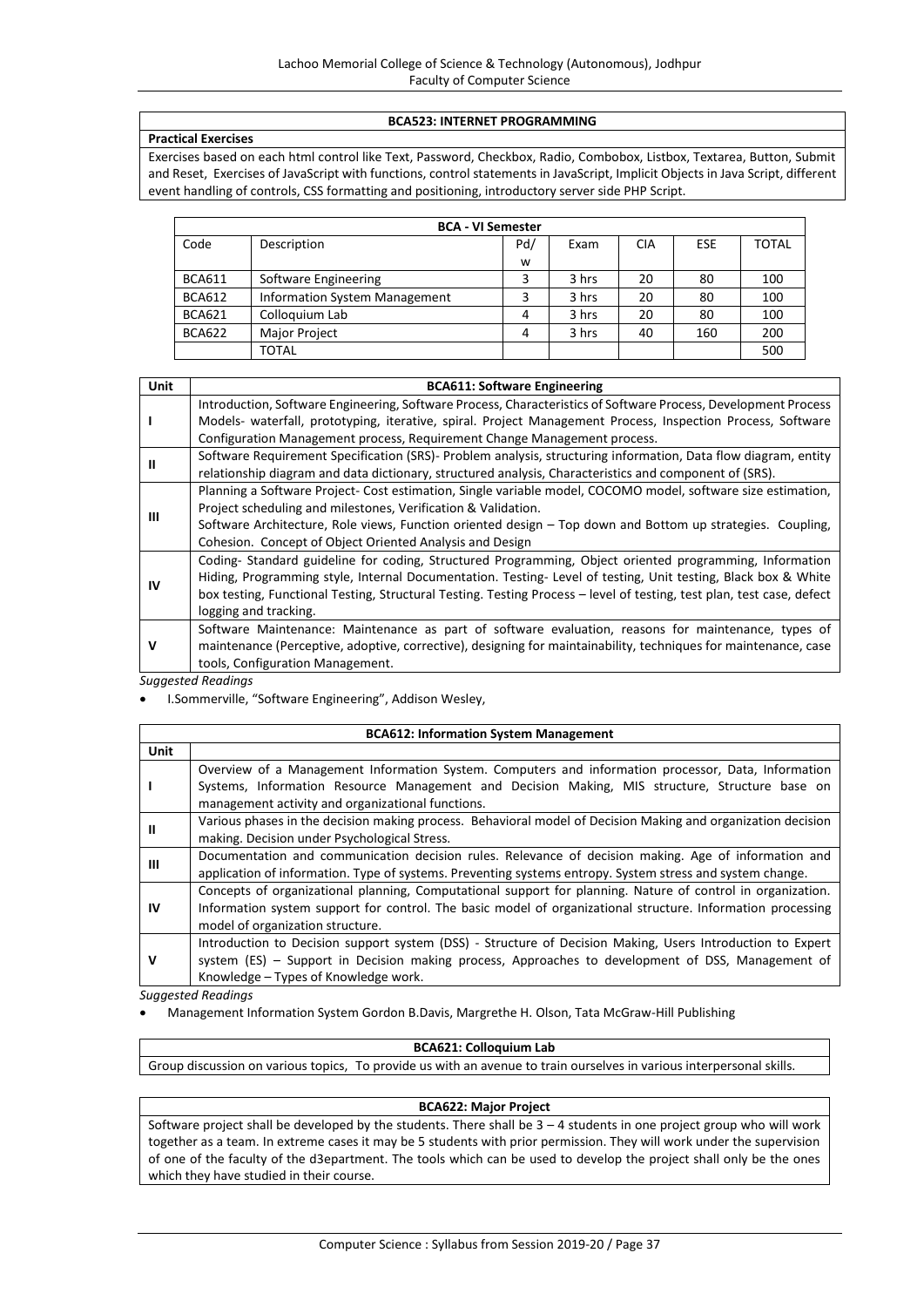# **SYLLABUS, TEACHING & EXAMINATION SCHEME For BSc WEF FROM SESSION 2019-20**

| <b>BSc - I Semester</b>  |                                                     |      |       |            |     |              |
|--------------------------|-----------------------------------------------------|------|-------|------------|-----|--------------|
| Code                     | Description                                         | Pd/w | Exam  | <b>CIA</b> | ESE | <b>TOTAL</b> |
| BSCS111                  | Computer Oriented Numerical Methods and Programming | 3    | 3 hrs | 20         | 80  | 100          |
| <b>BSCS112</b>           | <b>Computer Organization</b>                        | 3    | 3 hrs | 20         | 80  | 100          |
| <b>BSCS121</b>           | C Language Lab                                      | 4    | 3 hrs | 20         | 80  | 100          |
|                          |                                                     |      |       |            |     |              |
|                          | <b>BSc - II Semester</b>                            |      |       |            |     |              |
| Code                     | Description                                         | Pd/w | Exam  | <b>CIA</b> | ESE | <b>TOTAL</b> |
| <b>BSCS211</b>           | Programming in C++                                  | 3    | 3 hrs | 20         | 80  | 100          |
| BSCS212                  | Data Structure                                      | 3    | 3 hrs | 20         | 80  | 100          |
| BSCS221                  | C++ and Data Structure Lab                          | 4    | 3 hrs | 20         | 80  | 100          |
|                          |                                                     |      |       |            |     |              |
|                          | <b>BSc - III Semester</b>                           |      |       |            |     |              |
| Code                     | Description                                         | Pd/w | Exam  | <b>CIA</b> | ESE | <b>TOTAL</b> |
| <b>BSCS311</b>           | Web Design                                          | 3    | 3 hrs | 20         | 80  | 100          |
| BSCS312                  | <b>Operating System</b>                             | 3    | 3 hrs | 20         | 80  | 100          |
| <b>BSCS321</b>           | Web Design Lab                                      | 4    | 3 hrs | 20         | 80  | 100          |
|                          |                                                     |      |       |            |     |              |
|                          | <b>BSc - IV Semester</b>                            |      |       |            |     |              |
| Code                     | Description                                         | Pd/w | Exam  | <b>CIA</b> | ESE | <b>TOTAL</b> |
| <b>BSCS411</b>           | Database Management System                          | 3    | 3 hrs | 20         | 80  | 100          |
| <b>BSCS412</b>           | Computer Graphics                                   | 3    | 3 hrs | 20         | 80  | 100          |
| <b>BSCS421</b>           | DBMS Lab                                            | 4    | 3 hrs | 20         | 80  | 100          |
|                          |                                                     |      |       |            |     |              |
|                          | <b>BSc - V Semester</b>                             |      |       |            |     |              |
| Code                     | Description                                         | Pd/w | Exam  | <b>CIA</b> | ESE | <b>TOTAL</b> |
| BSCS511                  | Java Programming                                    | 3    | 3 hrs | 20         | 80  | 100          |
| <b>BSCS512</b>           | Computer networks                                   | 3    | 3 hrs | 20         | 80  | 100          |
| <b>BSCS521</b>           | Java Lab                                            | 4    | 3 hrs | 20         | 80  | 100          |
|                          |                                                     |      |       |            |     |              |
| <b>BSc - VI Semester</b> |                                                     |      |       |            |     |              |
| Code                     | Description                                         | Pd/w | Exam  | <b>CIA</b> | ESE | <b>TOTAL</b> |
| <b>BSCS611</b>           | ASP.NET                                             | 3    | 3 hrs | 20         | 80  | 100          |
| <b>BSCS612</b>           | E-commerce and Cyber Law                            | 3    | 3 hrs | 20         | 80  | 100          |
| <b>BSCS621</b>           | ASP.NET Lab                                         | 4    | 3 hrs | 20         | 80  | 100          |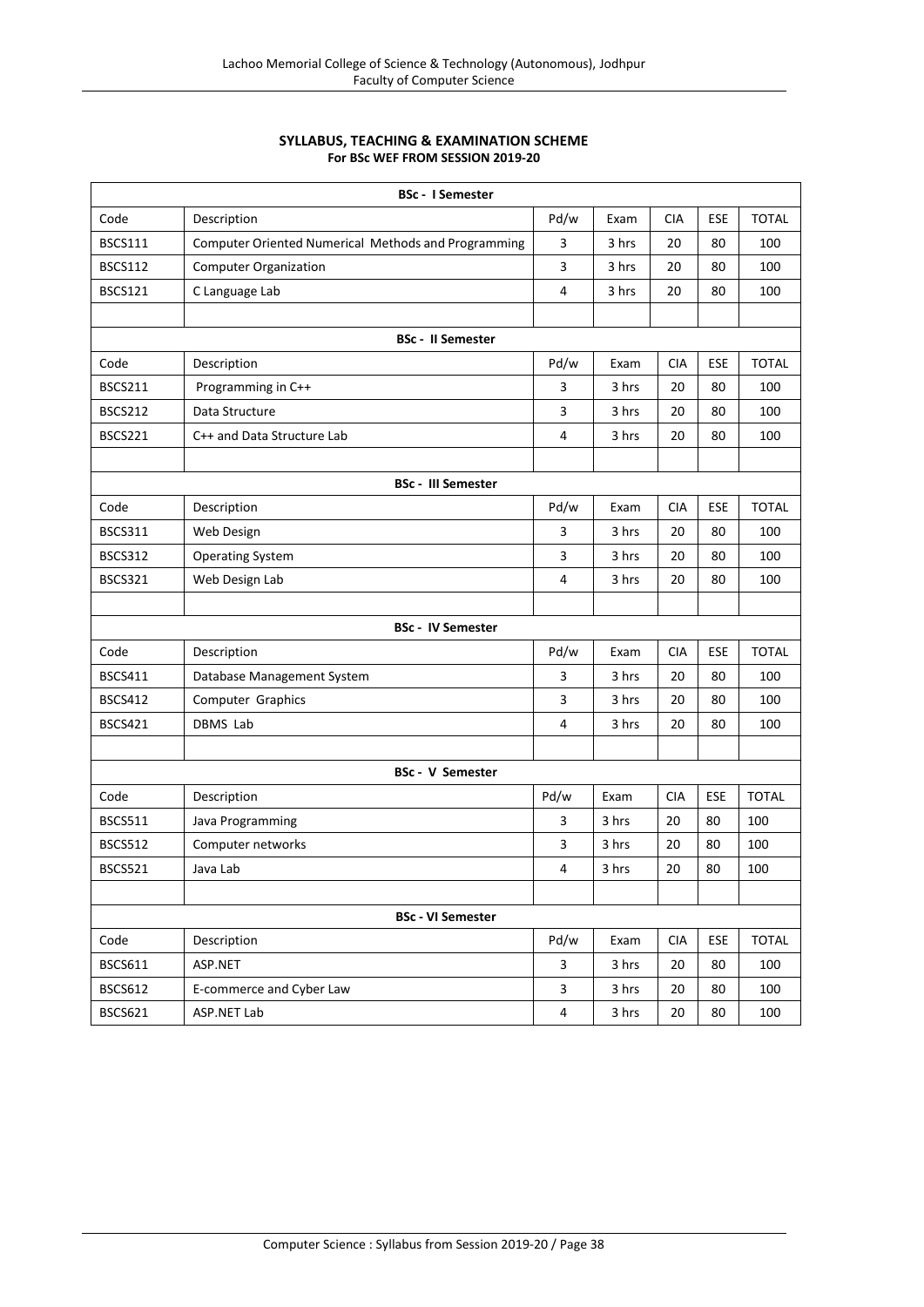|                | <b>BSc - I Semester</b>                                                   |      |       |            |     |              |
|----------------|---------------------------------------------------------------------------|------|-------|------------|-----|--------------|
| Code           | Description                                                               | Pd/w | Exam  | <b>CIA</b> | ESE | <b>TOTAL</b> |
| <b>BSCS111</b> | Methods<br>Oriented<br><b>Numerical</b><br>Computer<br>and<br>Programming | 3    | 3 hrs | 20         | 80  | 100          |
| <b>BSCS112</b> | Computer organization                                                     | 3    | 3 hrs | 20         | 80  | 100          |
| <b>BSCS121</b> | C Language Lab                                                            | 4    | 3 hrs | 20         | 80  | 100          |

| Unit | <b>BSCS111: Computer Oriented Numerical Methods and Programming</b>                                                                                                                                                                                                                                                                                                                                          |
|------|--------------------------------------------------------------------------------------------------------------------------------------------------------------------------------------------------------------------------------------------------------------------------------------------------------------------------------------------------------------------------------------------------------------|
|      | Structure of C Programme, Identifiers and keywords, Data types, Constants and variables, scope of variables,                                                                                                                                                                                                                                                                                                 |
|      | Local and Global variables, Type conversion, Arithmetic operators, Library functions, Expressions, Input/Output<br>statements, Get char and putchar, scanf, printf, compound statements and blocks.                                                                                                                                                                                                          |
|      | Transfer of control: Relational operators, Logical operators, Bit wise operators, Unary operators, Hierarchy of                                                                                                                                                                                                                                                                                              |
| Ш    | Operations, If-else statement, switch statement, Goto statements and labels, while, Do-while and for<br>statements, Nested loops, Break statement.                                                                                                                                                                                                                                                           |
| Ш    | Array and Structures: Declaration, one-dimensional and multidimensional Arrays, Pointers, Pointer declaration,<br>operations on pointers, Functions: Defining and accessing a function, Arguments of a function, Passing<br>arguments and array to a function, Recursion. Structures: Defining a structure, Structure variables, unions,<br>Difference between structure and Unions, Processing a Structure. |
| IV   | Measure of Central Tendency: Median, mode, arithmetic mean, geometric mean, harmonic mean, partition<br>values: quartiles, deciles and percentiles. Concepts of Roots: Synthetic division, value and values of derivative of<br>a polynomial by synthetic division, Solution of simultaneous linear equation: Gauss elimination method, Gauss<br>Seidal iterative method, Pivoting.                          |
|      | Iterative methods: Bisection method, false position, Newton Raphson, method Ordinary differential equations:<br>Euler's methods. Runge-Kutta methods, Predicor- Corrector method-modified Euler's method                                                                                                                                                                                                     |

- Let Us C, Yashwant P. Kanetkar, BPB Publications.
- Programming in ANSI C, Balaguruswamy, Mc Graw Hill
- Computer Oriented Numerical Methods, R S Salaria, Khanna Publication.
- Computer Oriented Numerical Methods, P Thangaraj,PHI Publication.
- Computer Oriented Numerical Methods, V Rajaraman, Prentice Hall India.

| Unit      | <b>BSCS112: Computer Organization</b>                                                                                                                                                                                                                                                                                                                                                                                                                                                                                                                   |
|-----------|---------------------------------------------------------------------------------------------------------------------------------------------------------------------------------------------------------------------------------------------------------------------------------------------------------------------------------------------------------------------------------------------------------------------------------------------------------------------------------------------------------------------------------------------------------|
|           | Number Systems and Codes: Number Systems: Decimal Number System, Binary Number System, Octal Number<br>System, Hexa-Decimal Number System, Inter-conversion methods. Binary Arithmetic: addition and subtraction,<br>Binary Codes: Weighted and Non-Weighted Codes, 8421 BCD Code, Excess-3 Code, Gray Code, ASCII and<br>EBCDIC.                                                                                                                                                                                                                       |
| Ш         | Boolean Algebra: Introduction to Logic. Logic Operations, AND, OR, NOT. Principle of Duality, AND Law, OR Law,<br>Law of Negation, Commutative Law, Associative Law, Distributive Law, De-Morgan's Theorem. Digital Circuits:<br>Introduction to Combinational and Sequential Circuits, Classification of Gates: Basic Gates, Universal Gates,<br>And Exclusive Gates. Minterms and Maxterms, Sum of Products (SOP) and Products of Sum (POS).<br>Reduction Techniques: Need of Reduction. Reduction by Boolean Algebra, Karnaugh Maps: 2,3,4 Variable. |
| Ш         | Combinational Circuits: Arithmetic Circuits: Half-Adder, Half-Subtractor, Full Adder, Full Subtractor, Parallel<br>Adder, 2's Compliment Adder-Subtractor. Multiplexers, De-Multiplexers, Decoders, Encoders, Magnitude<br>Comparator.                                                                                                                                                                                                                                                                                                                  |
| <b>IV</b> | Sequential Circuits: Flip-Flops: RS, D using NAND and NOR Gates, Introduction to Clock, & Timing Diagrams.<br>Gated Flip-Flops (Latches). J-K Flip-Flop, T-Flip-Flop, J-K Master Slave Flip-Flop. Registers: Buffer register, shift<br>register, SISO, SIPO, PISO, PIPO registers.                                                                                                                                                                                                                                                                      |
| v         | Sequential Circuits: Counters: Asynchronous and Synchronous; Ripple Up, Ripple Down Counters, Modulo<br>Counters. Design of Synchronous Counters. Memories: Classification of memories, Volatile and Non-Volatile<br>memories. Memory Technologies; Semiconductor, Magnetic and Optical Memories. RAM and ROM.                                                                                                                                                                                                                                          |

- Fundamentals of Digital Circuits, Kumar Anand. A., PHI New Delhi
- Modern Digital Electronics, Jain R. P., Tata Mc Graw Hill , New Delhi
- Digital Design, Mano Morris, M. , PHI, New Delhi
- Digital Computer Fundamentals, Bartee Thomas, C., Mc Graw Hill.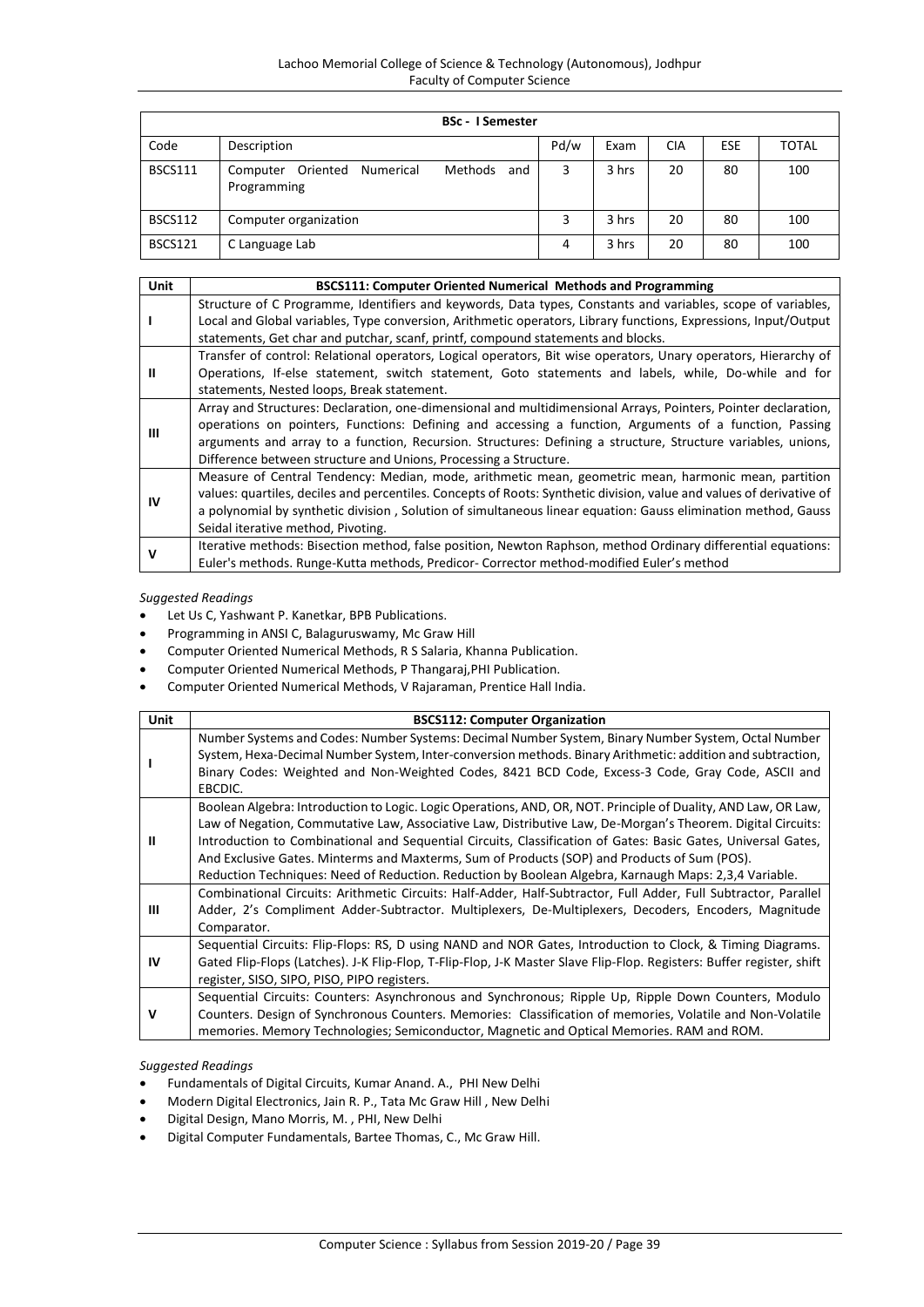## **BSCS121:C LANGUAGE LAB**

**Practical Exercises**

Exercises based on Data types, Input / output statement, if statement, for loop, while loop, Nested Loops , Switch case Statement, Break statement, recursion, one dimensional, two dimensional arrays, structure, call by value function calling mechanism, call by address function calling mechanism.

|         | <b>BSc - Il Semester</b>   |      |       |     |     |       |
|---------|----------------------------|------|-------|-----|-----|-------|
| Code    | Description                | Pd/w | Exam  | CIA | ESE | TOTAL |
| BSCS211 | Programming in $C++$       |      | 3 hrs | 20  | 80  | 100   |
| BSCS212 | Data Structure             |      | 3 hrs | 20  | 80  | 100   |
| BSCS221 | C++ and Data Structure Lab |      | 3 hrs | 20  | 80  | 100   |

| <b>Unit</b> | BSCS211: Programming in C++                                                                                                                                                                                                                                                                                                                                                                                                                                                                                                                                                                                                                       |
|-------------|---------------------------------------------------------------------------------------------------------------------------------------------------------------------------------------------------------------------------------------------------------------------------------------------------------------------------------------------------------------------------------------------------------------------------------------------------------------------------------------------------------------------------------------------------------------------------------------------------------------------------------------------------|
|             | Principles of Object-Oriented Programming - Basic concepts of Object-Oriented programming, Benefits of<br>OOPS(Object-Oriented Language), Structure of C++ program, Tokens, Keywords, Identifiers, constants, Basic data<br>types, user-defined data types, derived data type.<br>Declaration of Variables, Reference variable, various types of operators in C++, Scope resolution operator, type<br>cast operator. Implicit conversion, operator precedence, control structure: If, If-else, Loops: for, while and do-<br>while.<br>Functions in C++:- Function prototype, call by reference, call by value, default arguments, const argument. |
| Ш           | Classes and Objects:- Specifying a class, Defining member function, C++ program with class, Making an outside<br>function inline, Nesting of member functions, access modifier, memory allocation for object, static data member,<br>static member function.<br>Array of objects, objects as function argument, Friend function, Friend class, returning objects.                                                                                                                                                                                                                                                                                 |
| Ш           | Polymorphism: Types of polymorphism, Virtual functions, Function overloading, Operator Overloading:-<br>Concepts, overloading unary operators, overloading binary operators, overloading binary operators using friend,<br>Manipulation of string using operator, rules for overloading operators, type conversion.                                                                                                                                                                                                                                                                                                                               |
| IV          | Constructors:- Constructors, parameterize constructor, Multiple constructor in a class, constructors with default<br>argument, Dynamic initialization of object, copy constructor, dynamic constructor, constructing two dimensional<br>array, const object, Destructors and its concepts.                                                                                                                                                                                                                                                                                                                                                        |
| v           | Inheritance: - Concepts of inheritance, defining derived classes, types of inheritance: Single inheritance,<br>Multilevel inheritance, Multiple inheritance, Hierarchical inheritance, Hybrid inheritance, Multipath inheritance.<br>Virtual base classes, Abstract classes, Constructor in derived classes, Member classes: Nesting of classes,<br>Template: Concepts and introduction to friend and function templates.                                                                                                                                                                                                                         |

| <b>Unit</b> | BSCS211: Programming in C++                                                                                                                                                                                                                                                                                                                                                                                                                                                                                                                                                                                                                                                                                                                   |
|-------------|-----------------------------------------------------------------------------------------------------------------------------------------------------------------------------------------------------------------------------------------------------------------------------------------------------------------------------------------------------------------------------------------------------------------------------------------------------------------------------------------------------------------------------------------------------------------------------------------------------------------------------------------------------------------------------------------------------------------------------------------------|
|             | Principles of Object -Oriented Programming:-Object-Oriented Programming Paradigm, Basic concepts of Object-<br>Oriented programming, Benefits of OOPS, Object-Oriented Language, Application of OOPS, Application of C++,<br>Simple C++ Program, Structure of C++ program, Creating Source file. Compiling and linking, Tokens, Keywords,<br>Identifiers, constants, Basic data types, User-defined data types, derived data type, Symbolic constants, Type<br>compatibility, Declaration of Variables, Dynamic initialization of variable, Reference variable, Operator in C++,<br>Scope resolution operator, Member dereferencing operator, Memory management operator, manipulator, Type<br>cast operator.                                 |
| Ш           | Expressions and their type, Special assignment expression, implicit conversion, operator overloading, Operator<br>precedence, control structure Function in C++:- Function prototype, call by reference, Return by reference,<br>Inline function, Default arguments, const Argument, Function overloading, Classes and Object:- Specifying a<br>class, Defining member function, C++ program with class, Making an outside function inline, Nesting of member<br>functions, access modifier, array with in class, memory allocation for object, static data member, static member<br>function, Array of objects, Objects as function argument, Friend function, Friend class, Returning objects, const<br>member function, pointer to member. |
| Ш           | Constructors:- Constructors, parameterize constructor, Multiple constructor in a class, constructors with default<br>argument, Dynamic initialization of object, copy constructor, dynamic constructor, constructing two dimensional<br>array, const object, Destructors, Operator Overloading:- Operator overloading, overloading unary operators,<br>overloading binary operators, overloading binary operators using friend, Manipulation of string using operator,<br>Rules for overloading operators, type conversion.                                                                                                                                                                                                                   |
| IV          | Inheritance: - Defining derived classes, Single inheritance, Private member inheritance, Multilevel inheritance,<br>Multiple inheritance, Hierarchical inheritance, Hybrid inheritance, Virtual base classes, Abstract classes,<br>Constructor in derived classes, Member classes: Nesting of classes, Template, generic function, generic classes.                                                                                                                                                                                                                                                                                                                                                                                           |
| $\mathbf v$ | Working with file:- Classes for file stream operations, opening and closing a file, Detecting End-of file, Open():<br>file mode, File pointer and their manipulation, Sequential input and output operation.                                                                                                                                                                                                                                                                                                                                                                                                                                                                                                                                  |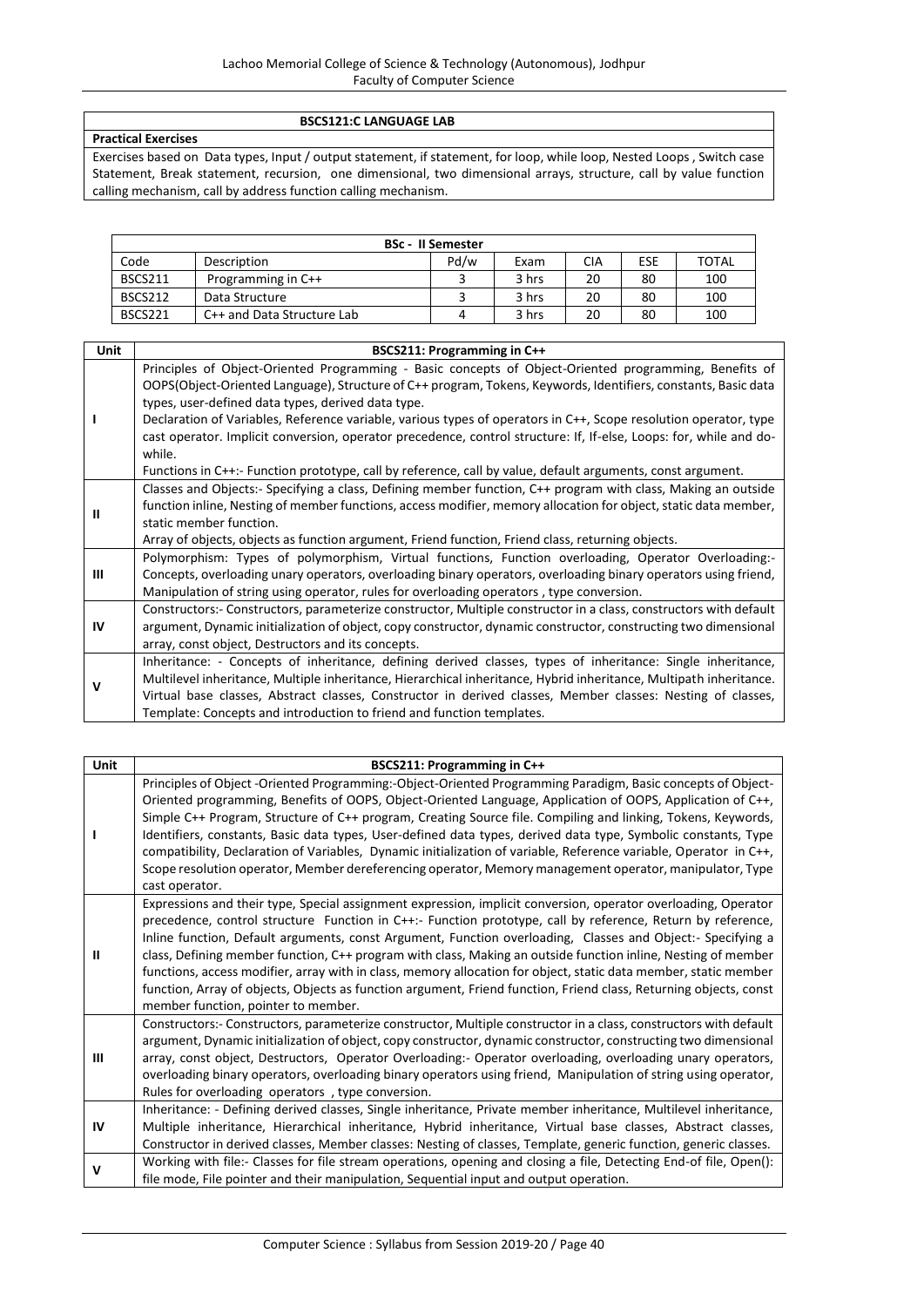Object- Oriented Programming with C++ by E Balagurusamy, Tata Mcgraw hill

| Unit | <b>BSCS212: Data Structure</b>                                                                                          |
|------|-------------------------------------------------------------------------------------------------------------------------|
|      | Elementary data structure: Data types, Arrays and their representation, records and record structures. Linked lists:    |
|      | Representation of linked list in memory, insertion, deletion and searching of linked list, circular linked list, doubly |
|      | linked list.                                                                                                            |
|      | Stacks: Definition, array and linked implementation, operations on stack, application of stack, arithmetic              |
| Ш    | expressions and recursion, prefix and postfix notations, evaluation of polish notation using stack. Queues: Queue       |
|      | data structure, implementation, operation on queues, operations on circular queue, priority queues.                     |
|      | Trees: Concept and terminology, Binary trees, linear and linked representation of binary trees, binary search tree,     |
| Ш    | insertion and deletion operations on a binary search tree, Tree traversal techniques- In order, Preorder, Post order    |
|      | traversal and their recursive algorithms.                                                                               |
|      | Graphs and their representations, adjacency matrix, path matrix, graph traversal, breadth first search and depth        |
| IV   | first search algorithms.                                                                                                |
| ν    | Sorting and Searching: Sequential, Binary Search, Internal and external sorting techniques, Bubble sort, Insertion      |
|      | sort, Selection sort, Merge sort and quick sort algorithms.                                                             |

## *Suggested Readings*

Schaum's outline of Data Structure.

#### **BSCS221: C++ and Data Structure Lab**

#### **Practical Exercises**

**Exercises based on** Concept of Class, Data Member, Member Function, Constructor, Implicit Pointer, New Operator, Friend Function & Friend Class, Inheritance, Function Overloading, Operator Overloading, Polymorphism Using Virtual Class, File Handling

Exercises based on Linear array and Multidimensional array, Linked list: insertion, deletion ,searching a item, Stack implementation using Array, Stack implementation using Linked list, Queue implementation, Tree traversal : pre order, In order, Post order, Searching : Linear , Binary, Sorting: Bubble, Insertion, Selection

| <b>BSc - III Semester</b> |                         |      |       |     |     |              |
|---------------------------|-------------------------|------|-------|-----|-----|--------------|
| Code                      | Description             | Pd/w | Exam  | CIA | ESE | <b>TOTAL</b> |
| <b>BSCS311</b>            | Web Design              |      | 3 hrs | 20  | 80  | 100          |
| <b>BSCS312</b>            | <b>Operating System</b> |      | 3 hrs | 20  | 80  | 100          |
| <b>BSCS321</b>            | Web Design Lab          |      | 3 hrs | 20  | 80  | 100          |

| Unit | <b>BSCS311: Web Design</b>                                                                                                                                                                                                                                                                                                                                                                                                                                                                                                                            |
|------|-------------------------------------------------------------------------------------------------------------------------------------------------------------------------------------------------------------------------------------------------------------------------------------------------------------------------------------------------------------------------------------------------------------------------------------------------------------------------------------------------------------------------------------------------------|
|      | Creating Forms, The <form> tag, Named Input fields, Multiple, lines text windows, Drop down and list boxes,<br/>Hidden, Text, Text Area, Password, File Upload, Button, Submit, Reset, Radio, Checkbox, Select, Option, Forms and<br/>Scripting, Action Buttons, Grouping related fields, Disabled and read-only fields, Form field event handlers, Passing<br/>form data.</form>                                                                                                                                                                     |
| Ш    | Java Script: Introduction, Client-Side JavaScript, JavaScript Objects. Operators: Assignment Operators, Comparison<br>Operators, Arithmetic Operators, % (Modulus), ++(Increment), -- (Decrement), -(Unary Negation), Logical<br>Operators, Short-Circuit Evaluation, String Operators, Special Operators, ? (Conditional operator), (Comma<br>operator), delete, new, this, void. Statements: Break, comment, continue, delete, do  while, export, for, forin,<br>function, ifelse, import, labelled, return, switch, var, while.                    |
| Ш    | Properties and Methods of Each: Array, Boolean, Date, Function, Math, Number, Object, String, regExp Document<br>and its associated objects : document, Link, Area, Anchor, Image, Applet, Layer Events and Event Handlers : General<br>Information about Events, Defining Event, Handlers, event, onAbort, onBlur, onChange, onClick, onDblClick,<br>onDragDrop, onError, onFocus, onKeyDown, onKeyPress, onKeyUp, onLoad, onMouseDown, onMouseMove,<br>onMouseOut, onMouseOver, onMouseUp, onMove, onReset, onResize, onSelect, onSubmit, onUnload. |
| IV   | VB script: Introduction , client side vb script, Operators: : Assignment Operators, Comparison Operators, Arithmetic<br>Operators , Various data types, control structures : Decisional (conditional/alternative) statements If  Then<br>Else , Case of, Looping structures like for each, do while/until, , VBScript Procedures : Scope of Variables, VB script<br>functions, arrays, string manipulation classes and objects.                                                                                                                       |
| v    | Dynamic HTML: object model and collections: introduction, object referencing, collections all and children, dynamic<br>style, dynamic positioning, using the frames collection, navigator object. event model: introduction, various events<br>and coding, tracking the mouse with event, Various Filters and Transitions.                                                                                                                                                                                                                            |

#### *Suggested Readings*

HTML complete, BPB Publication(Sybex)

Deitel and Deitel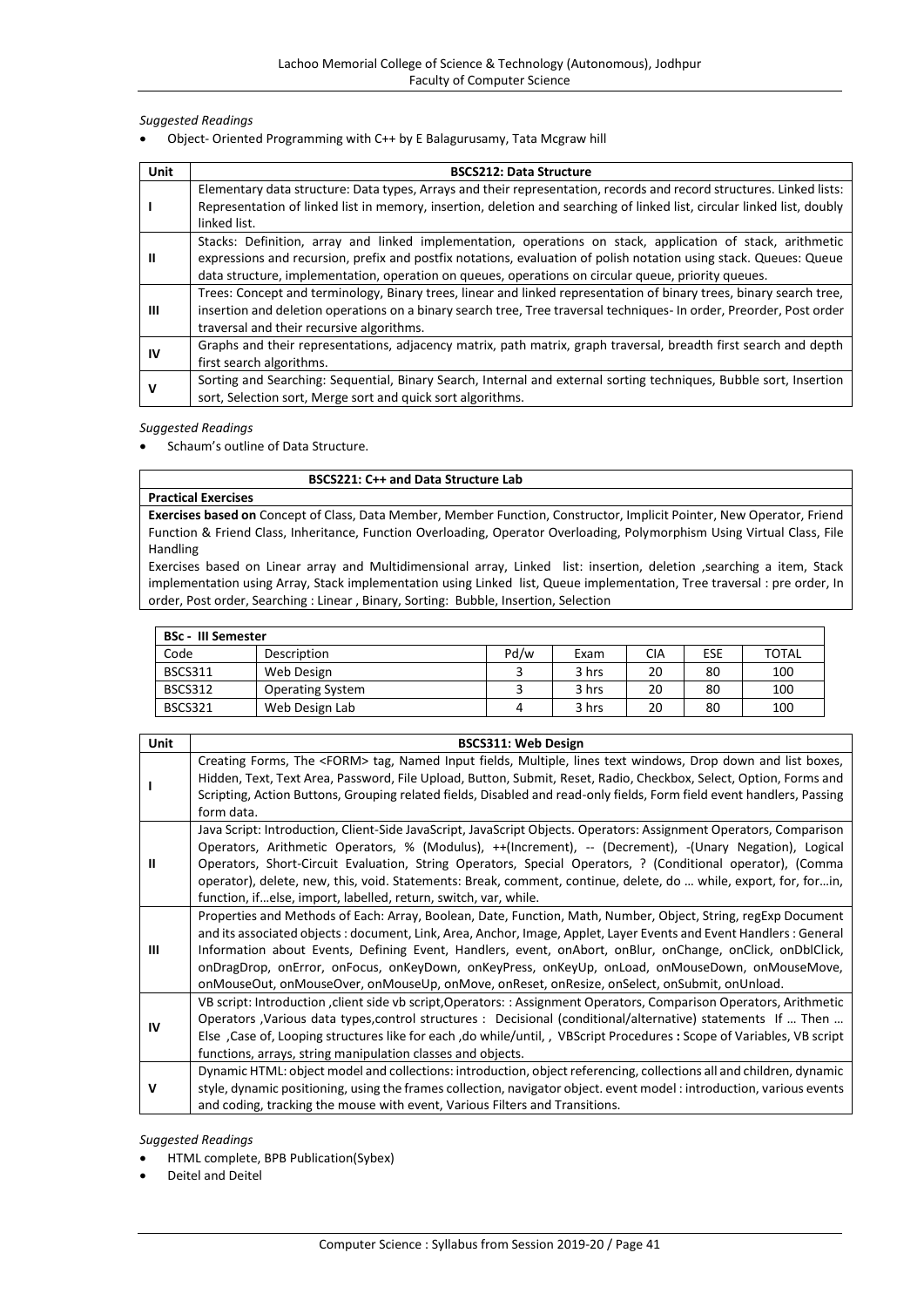| Unit                                                                                                           | <b>BSCS312: Operating System</b>                                                                                |  |
|----------------------------------------------------------------------------------------------------------------|-----------------------------------------------------------------------------------------------------------------|--|
|                                                                                                                | Introduction: Definition of Operating System, Types of operating systems: Batch Systems, Multi programming,     |  |
| Multiuser, Multitasking, Time-sharing, Spooling, Parallel, Distributed and Real-time systems, Operating System |                                                                                                                 |  |
|                                                                                                                | Concepts, Operating System Services, System calls.                                                              |  |
|                                                                                                                | Process Management: Process concept, Process States, Representation of process (PCB), Process Scheduling, CPU   |  |
| Ш                                                                                                              | Scheduling: Scheduling Criteria, Scheduling Algorithms, Algorithm evaluation.                                   |  |
|                                                                                                                | Memory Management: Contiguous, Non contiguous, Swapping, Fragmentation, Compaction,<br>Paging,                  |  |
| Ш                                                                                                              | Segmentation, Virtual memory management, Demand paging, Page replacement and Virtual memory concepts,           |  |
|                                                                                                                | Introduction to Thrashing.                                                                                      |  |
|                                                                                                                | The Deadlock problem, Characterization (Hold and wait, Circular Wait, No Pre-emption, No sharing of resources), |  |
| IV                                                                                                             | Prevention, Avoidance: (RAG And Wait for Graph), Detection and Recovery from Deadlock: (Banking algorithm       |  |
|                                                                                                                | and detection algorithm), Concept of Fork and Join methods.                                                     |  |
|                                                                                                                | Process concurrency, Concept of concurrency, cooperating process, precedence graph, Critical section problem,   |  |
| v                                                                                                              | Mutual exclusion, semaphores, classical process (Reader Writer problem, Consumer producer problem, Dining       |  |
|                                                                                                                | Philosopher problem), Inter Process Communication                                                               |  |

Operating System Concepts Abraham Silberschatz, Peter Baer Galvin, Greg Gagne John Wiley & Sons Inc.

# **BSCS321:Web Design Lab**

**Practical Exercises** Exercises based on Events such as Click, Indexchanged etc (at least 2 ), Controls like button, textbox, checkbox, etc (at least 6), on Javascript control structures such as while (at least 4) javascript Arrays so as to accept the input and process the data, VBscript control structures such as while (at least 2), vbscript Arrays so as to accept the input and process the data , on DHTML objects(all and children)

|                | <b>BSc - IV Semester</b>   |      |       |     |     |              |
|----------------|----------------------------|------|-------|-----|-----|--------------|
| Code           | Description                | Pd/w | Exam  | CIA | ESE | <b>TOTAL</b> |
| <b>BSCS411</b> | Database management System |      | 3 hrs | 20  | 80  | 100          |
| <b>BSCS412</b> | Computer graphics          |      | 3 hrs | 20  | 80  | 100          |
| BSCS421        | DBMS Lab                   |      | 3 hrs | 20  | 80  | 100          |

| Unit | <b>BSCS411: Database Management System</b>                                                                           |
|------|----------------------------------------------------------------------------------------------------------------------|
|      | Introduction to Database: Need for DBMS, advantages of DBMS, views of data, instances and schema data                |
|      | independence, database administrator, database manager, database languages, overall structure of DBMS.               |
|      | Entity Relationship Model: Entities, attributes, relationship, constraints, keys, E-R diagram. Concept of strong and |
| н    | weak entity sets, generalization, specialization and aggregation.                                                    |
| Ш    | Relational Model: Structure of Relational Databases, Relational Databases, Modification of the Databases, Tuple      |
|      | Relational Calculus, Domain Relational Calculus.                                                                     |
|      | $SQL$ – Basic structure – Clauses, data types, creating tables. Modification of the database – deletion, insertion,  |
| ΙV   | updates. Retrieving data from tables, ordering, set operations - union, intersect, except, concept of NULL values,   |
|      | nested subqueries – set membership, set comparison, exist and not exist operator, unique, not unique construct.      |
|      | Joins, equi-joins, non-equi-joins, self joins, outer joins. Aggregate functions - group by and having clause. Math   |
|      | functions, string functions, group by clause. Indexes, views, granting and revoking permissions.                     |

- Database Concepts, Korth, Silbertz, Sudarshan, McGraw Hill.
- Database Management System, Suresh Fatehpuria.
- SQL/PL-SQL The Programming Language of Oracle, IVAN BAYROSS.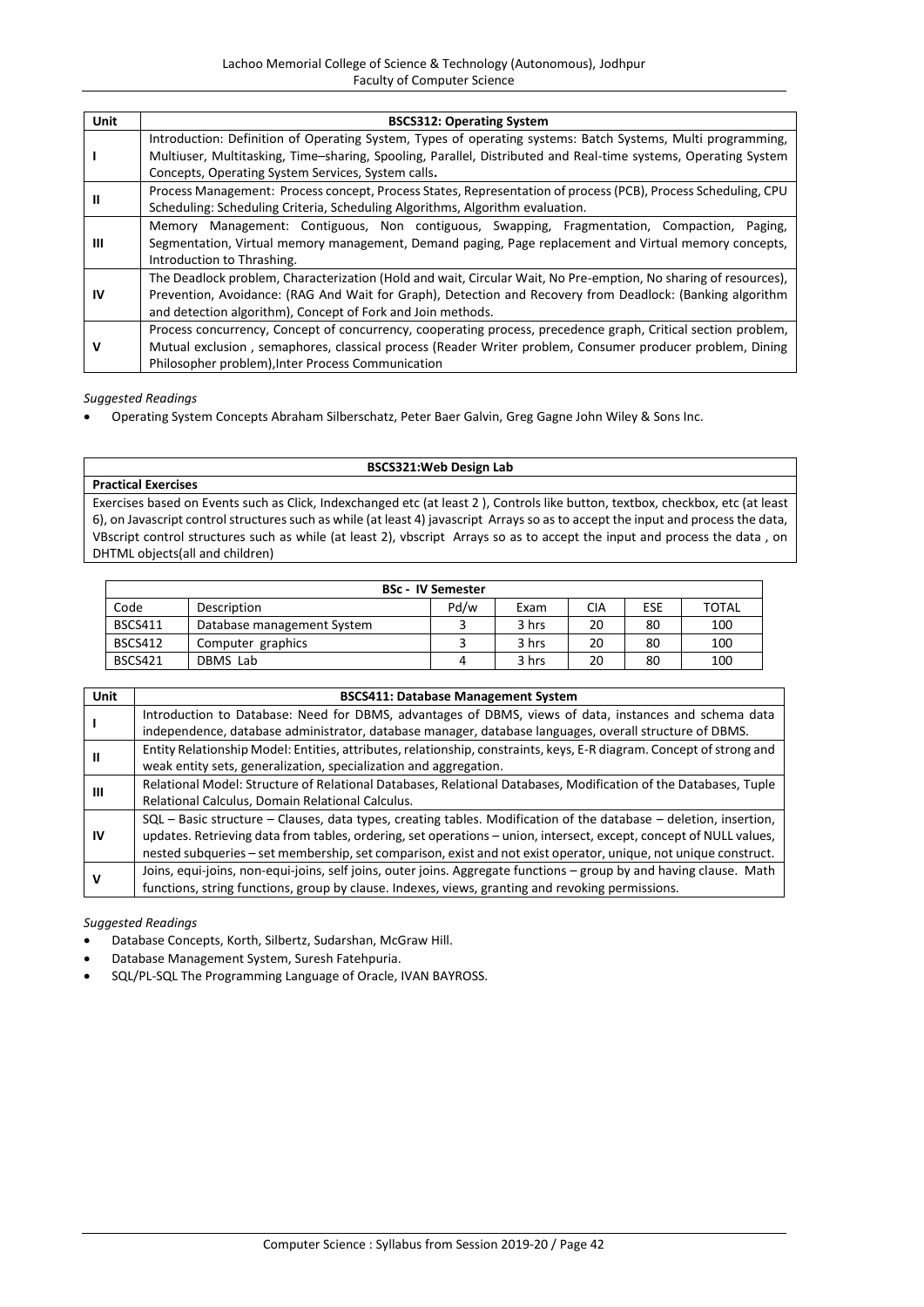| Unit | <b>BSCS412: Computer Graphics</b>                                                                                                                                                                                                                                                                                                                                                                                                                                                         |
|------|-------------------------------------------------------------------------------------------------------------------------------------------------------------------------------------------------------------------------------------------------------------------------------------------------------------------------------------------------------------------------------------------------------------------------------------------------------------------------------------------|
|      | Introduction: fundamentals of Computer Graphics, point, dot, pixel, Resolution, Elements of graphics<br>workstation. Video Display Devices-Raster Scan Systems Random Scan systems. Input devices. Graphics<br>Software Coordinate Representations, Fundamental Problems in Geometry, Concepts of video memory and<br>frame buffer.                                                                                                                                                       |
| Ш    | Algorithms: Line drawing algorithms- DDA Algorithm, Bresenham's Line Algorithm, Circle: Midpoint Circle<br>Algorithm. Polygons, convex and convex polygons. Inside-Outside tests, Polygon fill algorithms: Boundary fill<br>Algorithm, Flood fill Algorithm. Character generation. Attributes of lines, curves, characters. etc.                                                                                                                                                          |
| Ш    | Graphics Primitives: Primitive Operations, The display file interpreter-Normalized Device Coordinates, Display-<br>File structure. Display – file algorithm. Display control and Polygon representation. Attributes of output<br>primitives: Line attributes - Line type. Line width. Pen and Brush options. Line Color. Color and gray scale levels.<br>Color-tables. Gray scale. Area- Fill Attributes- Fill styles. Pattern fill. Soft fill. Character Attributes. Text<br>attributes. |
| IV   | Geometric Transformations: Matrices. Translation, Scaling Transformations. Sine and Cos Rotation.<br>Homogeneous Co-ordinates. Composite Transformation. Rotation and scaling about an arbitrary point. Inverse<br>Transformations, Transformations Routines.                                                                                                                                                                                                                             |
| v    | 2-D Viewing- The viewing pipeline. Viewing co-ordinate, Reference Frame. Window to viewports co-ordinate<br>transformation, 2-D Viewing functions. Clipping operations point clipping, Cohen- Sutherland Line Clipping<br>algorithm, Sutherland Hodgmann polygon clipping algorithm                                                                                                                                                                                                       |

- Computer graphics Donald,Hearn, M.Pauline Baker
- Computer graphics Steven Harrington.

## **BSCS421:DATABASE MANAGEMENT SYSTEM LAB**

**Practical Exercises** Exercises based on creating table, inserting data into tables, viewing data in the tables, sorting data in table, deleting tuples from table, updating the contents of a table, modifying the structure of table, applying primary key, foreign key and unique key constraints, computations on table data, oracle functions, grouping data from tables, subqueries, Joins

| <b>BSc - V Semester</b> |                          |      |       |            |     |              |
|-------------------------|--------------------------|------|-------|------------|-----|--------------|
| Code                    | Description              | Pd/w | Exam  | <b>CIA</b> | ESE | <b>TOTAL</b> |
| <b>BSCS511</b>          | Java Programming         |      | 3 hrs | 20         | 80  | 100          |
| BSCS512                 | <b>Computer Networks</b> |      | 3 hrs | 20         | 80  | 100          |
| <b>BSCS521</b>          | Java Lab                 | 4    | 3 hrs | 20         | 80  | 100          |

| Unit      | <b>BSCS511: Java Programming</b>                                                                                                                                                                                                                                                                                                                                          |
|-----------|---------------------------------------------------------------------------------------------------------------------------------------------------------------------------------------------------------------------------------------------------------------------------------------------------------------------------------------------------------------------------|
|           | Object Oriented Concepts in Java, Comparison of Java and C++, Java features like security, portability, byte code,<br>java virtual machine, object oriented, robust, multithreading, architectural neutral, distributed and dynamic. Java<br>Source File Structure, Compilation, Execution.                                                                               |
| Ш         | Class Fundamentals, Object & Object reference, Creating and Operating Objects, Use of Tokens, Identifiers,<br>Keywords, Literals, Comments, Primitive Data Types, Operators-precedence and associativity, Type conversion,<br>Command line argument, decision making – if, if. Else, switch; loops – for, while, dowhile; special statements–<br>return, break, continue. |
| Ш         | Array – single and two dimension array. Object Life time & Garbage Collection, Access Modifiers, Constructors,<br>Object Life time & Garbage Collection, Defining Methods, Argument Passing Mechanism, Method Overloading,<br>Recursion, Finalize() Method, Use of this keyword                                                                                           |
| <b>IV</b> | Inheritance - Advantages of Inheritance in OOP, types of Inheritance, constructors in inheritance, use of super<br>keyword, polymorphism; Abstract Class, Interfaces - defining an interface, implementing and applying interfaces,<br>using variables in interfaces, extending interfaces; Method overriding - use, need, advantage.                                     |
| v         | Use of super, final and static keyword, Package - Organizing Classes and Interfaces in Packages, Package as Access<br>Protection, defining Package, CLASSPATH Setting for Packages and Introduction to Applet programming.<br>Introduction to Exception Handling: trycatchthrowthrowsfinally, Accepting input from keyboard                                               |

*Suggested Readings*

Programming with Java -E Balaguruswamy, IV Edition.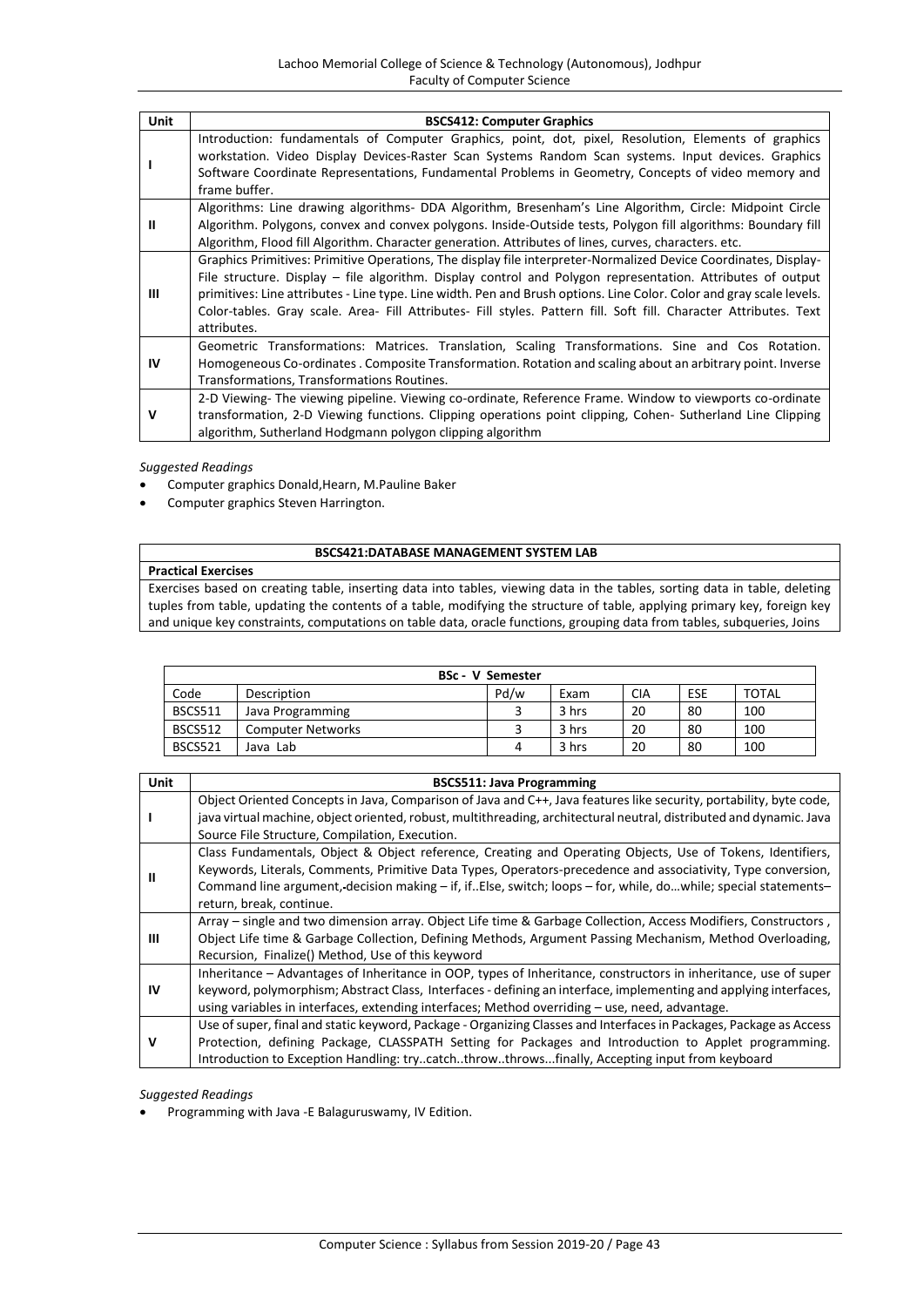| Unit | <b>BSCS512: Computer Networks</b>                                                                                                                                                                                                                                                                  |
|------|----------------------------------------------------------------------------------------------------------------------------------------------------------------------------------------------------------------------------------------------------------------------------------------------------|
|      | Principles of Data Communication: Evolution of computer networks, General features and tasks of a<br>communication system, Fundamentals of signals, carrier waves, modes of transfer : simplex, half duplex, full                                                                                  |
|      | duplex, types of networks: LAN, WAN, MAN, SAN, PAN, CAN, VPN, EPN. Introduction to serial communication.                                                                                                                                                                                           |
| Ш    | Networking Architecture: ISO-OSI, IBM SNA architecture -their functions of each layer and implementation.<br>Concepts of circuit switching, packet switching and message switching. Fundamentals of datagrams. Flow and<br>Error Control – Stop and Wait, Sliding Window, Automatic Repeat Request |
| ш    | Data communication concepts: Connecting devices, hub, switch, bridge, routers and gateways, Signal encoding                                                                                                                                                                                        |
|      | and decoding techniques - Amplitude Modulation, Frequency Modulation, Phase Modulation, signal bandwidth<br>requirements, signal formats used in LAN, Network Protocols: LAN cabling standards : IEEE LAN standards.                                                                               |
| IV   | Error detection and correction codes: Parity bit, Checksum, Hamming codes, CRC, single error detection and<br>correction. Introduction to Network security Model, concepts of key, Ceaser cipher, transposition cipher, DES.                                                                       |
| v    | Transmission media - twisted pair, coaxial cable, optical-fibre. LAN topologies: STAR, BUS and RING network,<br>LAN access techniques: ALOHA, CSMA, token ring and token bus. Issues related with network reliability and<br>fault redundant network systems.                                      |

- Stalling, Data & Computer Communication.
- Tanenbaum, Computer Network, Pearson.Ed., Pearson
- Kurose, Computer Networking, Pearson
- Peterson, Davie; Computer Networks, Elsevier

## **BSCS521:JAVA PROGRAMMING LAB**

## **Practical Exercises**

Exercises based on Input/output, loops, if,switch, array(1d-2d), Use of different types of constructors, Implement Method Overloading, Use of static and this and final keyword, Implement Single and Multilevel (using super), Use of String and its inbuilt functions, Use of inbuilt mathematical functions, Implement Method Overriding, Implement Abstract Class, Implement Exception Handling, Implement finally block, Implement package

| <b>BSc - VI Semester</b> |                          |      |       |     |            |              |
|--------------------------|--------------------------|------|-------|-----|------------|--------------|
| Code                     | Description              | Pd/w | Exam  | CIA | <b>ESE</b> | <b>TOTAL</b> |
| <b>BSCS611</b>           | ASP.NET                  |      | 3 hrs | 20  | 80         | 100          |
| <b>BSCS612</b>           | E-commerce and cyber law |      | 3 hrs | 20  | 80         | 100          |
| BSCS621                  | ASP.NET Lab              |      | 3 hrs | 20  | 80         | 100          |

| Unit | <b>BSCS611: ASP.NET</b>                                                                                                                                                                                                                                                                                                                                                    |
|------|----------------------------------------------------------------------------------------------------------------------------------------------------------------------------------------------------------------------------------------------------------------------------------------------------------------------------------------------------------------------------|
|      | Anatomy of .NET, .NET Base Classes, Microsoft Intermediate Language, CLR, Client Server model, IIS Web Server,<br>Namespaces, ASP.NET: How the ASP.NET works, Basics of ASP.NET, Creating and Deploying the ASP.NET<br>applications, Concept of Code behind, Use of Web Applications using ASP.NET, Difference between Windows and<br>Web Applications.ASP.NET directives. |
| Ш    | ASP.NET: Web forms, Web Controls categories: server Controls and Web Controls: Label, Textbox, CheckBox and<br>CheckBoxList, RadioButton and RadioButton List, ListBox and DropDownList, Table, Image, Hyperlink, HiddenField,<br>FileUpload. RichWeb Controls: AdRotator, Calendar, TreeView, TabStrip.<br>Concept of Master Page and Navigation Controls.                |
| Ш    | Validation Controls: Need of Validation Control, Various Controls like Require Field, Compare, Range,<br>RegularExpression, Custom, ValidationSummary, Dynamic controls. Debugging ASP.NET pages: Error Handling:<br>Custom Error Page, Using Debugging Tools: Debugger and Trace Facility.                                                                                |
| IV   | ASP.NET Database Programming, Introducing ADO.NET, ADO .NET Object Models, Communicating with OLEDB<br>Data Sources Using ADO.NET, Working with Datagrids.<br>Data binding with different controls. Data Command, Data Reader objects.                                                                                                                                     |
| v    | Web Services: Concept of web services, Infrastructure for Web services.<br>ASP.NET Security: IIS security: Authentication, Authorization and Impersonation using Session State. ASP.NET<br>Application Configuration, Web.Config, Global.asax file.                                                                                                                        |

*Suggested Readings*:

ASP.NET Bible

Professional ASP.NET 4, Wiley Publication